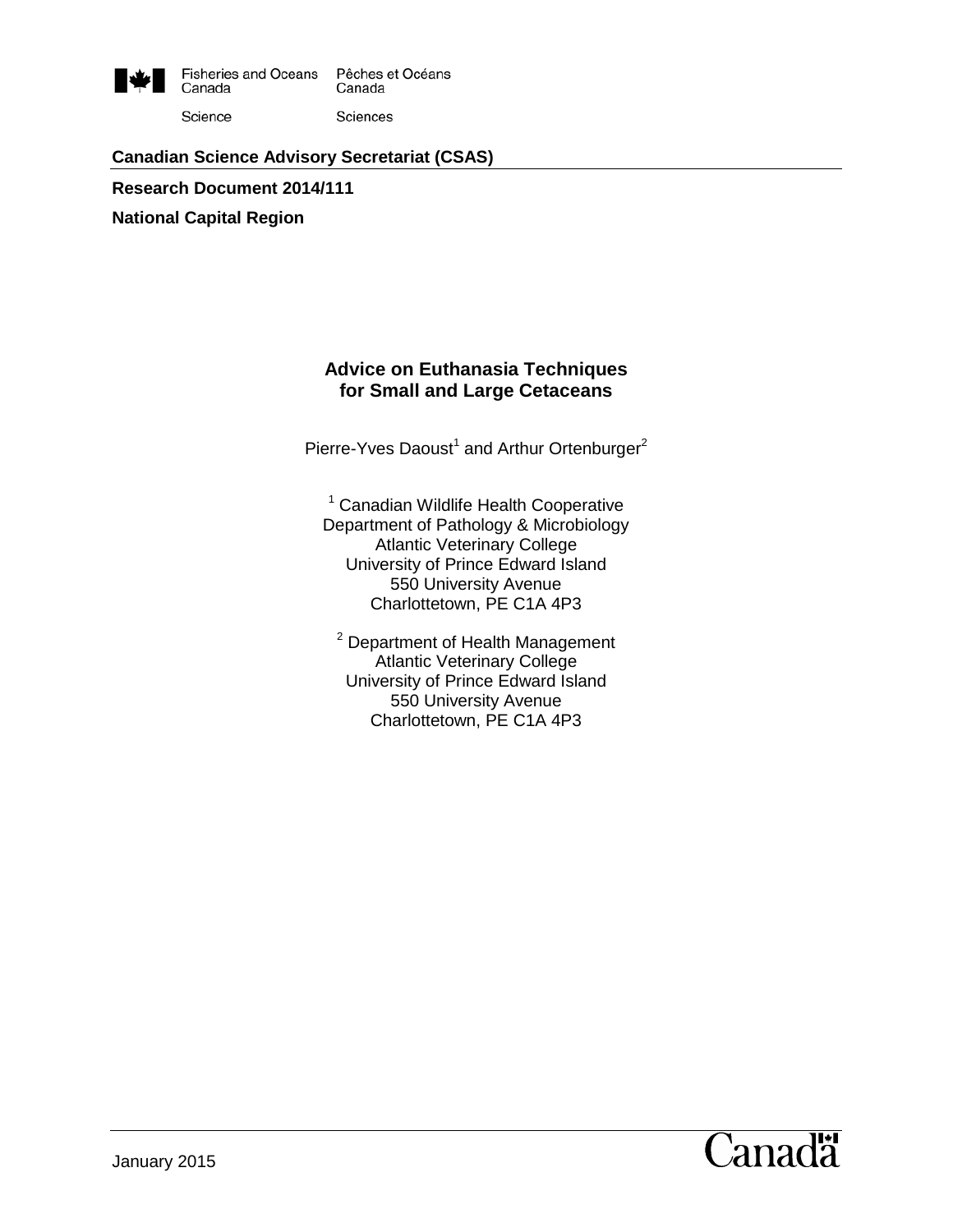#### **Foreword**

This series documents the scientific basis for the evaluation of aquatic resources and ecosystems in Canada. As such, it addresses the issues of the day in the time frames required and the documents it contains are not intended as definitive statements on the subjects addressed but rather as progress reports on ongoing investigations.

Research documents are produced in the official language in which they are provided to the Secretariat.

#### **Published by:**

Fisheries and Oceans Canada Canadian Science Advisory Secretariat 200 Kent Street Ottawa ON K1A 0E6

<http://www.dfo-mpo.gc.ca/csas-sccs/> [csas-sccs@dfo-mpo.gc.ca](mailto:csas-sccs@dfo-mpo.gc.ca)



© Her Majesty the Queen in Right of Canada, 2015 ISSN 1919-5044

Correct citation for this publication:

Daoust, P.-Y., Ortenburger, A. 2015. Advice on Euthanasia Techniques for Small and Large Cetaceans. DFO Can. Sci. Advis. Sec. Res. Doc. 2014/111. v + 36 p.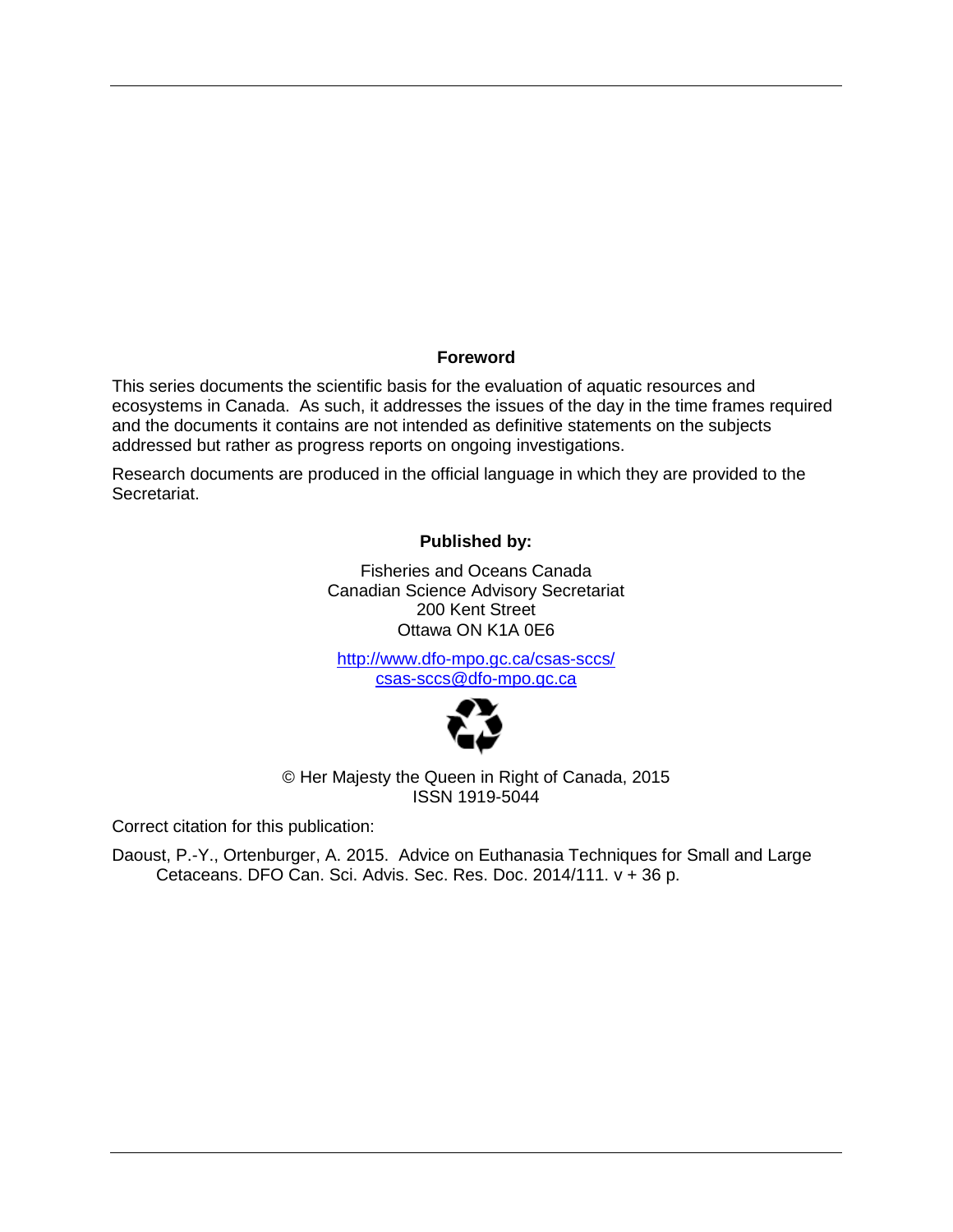### **TABLE OF CONTENTS**

| I.                                                                                                   |  |
|------------------------------------------------------------------------------------------------------|--|
| I.                                                                                                   |  |
| Ш.                                                                                                   |  |
| А.<br>ı.<br>ii.<br>iii.                                                                              |  |
| В.                                                                                                   |  |
| C.                                                                                                   |  |
| D.                                                                                                   |  |
| Ε.                                                                                                   |  |
| III. REVIEW OF SPECIFIC METHODS OF CETACEAN EUTHANASIA 5                                             |  |
| А.                                                                                                   |  |
| В.<br>ı.<br>ii.<br>iii.                                                                              |  |
| C.<br>ı.<br>ii.<br>iii.<br>iv.<br>v.                                                                 |  |
| D.                                                                                                   |  |
|                                                                                                      |  |
| V.                                                                                                   |  |
| А.                                                                                                   |  |
| В.                                                                                                   |  |
|                                                                                                      |  |
| А.                                                                                                   |  |
| Specific techniques - best practices in decreasing order of preference 16<br>В.<br>Ĺ.<br>ii.<br>iii. |  |
|                                                                                                      |  |
|                                                                                                      |  |
|                                                                                                      |  |
| Х.                                                                                                   |  |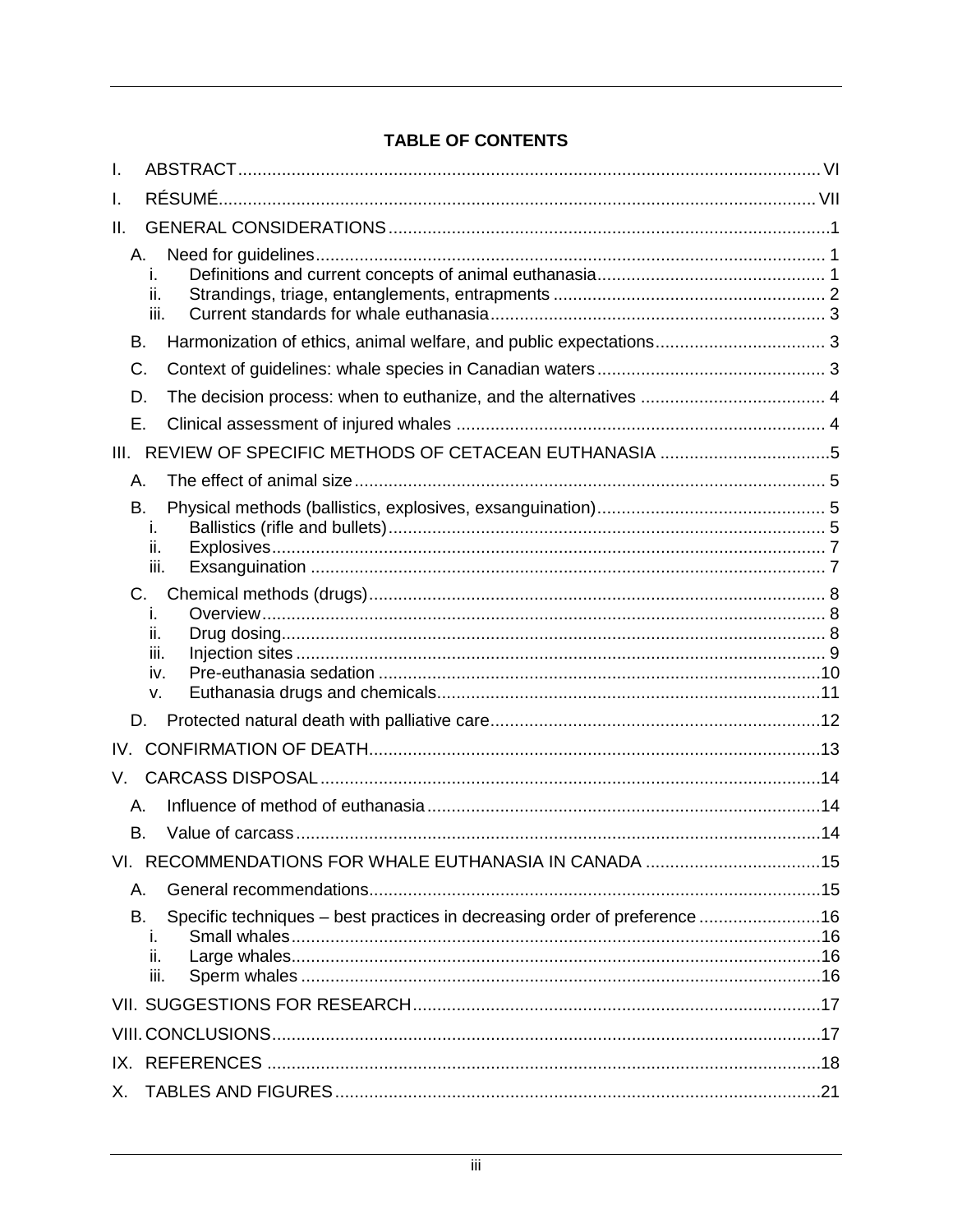#### **LIST OF TABLES**

| Table 1. Species of whales most likely to be encountered in Canadian waters, including the approximate<br>body length, weight, and blubber thickness (dorso-laterally at level of maximum girth) of normal<br>adult animals. The blubber thickness is provided to ensure appropriate intramuscular injection |  |
|--------------------------------------------------------------------------------------------------------------------------------------------------------------------------------------------------------------------------------------------------------------------------------------------------------------|--|
| Table 2. Physical methods of euthanasia currently recommended for different sizes of whales: rifle and                                                                                                                                                                                                       |  |
| Table 3. Summary of chemical methods of sedation and euthanasia and injection sites. 25                                                                                                                                                                                                                      |  |
| Table 4. Some common species of whales, their blubber thickness (in normal adult animals), and sizes of                                                                                                                                                                                                      |  |
|                                                                                                                                                                                                                                                                                                              |  |
|                                                                                                                                                                                                                                                                                                              |  |

#### **LIST OF FIGURES**

| Figure 1a. Dorsal point of aim for shooting small whales, based on anatomical landmarks. The shot is |  |
|------------------------------------------------------------------------------------------------------|--|
| aimed at a site slightly caudal to the blow hole and a short distance lateral to the dorsal midline  |  |
| down and back (caudo-ventrally) toward the center of an imaginary line (A-B) drawn between the       |  |
|                                                                                                      |  |

- *[Figure 1b. Radiograph of a harbour porpoise shot with .223 soft-point ammunition according to the](#page-34-1)  [anatomic landmarks shown in Figure 1a. There was extensive destruction of the calvarium and](#page-34-1)  [brain. Numerous bullet fragments \(bright white particles\) are visible in the caudal region of the](#page-34-1)  skull, including the brain cavity. [........................................................................................................28](#page-34-1)*
- *[Figure 2. Lateral point of aim for shooting small whales, based on anatomical landmarks. The shot is](#page-35-0)  [aimed at the lateral side of the head, between one-third and halfway \(red\) along an imaginary](#page-35-0)  [horizontal line drawn between the eye and the cranial edge of the flipper. With this approach, the](#page-35-0)  [projectile is expected to hit the base of the brain or the brain stem near the occipital condyles......29](#page-35-0)*
- *[Figure 3. Diagram of the transverse section of the head of a small whale showing the dorso-lateral point](#page-35-1)  [of aim \(large red arrow\) for shooting. As in Figure 2, the shot is taken between one-third and](#page-35-1)  [halfway caudal to the eye along an imaginary horizontal line between the eye and the cranial edge](#page-35-1)  [of the flipper, but at a 30-45° angle laterally from the dorsal midline of the head and perpendicularly](#page-35-1)  to [the skin surface. The calvarium along the dorsal midline \(A\) and laterally \(C\) is much thicker](#page-35-1)  [than along the dorsolateral aspect \(B\). Bl, skin and blubber. Br, brain. Ma, mandible. Mu, muscle](#page-35-1)  [tissue.................................................................................................................................................29](#page-35-1)*
- *[Figure 4. Point of aim for shooting an adult minke whale, based on anatomical landmarks. The thinnest](#page-36-0)  [part \(X\) of the calvarium in this species is approximately 5-10 cm on either side of the dorsal](#page-36-0)  [midline, close to the occipital condyles. This indicates that the shot should be directed](#page-36-0)  [perpendicularly to the skin surface at a point located slightly lateral to the dorsal midline. At a](#page-36-0)  [distance 55-75 cm behind the blowhole \(depending on the size of the whale\), the projectile should](#page-36-0)  [go either through the brain cavity or the junction between brain and spinal cord \(\\*\).](#page-36-0) ......................30*
- *[Figure 5. Sedative drug doses for whales. All drug dosages from the graph above are suggestions](#page-37-0)  [based on broad experience with these drugs in terrestrial mammals, and in some cases with](#page-37-0)  [Cetaceans. They are based on doses which have not been validated or approved by any](#page-37-0)  [regulatory, clinical, or scientific agency. All sedative doses assume either an intravenous or](#page-37-0)  [intramuscular route of administration. For intramuscular use, a maximum total volume of 10 ml per](#page-37-0)  [site should be injected. The extreme range of Cetacean body mass \(encompassing 4 orders of](#page-37-0)  [magnitude\) requires dose scaling for drug dosages. Scaling begins at a body length of 5 meters](#page-37-0)  [and stabilizes at 10 meters; scaling is calculated from: dosage = dose x \(BWkg](#page-37-0) 0.9-0.75)....................31*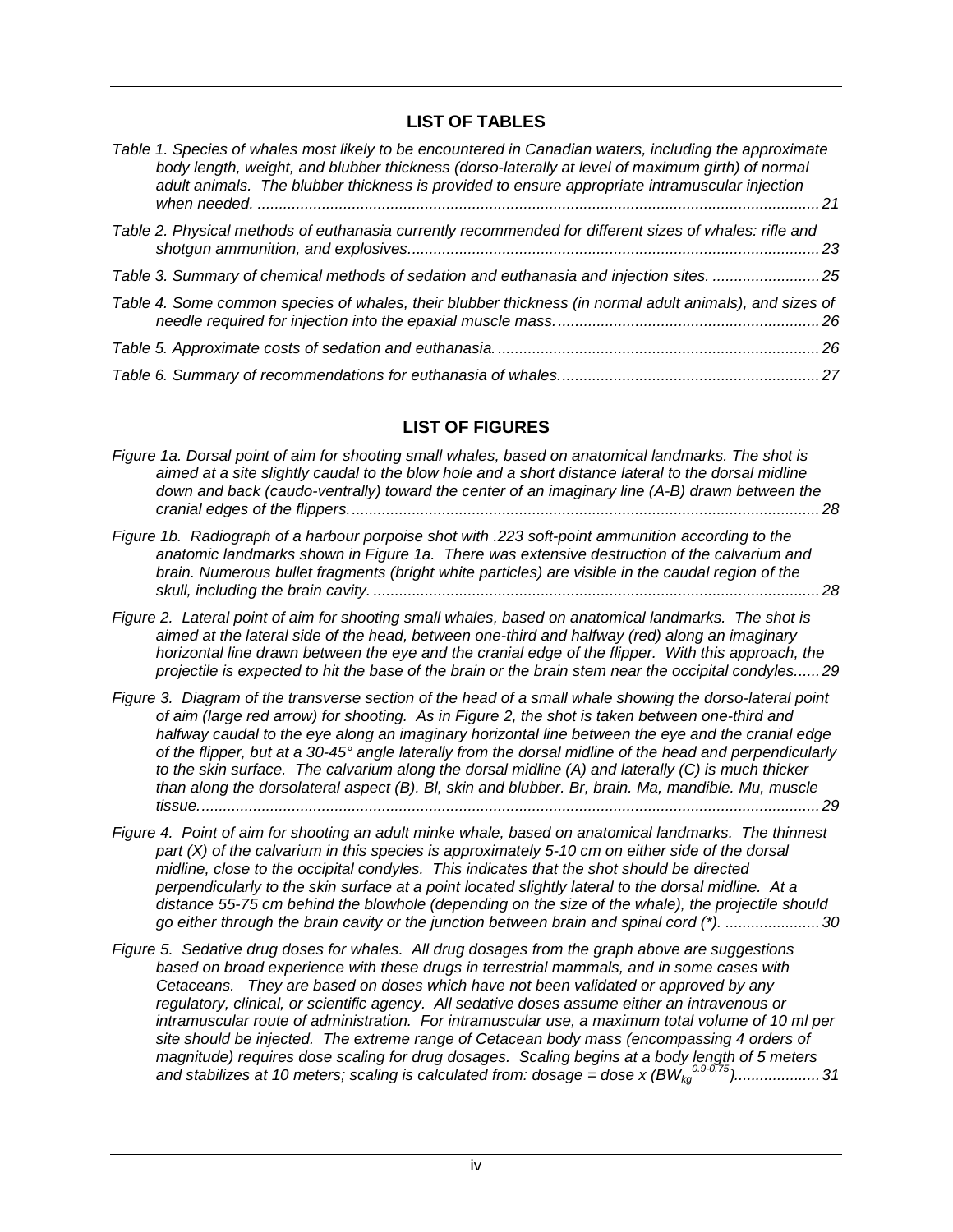- *[Figure 6. Euthanasia drug doses for whales. PB, pentobarbital sodium. All drug dosages from the graph](#page-38-0)  [above are based on broad experience with these drugs in terrestrial mammals, and in some cases](#page-38-0)  [with Cetaceans. They have not been validated or approved by any regulatory, clinical, or scientific](#page-38-0)*  agency. All euthanasia drug doses assume an intravenous or intracardiac (preferred) route of *[administration; other routes of administration are not recommended. All euthanasia drug dosages](#page-38-0)  [in the graph above assume that the animal has been sedated. If this cannot be accomplished, the](#page-38-0)  [dosages shown in the graph should be doubled. The extreme range of Cetacean body mass](#page-38-0)  [\(encompassing 4 orders of magnitude\) requires dose scaling for drug dosages. Scaling begins at a](#page-38-0)  [body length of 5 meters and stabilizes at 10 meters; scaling is calculated from: dosage = dose x](#page-38-0)  (BWkg 0.9-0.75).[......................................................................................................................................32](#page-38-0)*
- *[Figure 7a. Common sites for drug injection in whales: intramuscular \(within the epaxial muscle mass\)](#page-39-0)  [\(green\) and intravenous \(within the veins of the mid-ventral groove of the tail peduncle or the deep](#page-39-0)  [periarterial vascular rete of the flipper \(red\)......................................................................................33](#page-39-0)*
- *[Figure 7b. Intramuscular injection site in epaxial muscle mass \(green area\). \(Modified from: Marine](#page-39-1)  [Mammal Radiology slide show: dolphin CT, dolphin ultrasound, whale fracture, whale CT.\)..........33](#page-39-1)*
- *[Figure 8a. Parasternal approach for intracardiac injection in small whales. A 9 cm-long spinal needle is](#page-40-0)  [inserted close to the palpable sternum, at the level of](#page-40-0) the caudal edge of the flippers, and directed [dorso-medially until a free flow of blood issues from the needle. No excessive traction must be](#page-40-0)  exerted on the flipper if it is held. [......................................................................................................34](#page-40-0)*
- *[Figure 8b. Lateral approach for intracardiac injection, often the only possible approach for large whales.](#page-40-1)  [A needle equal in length to approximately one-half of the diameter of the whale is inserted](#page-40-1) just [behind the caudal edge of one of the flippers and directed toward the same point on the other side](#page-40-1)  [of the body. A free flow of blood from the needle indicates entry into a heart chamber or great](#page-40-1)  [vessel in the thorax...........................................................................................................................34](#page-40-1)*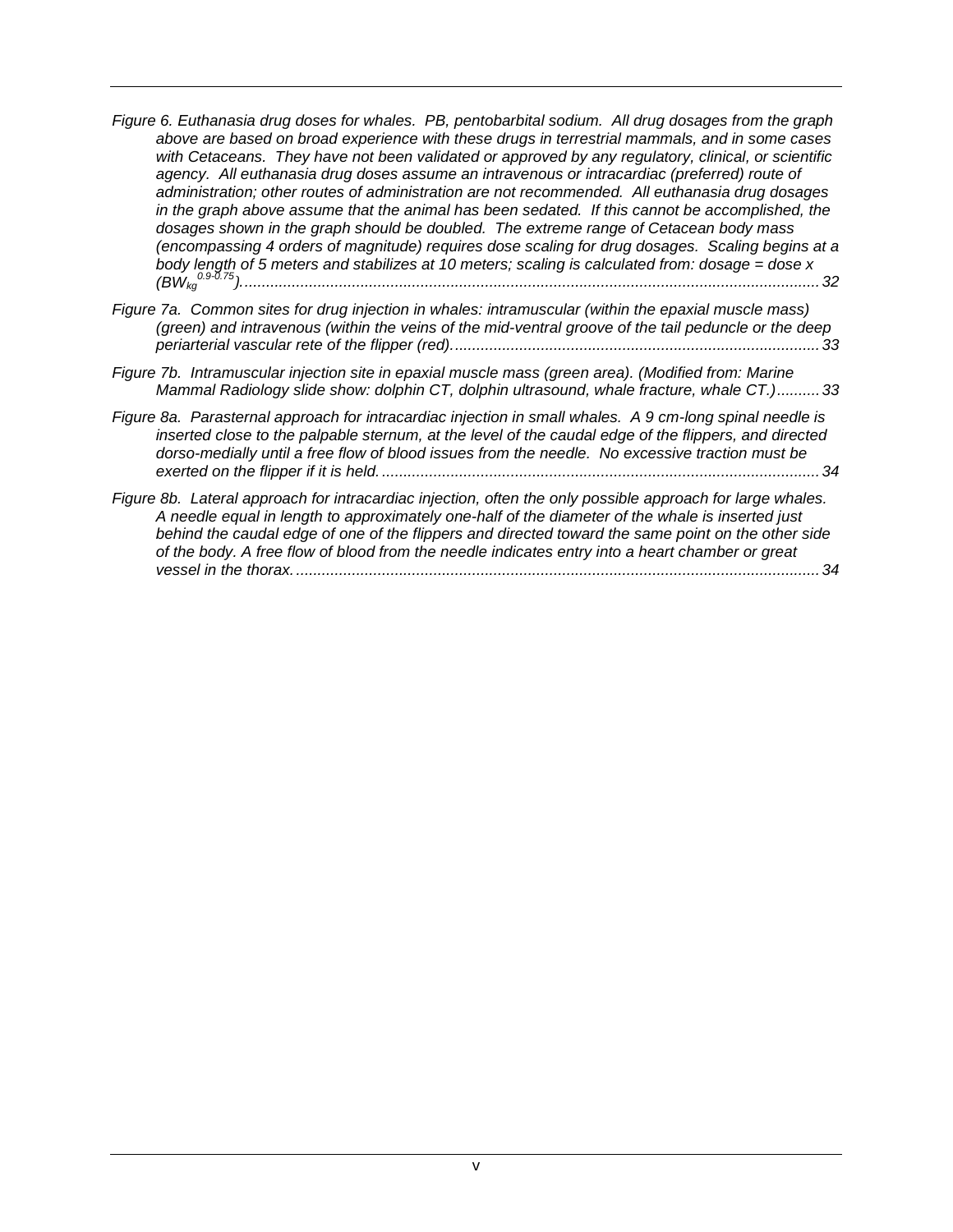### **I. ABSTRACT**

<span id="page-5-0"></span>This document reviews in a succinct form the special circumstances, problems, and current techniques associated with euthanasia of whales, with emphasis on species found in Canadian waters. Its purpose is to provide easily retrievable recommendations that will allow responders to deal promptly and efficiently with whales in distress in the event that euthanasia is the chosen course of action.

Considering the wide variety of species of small and large whales and the remarkably large size of some of these whales, much remains to be learned about the most humane and effective methods of euthanizing these animals. Moreover, each incident involving the prospect for euthanasia carries its own set of unique circumstances that defy prediction. Therefore, it is not the intent of this document to derive rigid rules of procedures from its recommendations.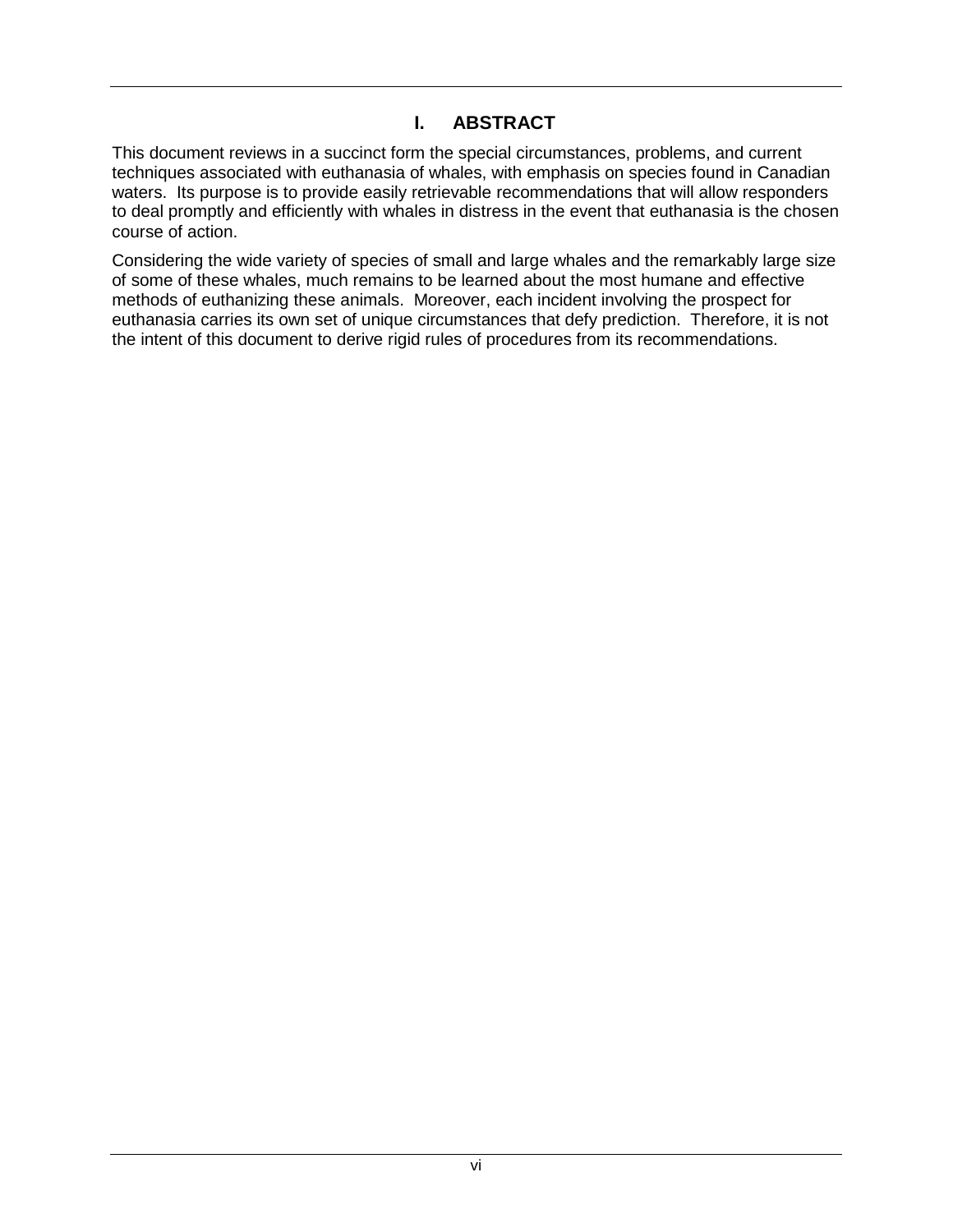### **Avis sur les techniques d'euthanasie pour les petits et grands cétacés**

# **I. RÉSUMÉ**

<span id="page-6-0"></span>Ce document passe succinctement en revue les circonstances particulières, les problèmes et les techniques actuelles reliés à l'euthanasie des baleines, en mettant l'accent sur les espèces présentes dans les eaux canadiennes. Il vise à fournir des recommandations facilement disponibles qui permettront aux intervenants de s'occuper rapidement et efficacement des baleines en détresse dans les cas où l'euthanasie est la mesure adoptée.

Étant donné la grande variété des espèces de baleines, petites et grandes, et la taille extrême de certaines, il nous reste encore beaucoup à apprendre au sujet des méthodes d'euthanasie les plus efficaces et les plus appropriées du point de vue du bien-être animal. De plus, chaque incident impliquant la possibilité d'euthanasie a lieu dans des circonstances particulières et impossibles à prévoir. Ce n'est donc pas l'intention de ce document d'élaborer des règles de procédures strictes à partir de ses recommandations.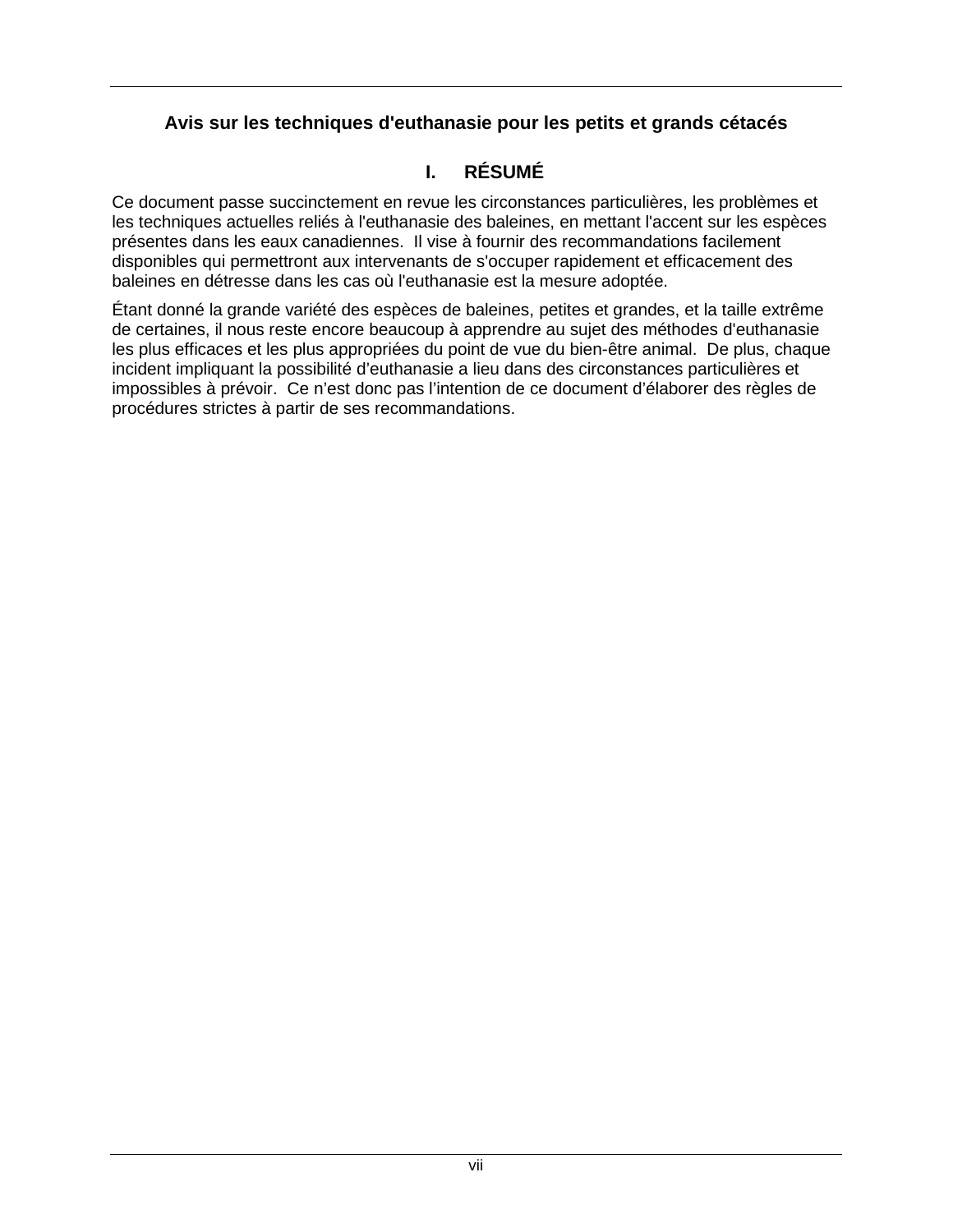# **II. GENERAL CONSIDERATIONS**

## <span id="page-7-1"></span><span id="page-7-0"></span>**A. NEED FOR GUIDELINES**

Different circumstances may require the euthanasia of a whale: stranding, entanglement in fishing gear, entrapment in ice, significant injury of a free-swimming whale from ship-strike, or a terminally ill animal in a captive situation. However, the most common situation is the presence of a severely debilitated, ill, or injured whale on shore. From an animal welfare perspective, this constitutes an emergency, but it is also a challenge to even the most prepared responders as all stranding events differ from each other in at least some respects. There are the sudden and urgent details of finding people who know best what to do, obtaining the resources for what needs to be done, taking the necessary action, and providing factual information to people on a shoreline that does not necessarily permit easy control of the situation. There will be circumstances when attempts to rescue the whale(s) are reasonable and may even be successful, but more often a dying animal is before us as is the social and cultural expectation that we can provide a humane death.

Veterinary science has much to say about the techniques and emotional-social elements of animal euthanasia, and with respect to most terrestrial animals is quite competent in this regard. It has less ability to inform us about how to ensure the successful euthanasia of a very large marine mammal. We need to improve our ability to provide a 'good death' for whales on short notice, in different locations, and in conditions of tide, surf, shoreline, and sometimes ice that can be difficult. This document seeks to fulfill some of that need, based on current knowledge.

The conservation status of different species of whales can vary substantially. Although this may influence efforts invested in trying to rescue an animal in distress, the welfare of the individual animal affected must take priority, especially if efforts at rescuing it will only prolong its suffering when chances of survival are minimal. All species of whales in Canada are under the jurisdiction of Fisheries and Oceans Canada which is responsible for the protection, conservation and management of marine mammals, and officials from this agency must be contacted before interacting with a whale or taking any decision with respect to euthanasia.

## <span id="page-7-2"></span>**i. Definitions and current concepts of animal euthanasia**

*Whale*: any Cetacean, regardless of age or size.

*Small whale*: porpoises, dolphins, and other whales less than 6 m in length.

*Large whale*: a whale of any species exceeding 6 m in length.

*Stranded whale*: one that is alive and cannot leave the shore without assistance.

*Shoaled whale*: one that is alive, appears ill, and does not leave the shallow water, although it appears capable of doing so.

#### *Euthanasia:*

- 1) the act or practice of killing or permitting the death of hopelessly sick or injured individuals (as persons or domestic animals) in a relatively painless way for reasons of mercy [\(The Merriam-Webster online dictionary\)](http://www.merriam-webster.com/dictionary/euthanasia);
- 2) a method of killing that minimizes or eliminates pain, distress, and anxiety experienced by the animal prior to loss of consciousness, and causes rapid loss of consciousness followed by cardiac or respiratory arrest and death (AVMA 2013).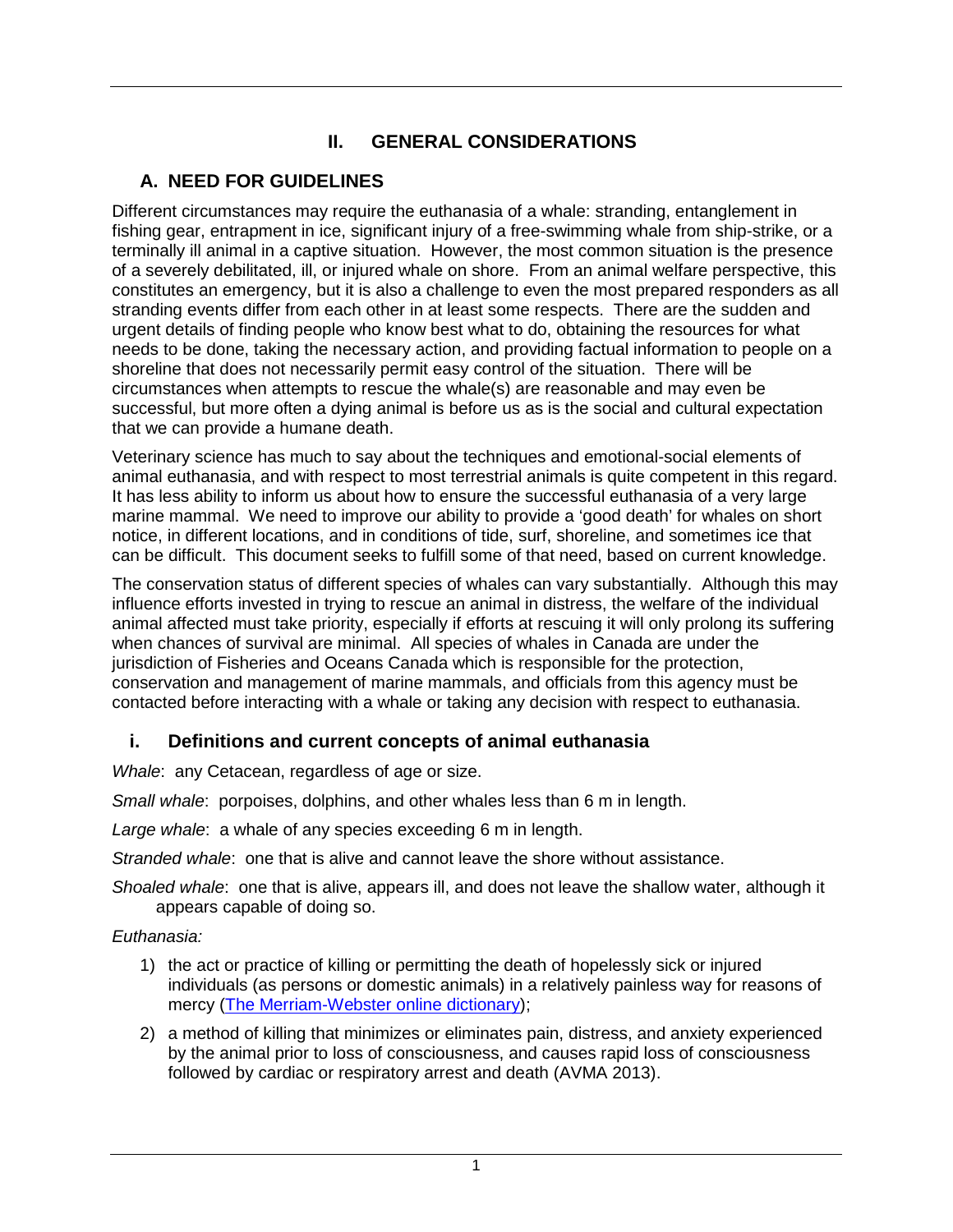Although the means to accomplish euthanasia of whales can be difficult, the clear intention is to prevent suffering as much as possible. Best practices include the following basic elements which are adopted in this document:

- the animal must be treated in a respectful manner at all times;
- the animal is in a terminal state of disease or injury, or has no hope of survival (e.g. dependent young animal that has lost its dam);
- loss of consciousness must be achieved prior to any significantly painful procedure;
- a certain, humane death must be achieved and confirmed.

Other elements of animal euthanasia that may be difficult to achieve when dealing with wild species include:

- a procedure done in a gentle and aesthetic manner;
- avoiding distress to people who see this procedure being done.

### <span id="page-8-0"></span>**ii. Strandings, triage, entanglements, entrapments**

Stranded whales always represent an emergency situation that can quickly attract the attention of the public and the media and arouse strong emotions. Not all animals in these situations can be rescued in a timely manner, and euthanasia may be the best recourse from an animal welfare perspective. Public opinion, press media considerations, and the responders' emotional concerns should not override the decisions that need to be taken on behalf of the animals involved, while ensuring the safety of all people nearby. If euthanasia ends up being the most appropriate action, it must be done as swiftly and as professionally as possible.

The problem of mass stranding greatly complicates the task of responders as they must triage the animals, care for those that may have a chance for survival, euthanize those that do not while ensuring that this process does not cause further stress to the other animals, and continue to evaluate the remaining animals. On this basis, the use of ballistics or explosives to euthanize animals in mass stranding events is not desirable because the noise generated by the procedure may further exacerbate the anxiety and fear in the conscious animals (Barco et al. 2012). Even if a decision is made to euthanize all animals involved in a mass stranding, all these animals should be deeply sedated before the euthanasia procedure is implemented (deep sedation being characterized by moderate depression of the central nervous system and an animal which is awake, relaxed, silent, and indifferent to mild pain). Any number of large whales, or even three or four small whales, in a mass stranding can easily exceed the local capacity for chemical euthanasia, and staff and equipment may simply not be available to accomplish needed euthanasia in a timely manner.

Whale entanglement in fishing gear is a recurring problem which seldom allows euthanasia. Whales may be seriously compromised by entanglement and eventually die, but the opportunity for euthanasia is reduced mainly because of the animal's continuous mobility. Alternatively, if the entangled animal is still alive and does not appear to be injured by the nets and lines when discovered, efforts to free it may well result in a good chance for its survival.

Entrapment of whales, either small or large, in rapidly forming or drifting ice is common in Atlantic Canada and in the north. When judged necessary, opportunity for euthanasia in these situations is also reduced. However, the use of ballistic methods (rifle and bullets) for small whales will permit utilization of meat from these animals for human consumption or to feed dogs, particularly in the north.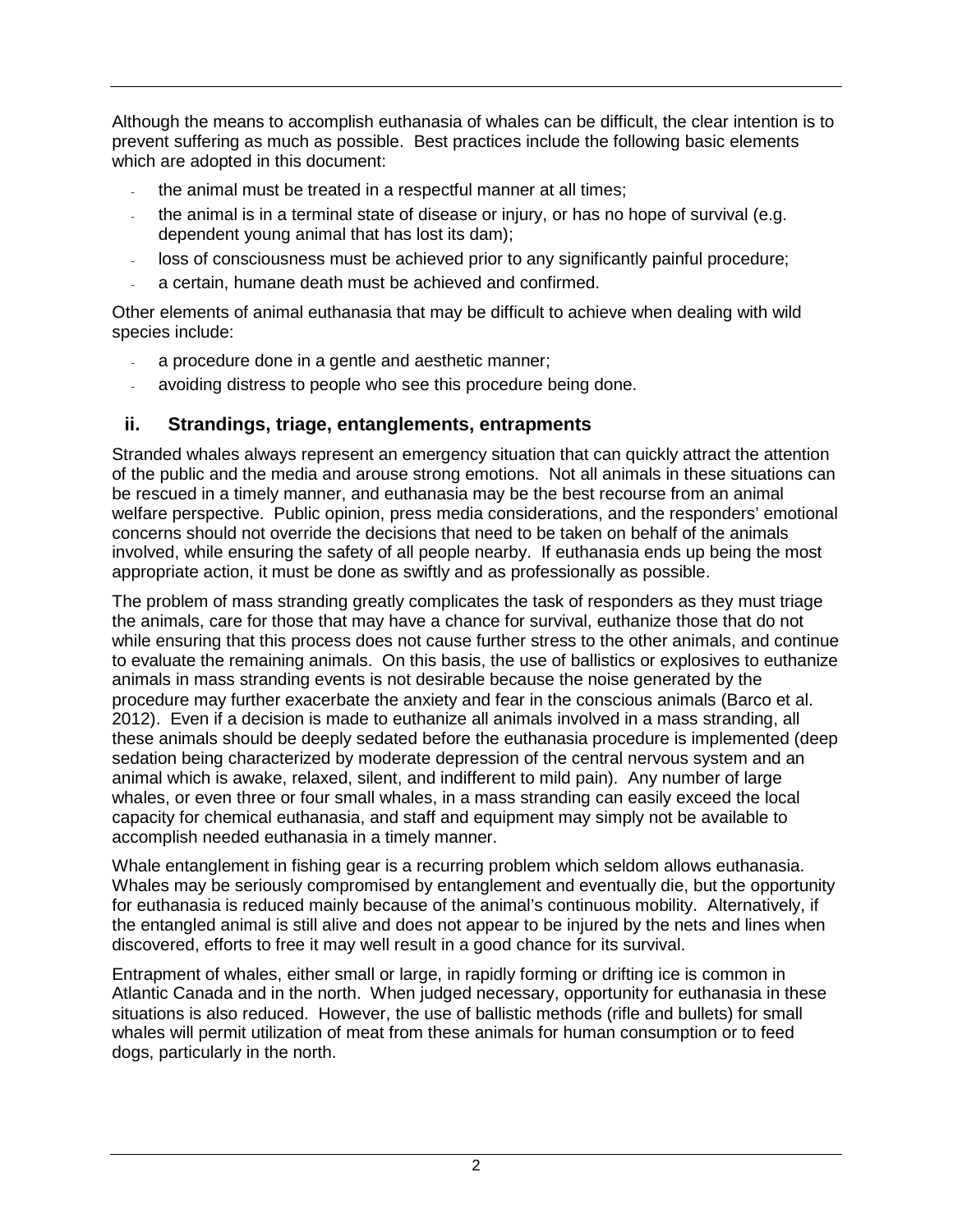### <span id="page-9-0"></span>**iii. Current standards for whale euthanasia**

A review of the literature currently available on techniques of euthanasia used in small and large whales reveals many different techniques that are influenced by the size and species of the animal involved and the information and resources available (Greer et al. 2001; Geraci and Lounsbury 2005; Donoghue 2006; Greer 2006; Moore 2010; Barco et al. 2012; AVMA 2013; IWC 2006, 2014). A wide variety of species of whales have been dealt with by responders, but the actual number of individual animals of each species that have been successfully euthanized remains limited, especially for the larger species (Harms et al. 2014). Therefore many questions remain to be answered regarding the most appropriate techniques to be used under different circumstances and in different species.

### <span id="page-9-1"></span>**B. HARMONIZATION OF ETHICS, ANIMAL WELFARE, AND PUBLIC EXPECTATIONS**

The ethics of whale euthanasia are the same as for other animals: such action must only be taken when: 1) the whale is considered to be in an irreversible state of suffering, or is likely to soon reach this state; 2) euthanasia can be accomplished with a high likelihood of success; 3) the safety of the responders can be assured; and 4) environmental concerns are addressed. The aesthetic of euthanasia as perceived by those providing it and others who are merely watching must be considered, but it must not override the welfare of the animals involved (CCAC 2010).

Events when euthanasia of a whale may be necessary tend to lead to strong and sometimes conflicting opinions on the part of the public regarding the appropriateness of euthanizing an animal, or of withholding euthanasia. Many people have direct experience with ideal conditions of animal euthanasia, for example when an old, infirm pet has been euthanized by a veterinarian, with all consideration given to an unhurried, aesthetic, and peaceful process. The contrast of this experience with what may need to be done with a whale to achieve the same end can be unsettling. Regardless of the option chosen by the responders, it is essential that the details of the situation be carefully explained to members of the public and the media witnessing the incident, such as:

- the species involved;
- animal welfare issues at play that may dictate euthanasia;
- if euthanasia is elected, the procedure chosen, the proposed steps to be taken, and possible complications;
- <span id="page-9-2"></span>alternatively, the reasons for withholding euthanasia.

# **C. CONTEXT OF GUIDELINES: WHALE SPECIES IN CANADIAN WATERS**

This document limits itself to the species that are found most commonly in Canadian waters. However, it is understood that: 1) individual animals of other species can occasionally find their way into Canadian waters; and 2) faced with a lack of information on less common species, it is logical and appropriate for responders to apply to animals of these species techniques of euthanasia that have been shown to be efficient in more common species of comparable size. Table 1 lists the species most likely to be encountered in Canadian waters, including some of their characteristics (approximate length, weight, and blubber thickness of adult animals).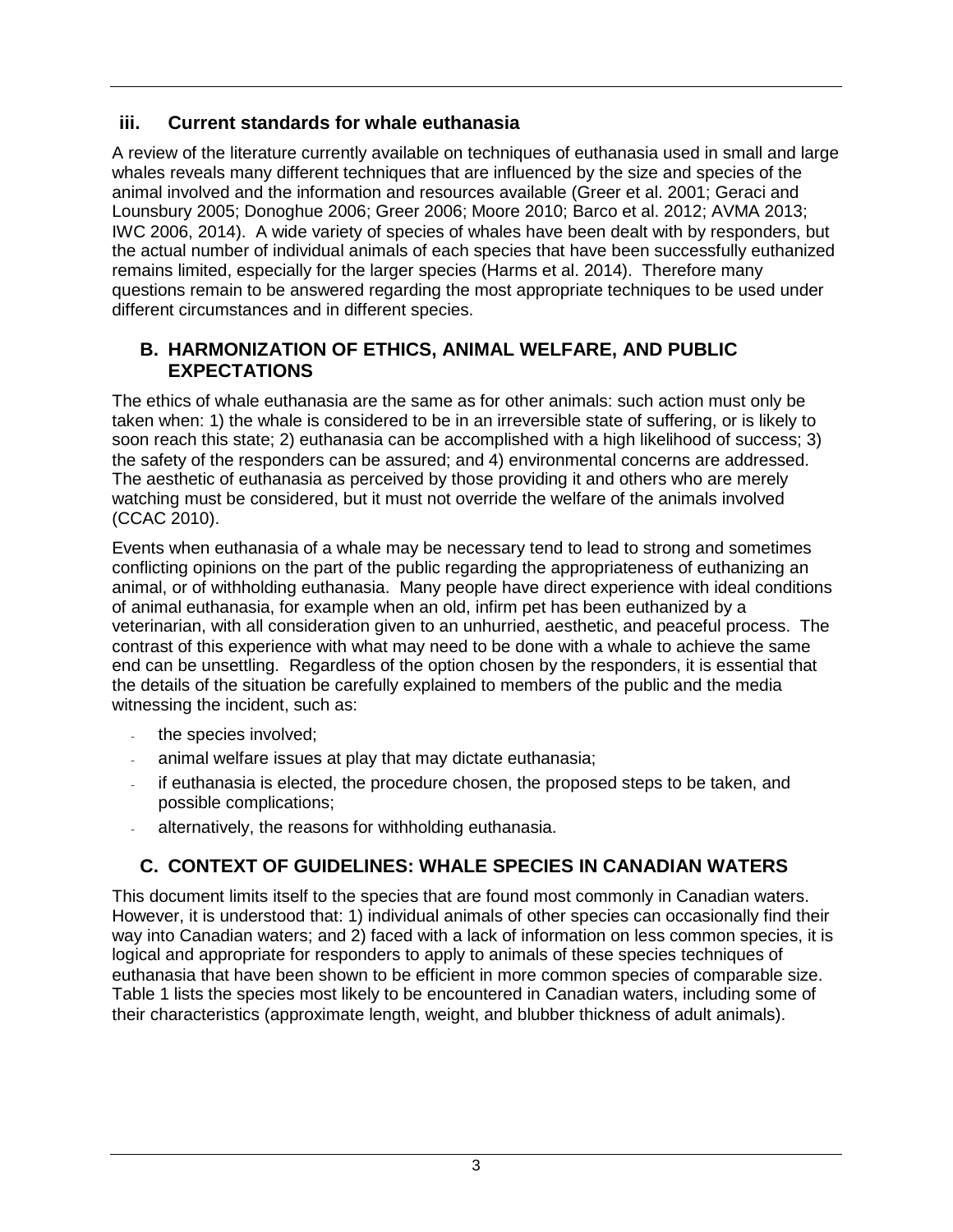### <span id="page-10-0"></span>**D. THE DECISION PROCESS: WHEN TO EUTHANIZE, AND THE ALTERNATIVES**

All stranded whales must be given a proper physical examination, preferably by a veterinarian or biologist familiar with marine mammals. Based on a number of factors, including the resources and expertise available at the time, the following actions may be taken:

- return the animal to deeper water immediately;
- bring the animal into captivity for observation, if facilities are available;
- euthanize the animal;
- palliative care only, until natural death occurs.

Although due consideration must be given to the welfare of the animals involved, safety of the responders is paramount and must influence all stages of the decision process.

If examination and the circumstances of a diseased or injured animal suggest that euthanasia is appropriate, delay beyond the time required to obtain the equipment and personnel should be kept to a minimum. Exceptions to this principle include:

- environmental conditions of tide, surf, or ice which may dictate the timing of euthanasia;
- when euthanasia by physical means requires daylight for public safety.

In order to meet the requirements for whale euthanasia with regard to indications, methods, and outcome, the following conditions should apply:

- there should be evidence of animal suffering or imminent likelihood of suffering;
- the means to accomplish certain euthanasia, as described in [Section III](#page-11-0) of this document, must be available and should be performed by someone experienced in euthanasia of animals; untrained people attempting euthanasia are more likely to increase suffering and stress experienced by the animals;
- human and environmental safety must be assured;
- in the event that euthanasia of more than one animal is required, there must be a plan to minimize stress to the animals prior to euthanasia;
- confirmation of death after euthanasia must be done as soon as possible;
- if members of the public or news media become involved to any extent, a full explanation of the situation must be provided;
- concurrently, the media and attending members of the public must be kept at a reasonable distance from the stranded whales, for the sake of public safety and also in order not to exacerbate the stress already experienced by these animals.

There will undoubtedly be circumstances when euthanasia cannot be reliably performed (e.g., a shoaled adult sperm whale; heavy surf conditions preventing access to the animal[s]). In such cases, it will be necessary to wait for nature to take its course and for death to occur in its own time (referred to as protected natural death with palliative care) (see [section III D\)](#page-18-0).

# <span id="page-10-1"></span>**E. CLINICAL ASSESSMENT OF INJURED WHALES**

The fate of a stranded whale cannot easily be predicted until it has been examined by a person experienced in such events, preferably a veterinarian. If the animal appears alert, strong, uninjured, and breathing at a rate normal for the species, it may very well survive if it can be quickly returned to deep water. If, however, it shows some of the signs listed below, its survival is much less likely, and the possibility of euthanasia should be considered from the outset. The decision to elect euthanasia may be based on a single overriding criterion or on a cumulative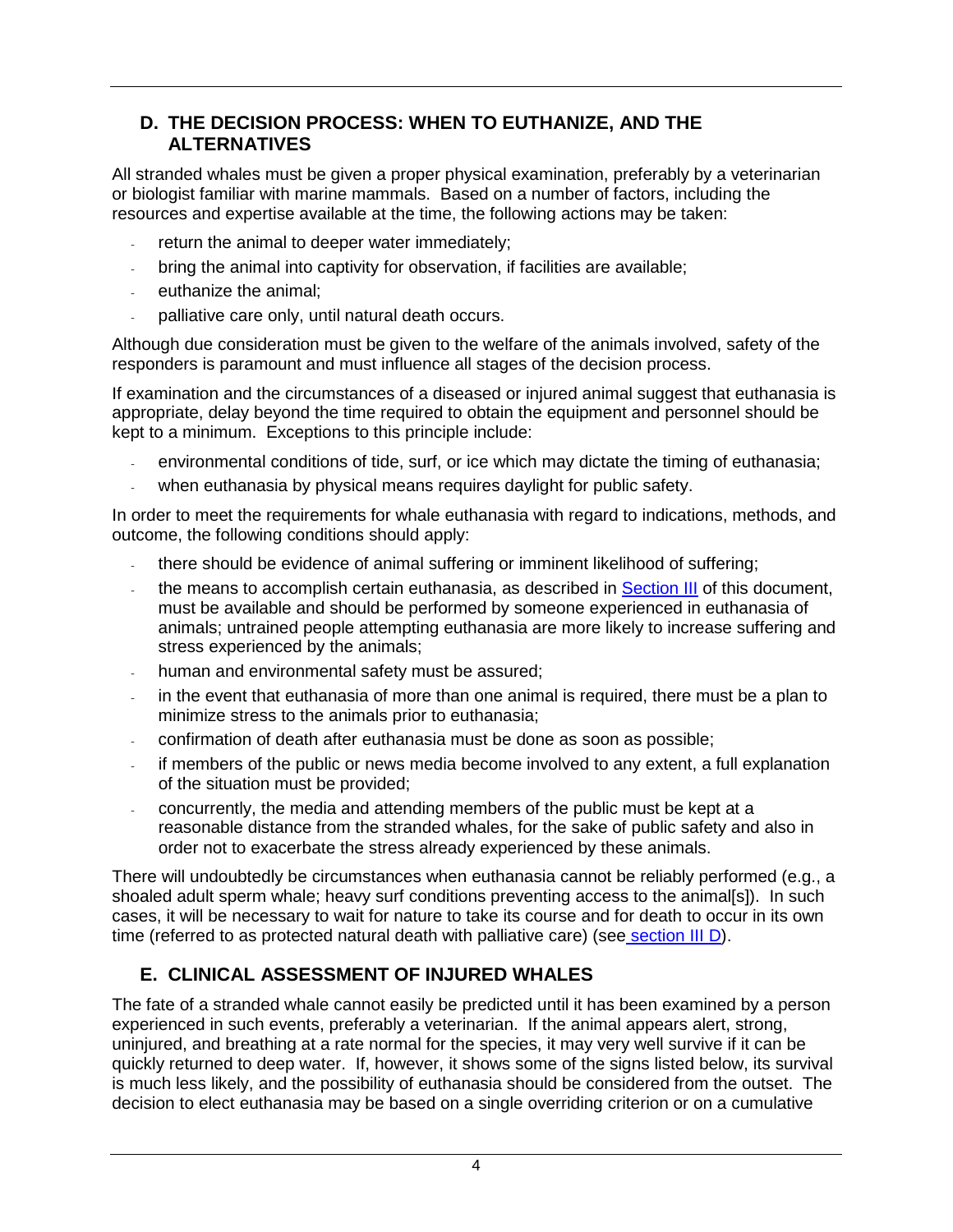set of observations suggesting an unfavourable outcome for the animal in the short or long term. Signs that should arouse concern include:

- young animal still dependent on its mother, but without the mother present;
- poor body condition, revealing the outlines of the vertebral column;
- external evidence of serious injury;
- sun-induced blisters over much of the exposed skin surface;
- evidence of internal disease, such as bleeding or fluid discharge from body openings (mouth, blow hole, genital slit, anus);
- ocular nystagmus (rapid, involuntary, and usually lateral movement of the eyeball, indicating neurologic deficit);
- severe hypothermia or hyperthermia (deep rectal temperature  $<$  35 $\degree$ C or  $>$  40 $\degree$ C, respectively);
- long period of time stranded (> 24 hours for small whales; > 12 hours for large whales);
- increased breathing rate (>20 breaths per 5 min for porpoises and dolphins; >8 breaths per 5 min for pilot whales, belugas, narwhals; >5 breaths per 5 min for large whales);
- <span id="page-11-0"></span>severe depression indicated by loss of normal protective reflexes (tongue withdrawal, palpebral and corneal, blow hole, anus), loss of jaw tone, protruding penis.

# **III. REVIEW OF SPECIFIC METHODS OF CETACEAN EUTHANASIA**

# <span id="page-11-1"></span>**A. THE EFFECT OF ANIMAL SIZE**

The single most important factor affecting efforts to euthanize a whale is probably its size. While there are important differences as compared to domestic animals, the smaller whales may be euthanized with conventional drugs or firearms. Large whales are much more difficult to deal with, and in many circumstances euthanasia may be impossible. Caution must be used when determining the size of whales as the length of these animals can easily be underestimated, especially if they are still partly or completely submerged in water.

# <span id="page-11-2"></span>**B. PHYSICAL METHODS (BALLISTICS, EXPLOSIVES, EXSANGUINATION)**

# <span id="page-11-3"></span>**i. Ballistics (rifle and bullets)**

Ballistic methods must rapidly induce unconsciousness or death with minimum pain through destruction of the brain or the brain stem. (Barco et al. 2012). They require someone who has good knowledge of the principles of ballistics, especially terminal ballistics (which determine the size and nature of the wound in the target animal), who is familiar with the different types of rifles, shotguns, and bullets, and who has access to the appropriate equipment and has the proper permits to use them.

Conventional firearms are acceptable in smaller (<6 m long) whales. The choice of the calibre of ammunition for these animals is influenced by their size and thus the likelihood of the projectile (bullet) reaching vital organs, more specifically the brain or brain stem. In a partly submerged whale, however, any amount of water that the projectile needs to cross before hitting the target may greatly reduce its kinetic energy, and as a result, its ability to reach vital organs. In such a situation, it is advisable to wait for the tide to go down if it will expose more of the animal's head.

Shooting is not recommended for animals longer than 6 m, with the possible exception of minke whales, as it cannot guarantee immediate destruction of the brain. The reasons for this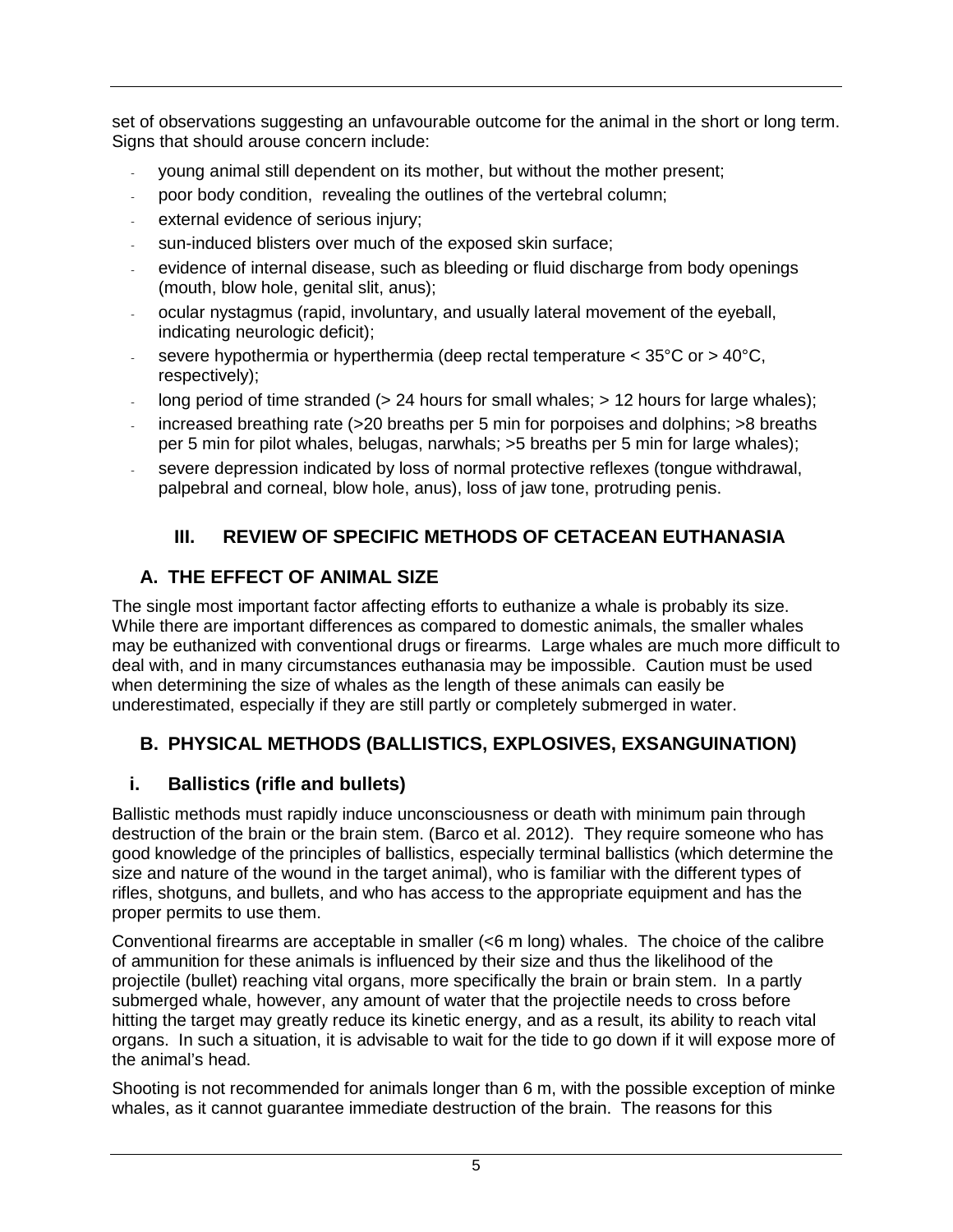uncertainty include the very thick layer of soft tissues covering the head, the large size of the skull, the small size of the brain cavity in relation to the whole skull, and a lack of knowledge of the exact aim points, shooting angles, and terminal ballistics in larger animals. Present knowledge with respect to euthanasia by gunshot to the brain is inadequate to ensure effective euthanasia in a high percentage of large whales.

The design of the projectile (e.g., weight, types of jacket and tip) is at least as important as the calibre of ammunition in influencing the characteristics of the terminal ballistics and thus the potential for immediate brain destruction. In whales and also in large terrestrial mammals, the use of non-expanding (solid or full metal jacket) bullets, as opposed to expanding bullets, ensures maximum penetration with minimum deviation of the projectile from its intended course (Donoghue 2006; AVMA 2013).

All these elements need to be considered in order to avoid either insufficient penetration of the bullet into the brain or the brain stem or, at the opposite end of the spectrum, complete penetration of the whole thickness of the skull and exit of the bullet or its fragments, thus endangering other animals or people directly or through ricochets. Table 2 provides information on the calibres and types of ammunition currently recommended in different species and sizes of whales.

In discussing the use of gunshot as a general means of euthanasia, the Guidelines for the Euthanasia of Animals of the American Veterinary Medical Association (AVMA 2013) indicate that the head should be the preferred target area and that the firearm should be aimed so that the projectile enters the brain, causing instant loss of consciousness. An equally appropriate target in whales is the base of the skull (occipital condyles), at its articulation with the vertebral column, i.e., the junction between brain and spinal cord. Severe damage of the brain tissue in this area may not only sever the spinal cord, but it also destroys the very rich network of blood vessels which surrounds the spinal cord and constitutes the primary blood supply to the brain (Marshall 2002).

Because of the unique configuration of the head and skull of whales, and its considerable variation between species, it is critical to know the best shooting angles and points of aim in different species and sizes of animals. Unfortunately, much of this information is still lacking. According to general recommendations currently available for small whales, a dorsal approach or a lateral approach to firing at the head can be used. With the dorsal approach, appropriate for the smaller animals, the shot is aimed at a site slightly caudal to the blow hole and a short distance lateral to the dorsal midline down and back (caudo-ventrally) toward the center of an imaginary line drawn between the cranial edges of the flippers (Figure 1).

A lateral approach can also be used for small whales. The shot is aimed at the lateral side of the head, between one-third and halfway along an imaginary horizontal line drawn between the eye and the cranial edge of the flipper. With this approach, the projectile is expected to hit the base of the brain or the brain stem (Figure 2).

A third, dorso-lateral, approach for small whales is to take the shot between one-third and halfway caudal to the eye along an imaginary horizontal line between the eye and the cranial edge of the flipper, but at a 30-45° angle laterally from the dorsal midline of the head and perpendicularly to the skin surface. This will avoid the thick median and lateral ridges of bone characterizing the skull of small toothed whales such as harbour porpoises and Atlantic whitesided dolphins and should hit the thinnest part of the calvarium (Figure 3).

According to Norwegian workers, minke whales can be killed with a high-calibre firearm aimed at the brain, approximately 55-75 cm behind the blowhole (Øen and Knudsen 2007). Using this recommended distance, and depending on the size of the animal, the shot may hit the brain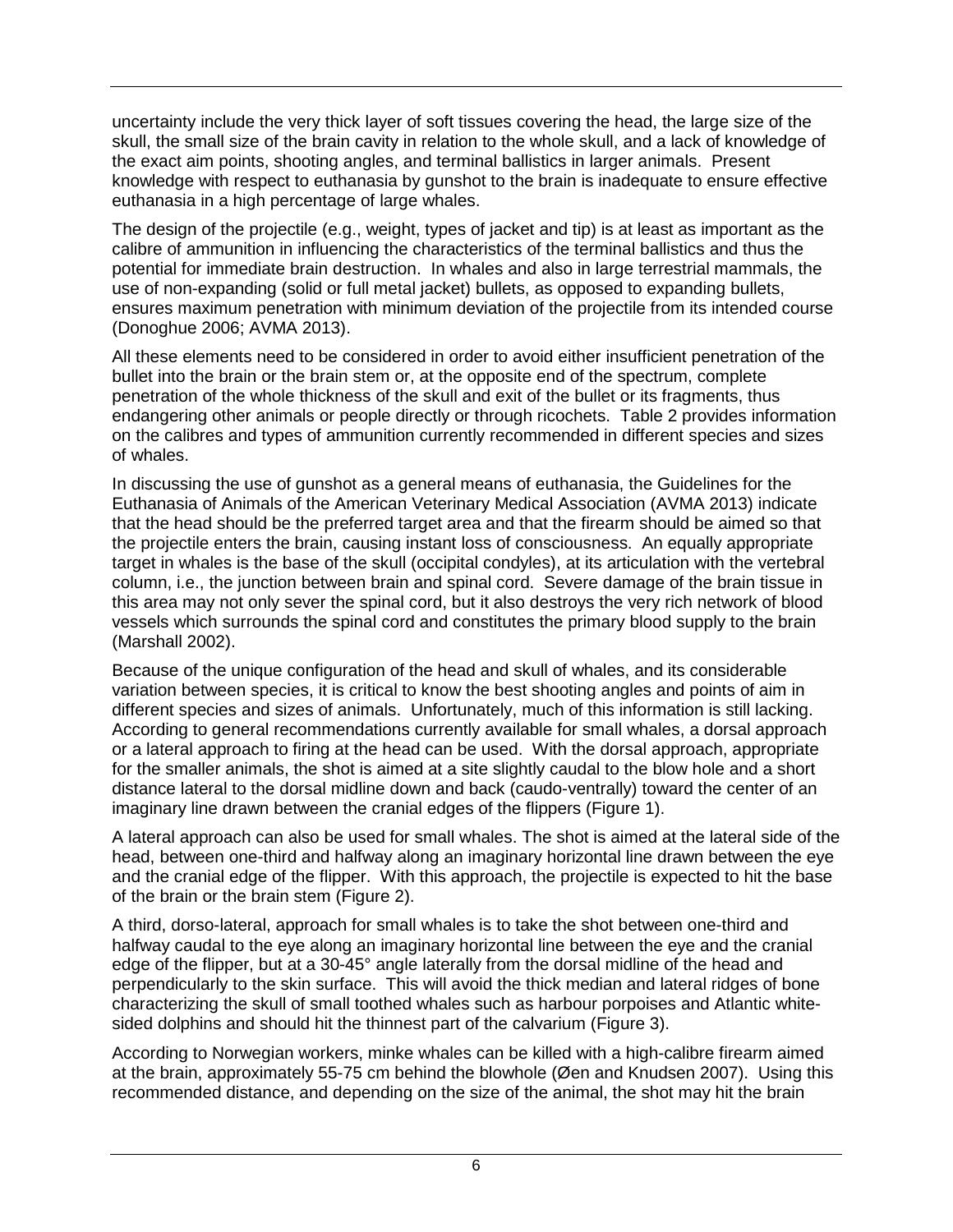cavity or the base of the skull (occipital condyles). Based on measurements of the thickness of the calvarium (top of the skull forming the brain cavity) in this species, the thinnest part is approximately 5-10 cm on either side of the dorsal midline, close to the occipital condyles (Art Ortenburger, unpublished data). This indicates that in minke whales the shot should be directed perpendicularly to the skin surface at an aim point located slightly lateral to the dorsal midline (Figure 4). At a distance 55-75 cm behind the blowhole of an adult mink whale, the projectile should go either through the brain cavity or the junction between brain and spinal cord.

When possible, the animal should be shot at close range in order to ensure the best accuracy. If there is any doubt about the aim point, it is recommended to fire three shots in quick succession on a line through the target area. The degree of cavitation caused by high-power ammunition will ensure that the damage extends far beyond the immediate trajectory of the projectile.

Sperm whales represent a unique challenge because of the enormous size of their head and the toughness of their blubber. A specially designed "Sperm whale euthanasia device" (SWED) has been used on several occasions in New Zealand (Marsh and Bamber 1999; IWC 2014). It uses very powerful ammunition (14.5x114 mm, with a 950-grain bullet) fired with an extensively modified 11.8-kg firearm with a 2.4-m recoil. However, such a device is not available in this country.

## <span id="page-13-0"></span>**ii. Explosives**

Like ballistics, explosives must rapidly induce unconsciousness or death with minimum pain through destruction of the brain or the brain stem (Barco et al. 2012). They are considered the preferred form of euthanasia for very large whales. However, timely access to the necessary material and to experts who have the authorization and knowledge to handle it is unlikely unless specific training of personnel in the region has been implemented.

The only method of euthanasia with explosives that is adequately described consists of placing a charge on the head, caudal to the blowhole, shaped in a pyramid and sand-bagged to direct the blast down toward the brain (Coughran et al. 2012) (Table 2). Caution must be used not to underestimate the amount of explosive charge necessary to destroy the brain in a single blast and thus cause immediate death. (See: http://www.youtube.com/watch?v=JuVrMbwEtvs for an example of successful euthanasia of a southern right whale with explosives, near Cape Town, South Africa.) Coughran (IWC 2014) also described the successful use of explosives to cause severe fracture of the skull of a dead 10.8-m-long sperm whale found in a lateral position; the explosive charge was placed 60 cm directly caudal to the left eye. The extent of the skull damage suggested that immediate death would have occurred in a live animal.

For many years, Norwegians have commercially hunted minke whales with grenades delivered from a distance with a harpoon gun (Knudsen and Øen 2003). Penthrite (pentaerythritol tetranitrate) is the explosive of choice in this hunt. A penthrite-loaded grenade delivered with a modified harpoon (darting gun) is also used in subsistence hunts of bowhead whales by Alaskan Eskimos and Canadian Inuit (IWC 2007; Pierre-Yves Daoust, personal observation). Although the hunts for these whales using penthrite grenades have shown the potential for rapid death in a large proportion of the animals (Øen 1995; Knudsen 2005), the equipment currently used in these hunts is highly specialized and unlikely to be readily available.

## <span id="page-13-1"></span>**iii. Exsanguination**

Exsanguination ultimately causes death by depleting the brain of its supply of oxygen and glucose. However, all major blood vessels in whales are deeply located, and their severance involves the section of a substantial amount of soft tissue with an abundant supply of pain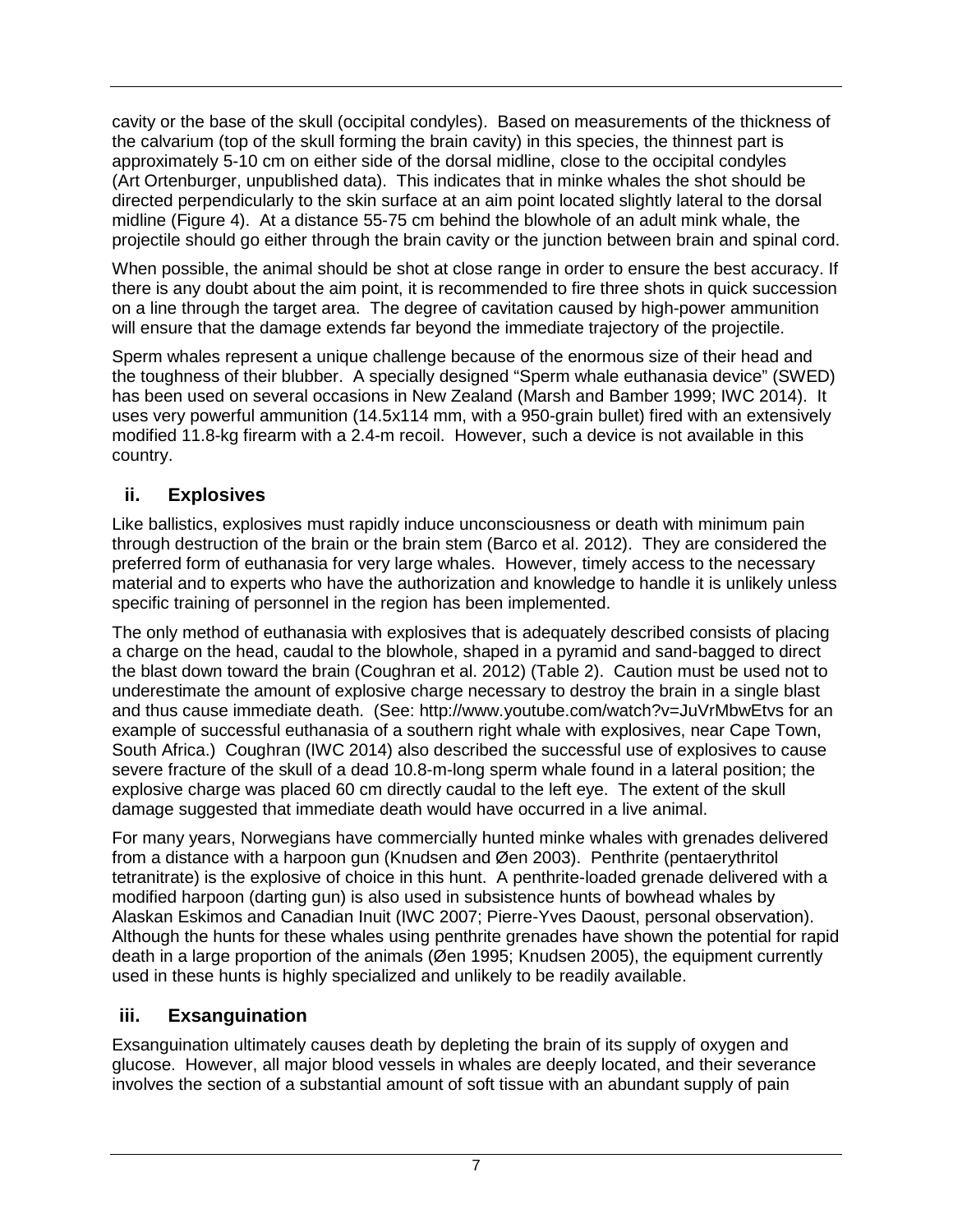receptors. It is therefore essential that the animal be deeply sedated or anesthetized before resorting to this method of euthanasia.

Major blood vessels that are reasonably accessible for severance include the brachial arteries (in the axillary regions) and the caudal vascular bundle, located within the chevron canal deep on the ventral side of the peduncle (Barco et al. 2012; Harms et al. 2014). One should bear in mind that the profuse amount of blood flowing out of these blood vessels onto the beach could be unsettling to some of the people watching. Other methods include a gunshot to the heart and laceration of the heart or its arterial trunk (by means of a long thin knife inserted just ventral and caudal to the flippers) (Barco et al. 2012).

The Faroe Islands, in the eastern North Atlantic, have a long history of drive hunts for longfinned pilot whales. A "Faroese spinal lance" is used to rapidly kill these animals by severing the spinal cord and the surrounding blood vessels (the main blood supply to the brain [Marshall 2002]) with a single thrust followed by sideways movements (NAMMCO 2011). Although seemingly highly efficient, resulting in death of the animals within 5-10 sec, this lance is designed specifically for the long-finned pilot whale, likely requires some degree of practice, and probably could not be readily used in other species.

# <span id="page-14-0"></span>**C. CHEMICAL METHODS (DRUGS)**

# <span id="page-14-1"></span>**i. Overview**

The use of chemical methods for euthanasia of whales is not simple, and the involvement of a veterinarian is almost essential. It is usually expensive, may incur significant human hazards, and requires very specific knowledge of the drugs and injection techniques. It also requires recognition of animal physiologic responses to the effects of the drugs on the central and autonomic nervous systems. There is the added complication that the best outcome for chemical euthanasia usually results from use of multiple drugs that are given in a specific sequence (Barco et al. 2012). While standard veterinary drugs and equipment can be used to good effect in whales up to 3 m long, significant problems with venous access and with the quantity of drugs required impose practical limits on larger animals and, for the latter, in cases of mass stranding. Finally, the use of chemical methods implies that the carcass can be disposed of appropriately in order to avoid any potential for ecotoxicity (environmental contamination). This is especially important in northern regions where whale meat is commonly used for human consumption or to feed dogs.

# <span id="page-14-2"></span>**ii. Drug dosing**

Developing accurate drug doses is an exacting process requiring considerable research, which has not been done for any drug in any whale species. Dosing of all drug and nondrug euthanasia chemicals for whales remains a matter of educated guess. Doses in use and described in the literature for this purpose have been developed for a few species based simply on clinical results. There is sufficient information on the differences of drug dose requirements and effects for terrestrial mammals for us to know that there may be unpredictable and important differences between whale species. Because our goal is to kill the animal, we need not be concerned with overdosing. However, even if specific dosing information were known for these animals, there remain important considerations of cost and ecotoxicity which follow from use of euthanasia drugs.

The appropriate doses for most of the sedative and anesthetic drugs used for euthanasia are well-known for domestic animals, and are expressed in terms of milligrams of drug per kilogram of body weight. This simple, linear relationship breaks down with very small or very large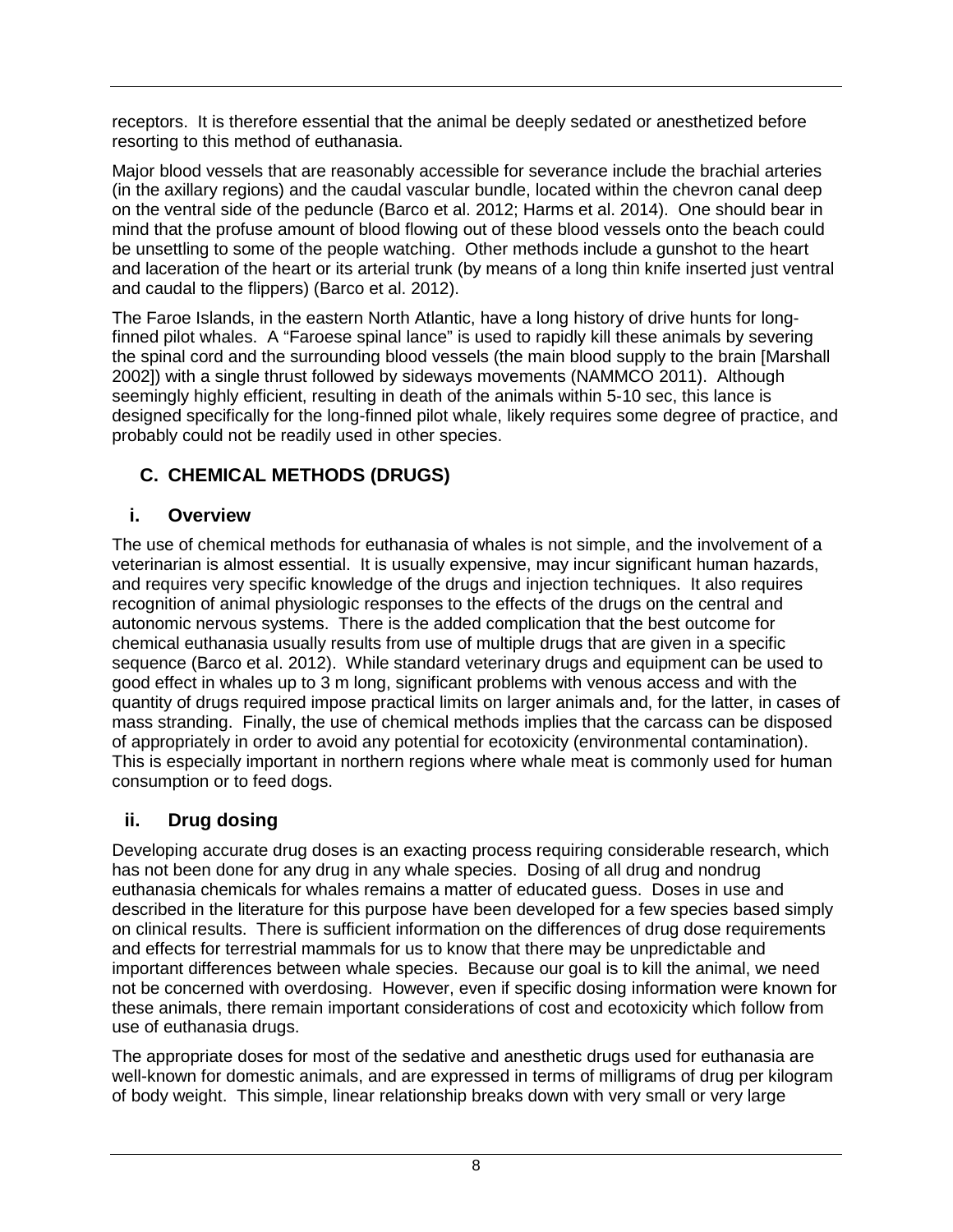animals. For example, the dose of virtually any sedative drug per kg of body weight may be 250 times higher for a mouse than an elephant. In general, the doses used for domestic livestock work well in whales that fall into the same weight range. For larger whales, dosing drugs of the kind used for euthanasia requires dose scaling. The usual method of dose scaling is to calculate dosages on metabolic body size, which based on standard pharmacological principles is the animal's weight in kg raised to the 0.75 power. The literature pertaining to whale euthanasia to date has not considered this important detail, but there is evidence from the case reports of successful drug euthanasia that dose scaling applies as expected to the larger whale species. In this document (Table 3; Figures 5 and 6), dose scaling begins with a factor of 0.9 for body weight of 1200 kg, 0.8 at 4100 kg, and continues with 0.75 for a weight of 14,000 kg and higher (Sharma and McNeil 2009). For ease of use, Figures 5 and 6 provide drug doses based on the animal's length converted from its weight according to Geraci and Lounsbury (2005, Figure 6.3).

## <span id="page-15-0"></span>**iii. Injection sites**

Numerous injection sites for euthanasia by drugs have been described, including intravenous, intraperitoneal, intracardiac, intramuscular, and into the retrobulbar (ocular) venous plexus. In addition to the above sites, administration of drugs directly into the blowhole has been used. All authors correctly point out the ease of inadvertent injection into the blubber layer, and resulting failure of drug absorption, by those unfamiliar with whale anatomy. Moreover, stranded whales may shunt blood from the periphery to core blood vessels, as happens during diving, and this may result in protracted response to the drugs, for example if these are given intramuscularly. Finally, peripheral blood vessels may have collapsed in animals in shock or in a state of hypothermia (Barco et al. 2012).

The normal, humane, and most effective avenue of injection for euthanasia is intravenous. In whales, unfortunately, veins are difficult to find, are often underwater, and anatomically consist of numerous small vessels arranged in a ring surrounding an artery as part of a countercurrent heat exchange system. Vessels of the mid-ventral groove of the tail peduncle and the median or cephalic veins of the flippers (J.S. Reidenberg [Icahn School of Medicine at Mount Sinai], Sue Dawson [Atlantic Veterinary College, University of Prince Edward Island], personal communications) are perhaps the easier to reach, although working in proximity to the tail poses a greater risk to the operator depending on the size of the whale. Figure 7 depicts the common sites for intramuscular and intravenous injection, and Table 1 provides the blubber thickness of normal adult whales of various species in cases where intramuscular injection is selected.

Because there are very few veterinarians with experience in locating the veins of whales, the easiest routes of administration of drugs for sedation and euthanasia for most circumstances are currently and will likely remain the intramuscular and intracardiac methods. Both can be easily learned, are effective, and are far less difficult than the others. While administration of euthanasia solutions into the blowhole appears simple and therefore attractive (Dunn 2006; Kolesnikovas et al. 2012; Harms et al. 2014), so far it seems to be less effective and may be less safe than the preferred avenues.

Intramuscular injection in smaller whales is straightforward and when compared to large domestic animals requires only that longer needles be used to ensure that the drugs are not injected into the blubber layer. The necessary needles for small whales are likely to be found in most veterinary practices and will permit reliable intramuscular injection in the epaxial musculature near the animal's maximum girth (Figure 7) for the species indicated in Table 4. The blubber thickness of large whale species varies greatly, and conventional needles may be inadequate to inject bowhead and right whales which have exceptionally thick blubber. An alternative intramuscular site without a blubber barrier is the tongue, which may be accessible in debilitated baleen whales. For intramuscular injection of any drug in any species, a small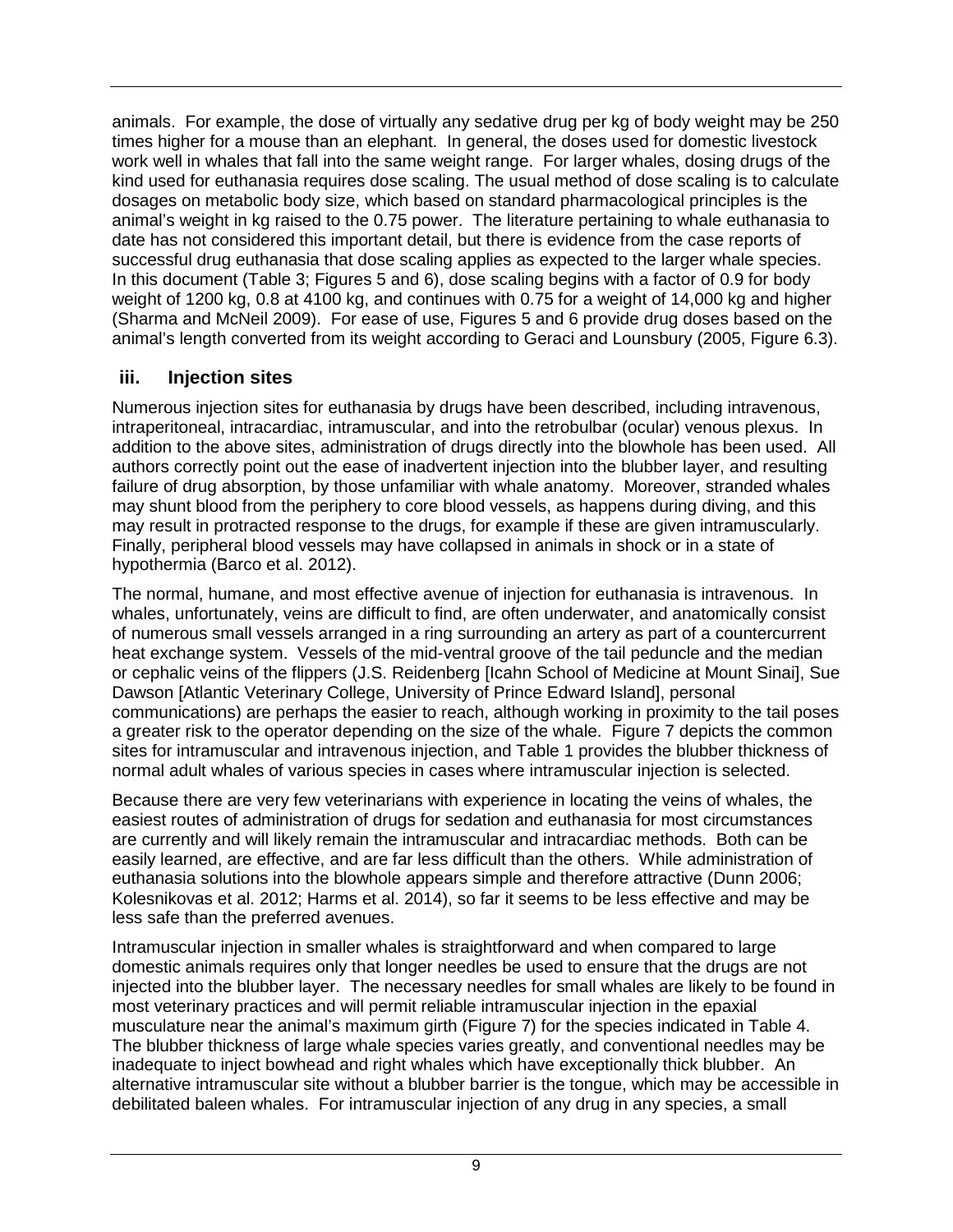injection volume is necessary to ensure rapid absorption. Concentrated drug solutions are available in some cases, or the standard drugs may be injected, ideally to a limit of 10 ml, in as many sites as needed to provide the full calculated dosage.

Sperm whales are unique in the remarkable toughness of their blubber, which makes the use of most needles and injection techniques more difficult.

Intracardiac injection in smaller whales is not difficult, and when this route is used for injection of lethal drugs with standard veterinary needles, rapid death will result. Two methods are possible: the parasternal or the lateral approach. In the parasternal approach, a 90 mm x 18 ga spinal needle is inserted close to the palpable sternum, at the level of the caudal edge of the flippers, and directed dorso-medially until a free flow of blood issues from the needle (Figure 8a). The external part of the needle will also be seen to move from side to side in concert with each heartbeat. Insertion of the needle from the left side of the sternum may improve the chances for entry into the heart. In the lateral approach, which is often the only possible approach for large whales, a needle equal in length to approximately one-half of the diameter of the whale is inserted just behind the caudal edge of one of the flippers and directed toward the same point on the other side of the body (Figure 8b). A free flow of blood indicates entry into a heart chamber or great vessel in the thorax, and injection should begin immediately.

For large whales a large needle is required, which may have to be fabricated from available materials (e.g., automobile brake line, copper tubing) on short notice. A range of lengths between 1 and 1.6 m and of diameters between 6 and 25 mm should serve for most whales. The needle needs to be very strong and stiff to penetrate the tough blubber, and to not be bent by the force of the contracting heart muscle. Either an obturated needle (i.e., with a solid removable rod filling its lumen) or a solid-tip needle with side ports will prevent it from becoming plugged by blubber or muscle as it is inserted. The exterior end of the needle must accept syringes for drug injection (i.e., Luer-fitted needle), or have some other adapter to permit injection of large quantities of euthanasia chemicals. At least two needles should be available since one might be damaged in the first attempt. Because administration of a large volume of drug is often required for large whales, the use of a mechanical device to accelerate the process, such as a commercial garden sprayer pressurized reservoir, is advisable (Harms et al. 2014).

Prior to needle insertion, the skin and body wall should be thoroughly anesthetized with local anesthetic, ideally down to and including the pleural membrane. Given that death is often delayed in large whales when euthanized by drug injection, the needle should be removed when all drugs have been injected to reduce cardiac pain and prevent damage to a needle that may be needed again.

The following principles for injection of sedative and euthanasia drugs in whales are recommended:

- *Small whales*: use standard medical equipment, which will be found in any veterinary practice working with farm animals, for intramuscular, intravenous, or intracardiac injection.
- *Large whales*: specially built needles will be needed for successful drug injection; these will not be found in a veterinary practice.

### <span id="page-16-0"></span>**iv. Pre-euthanasia sedation**

Sedation is not required prior to administration of a lethal drug, but is preferred whenever circumstances permit since it reduces animal distress and increases safety for people working around the stranded whale. For these reasons, sedation is also considered appropriate when physical methods of euthanasia are used, and in circumstances of mass stranding. In addition,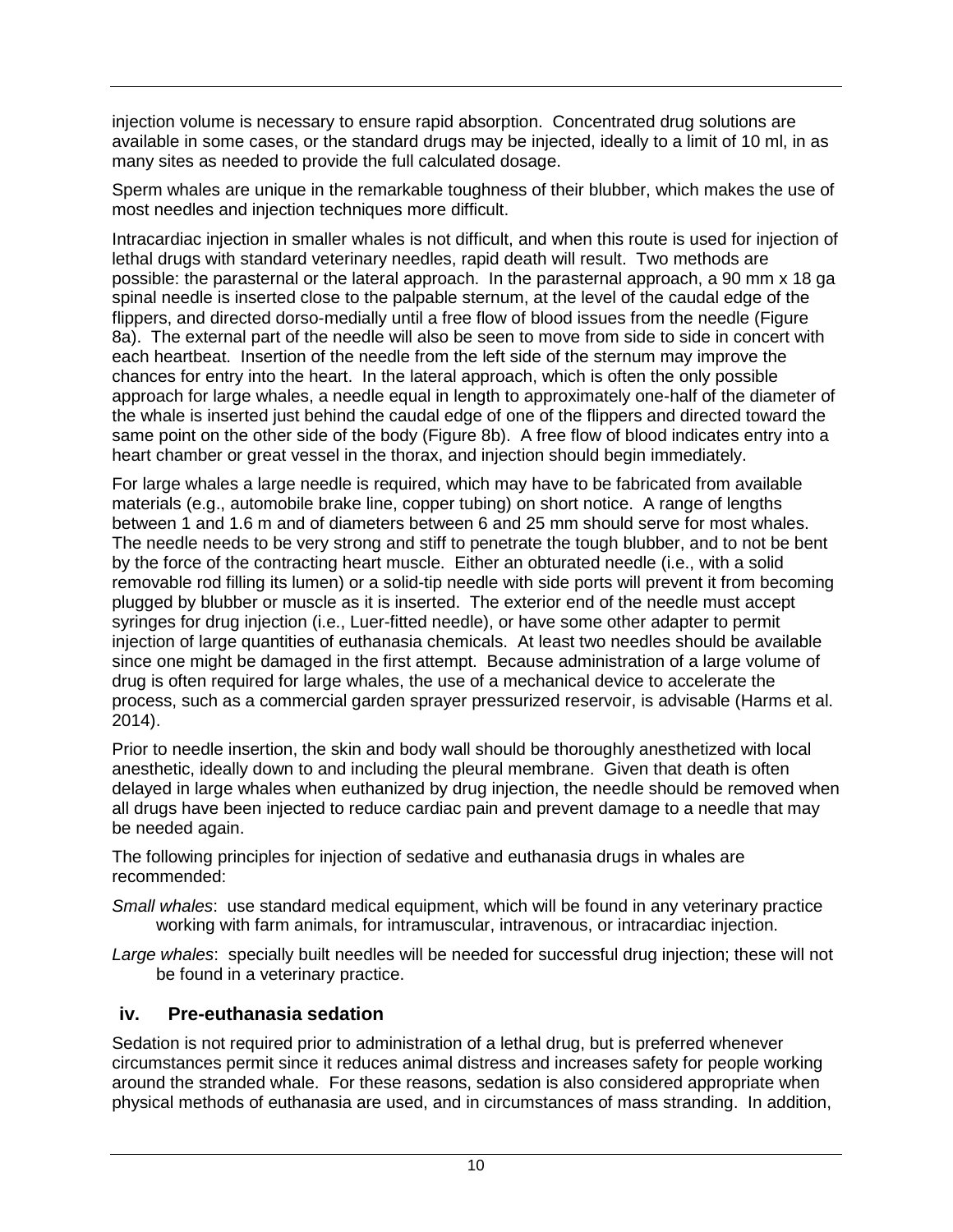sedation makes chemical euthanasia less difficult by reducing the amount of euthanasia drug required. There are four commonly available and lower-cost drugs available; none are approved by Health Canada's Veterinary Drug Directorate for use in whales, however, this detail does not preclude their use when indicated under the rules of extra-label drug use.

Acepromazine is a common veterinary tranquilizer which is usually given by injection. In terrestrial mammals, it allays anxiety, slows and reduces responses to most stimuli, lowers blood pressure slightly, and has persistent effects for several hours. It is commonly found in almost any veterinary practice. Preferred formulation: 10 or 25 mg/ml.

Xylazine is a common veterinary sedative and produces analgesia and profound CNS depression and lowers cardiac output, but maintains defensive behaviours in most animals. It is commonly found in almost any large animal veterinary practice. Preferred formulation: 100 mg/ml.

Detomidine is pharmacologically similar to xylazine, but its effects are prolonged with less muscle weakness. It is found in most equine veterinary practices, and is more expensive than most other drugs of the type. Preferred formulation: 10 mg/ml.

Diazepam is commonly found in most small animal veterinary practices and produces less CNS depression and muscle weakness. It has few effects on the cardiovascular and pulmonary systems, and is moderate in cost. Preferred formulation: 5 mg/ml.

Veterinary experience with the use of opiates such as morphine for sedation of whales is very limited, their effects are not predictable, and therefore their use is not recommended.

Suggested dosages of the sedatives described above for whales are provided in Table 3 and Figure 5; approximate costs are described in Table 5. Numerous other tranquilizing/sedating drugs are available, and their effects on whales are likely to be similar to what is seen in terrestrial mammals. The drugs described above are considered most relevant for this document, as they will be most often found in sufficient quantity when needed on short notice.

### <span id="page-17-0"></span>**v. Euthanasia drugs and chemicals**

The standard references on animal euthanasia list a number of chemical agents for this purpose. Most can be quickly eliminated for use in whales, for reasons of lack of ready access, or for being unsuitable for whales. For example, methods of delivery of gaseous agents (e.g., carbon monoxide, isoflurane) are lacking for whales. For other drugs, there is a lack of supporting literature of their effects when used for euthanasia (e.g., ketamine, butorphanol) making them more experimental for this application than is acceptable. Two commercially available drugs may be currently considered appropriate for euthanasia of whales. A single chemical agent which is readily available may also be considered.

Pentobarbital sodium, a barbiturate, is the best known and most often employed drug for euthanasia of domestic animals. Its effects are predictable, and it is readily available. It is, however, a scheduled drug (Department of Justice, Government of Canada 2014), and possession and use require the appropriate licenses which are usually restricted to veterinarians. Pentobarbital reliably provides for an unconscious state prior to death and is also an effective sedative at doses less than required for euthanasia. Pentobarbital is also a stable drug and may be found unchanged in the carcass months after euthanasia. Because of this, deaths of wild animals from scavenging of carcasses are known to occur, and the ecotoxicity of pentobarbital is therefore a major concern. Preferred formulation: 340 mg/ml.

T-61 is a proprietary combination of three agents which result in an unconscious state, prevent muscle activity, and stop the heart. It is one of the very few agents that, in contrast to opiates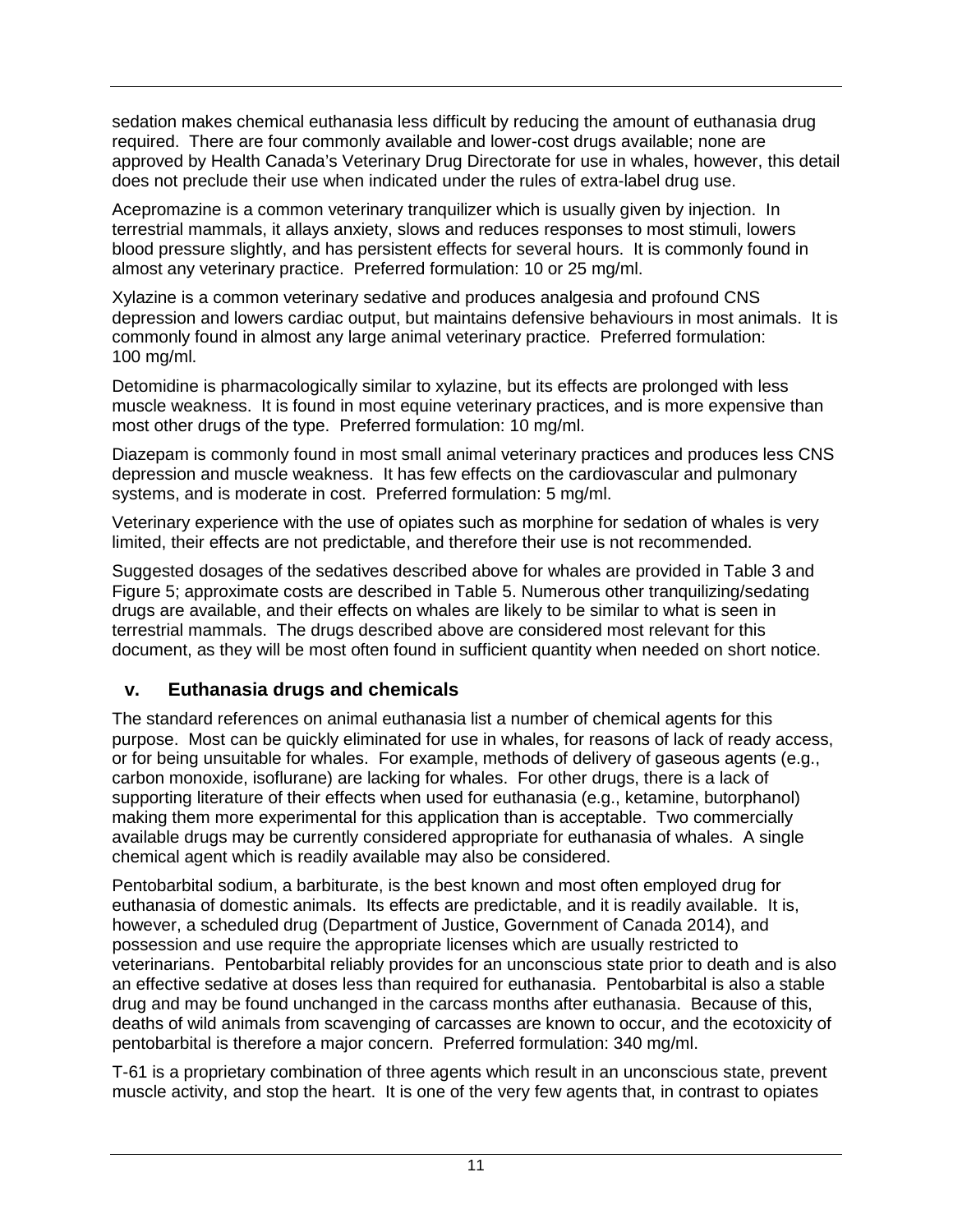and barbiturates, are not scheduled and so can be used by a trained layperson. However, like pentobarbital sodium, it must be given by intravenous or intracardiac injection, its use in whales has been rare, and there is less known of its full range of effects.

A 30% solution of potassium chloride (KCl) can be given by intravenous or intracardiac injection to cause cardiac arrest. This results in unconsciousness in a short time, and death ensues some minutes later. It is considered inhumane to cause death by this means alone, since the animal will likely experience severe cardiac pain. However, its use in this manner may be permissible if, prior to injection of KCl, the whale is deeply sedated with either xylazine or detomidine which have potent analgesic effects. This combination has many virtues of cost and ecosystem safety, yet it is somewhat difficult to use in practice, and requires injection of large volumes.

Suggested dosages of the euthanasia drugs described above are provided in Table 3 and Figure 6. Approximate costs of sedation and euthanasia are described in Table 5; these costs are comparable to those calculated in Harms et al. (2014).

Other chemical methods of euthanasia include the controversial use of ultra-potent opiates (carfentanyl, etorphine). These drugs have very specific uses for capture and immobilization of large wild animals and are mostly found in zoos or used for wildlife research. While they have several attractive features for whale euthanasia, including administration by intramuscular injection, they are considered extremely dangerous for people in the vicinity, as would be the whale carcass to scavengers. These drugs should be avoided, given the facts that they are not easily obtained, can be quite expensive, and present unreasonable danger to humans.

In the past, chemical killing of whales has also been accomplished by techniques that do not render the animal unconscious (e.g., succinylcholine, a paralytic agent which causes death by preventing normal respiration) and that are painful. Such methods of killing are inhumane and must not be used. There are also a few novel methods which make use of unusual chemical poisons (e.g., carbon monoxide) or routes of administration to whales such as intranasally through the blowhole. While these may be humane, they require further development before they can be recommended.

# <span id="page-18-0"></span>**D. PROTECTED NATURAL DEATH WITH PALLIATIVE CARE**

Protected natural death with palliative care (PNDPC) is defined here as the supervised palliative care given to a whale which is expected to die, but cannot be euthanized. It should be made clear to all responders, observers, and news media that such a decision is not a passive act, that it does not imply just walking away from the dying whale, but rather that it represents a carefully considered and deliberate choice to provide for the best possible death for the whale as permitted by the circumstances. The decision for PNDPC may be required because of insufficient access to human and technological resources (for example, the inability to humanely kill a partly submerged sperm whale) or because of concerns for the responders' safety. However, it is a comprehensive decision, taken by specialists on-site with knowledge of the circumstances and with authority to do so, and it should only be made when active methods of euthanasia have been carefully considered and deemed unavailable or excessively dangerous.

It is clear from the current literature that euthanasia of large whales (sperm whales, baleen whales) requires very specialized equipment and people knowledgeable and experienced in its use, whether it relates to chemical or physical methods of euthanasia. If this equipment and the experts are not readily available, the option to let the animal die on its own must be seriously considered. To paraphrase Barco et al. (2012), "If an animal's life is to be taken, it should be done with the highest degree of respect". Allowing the animal to die on its own in relative peace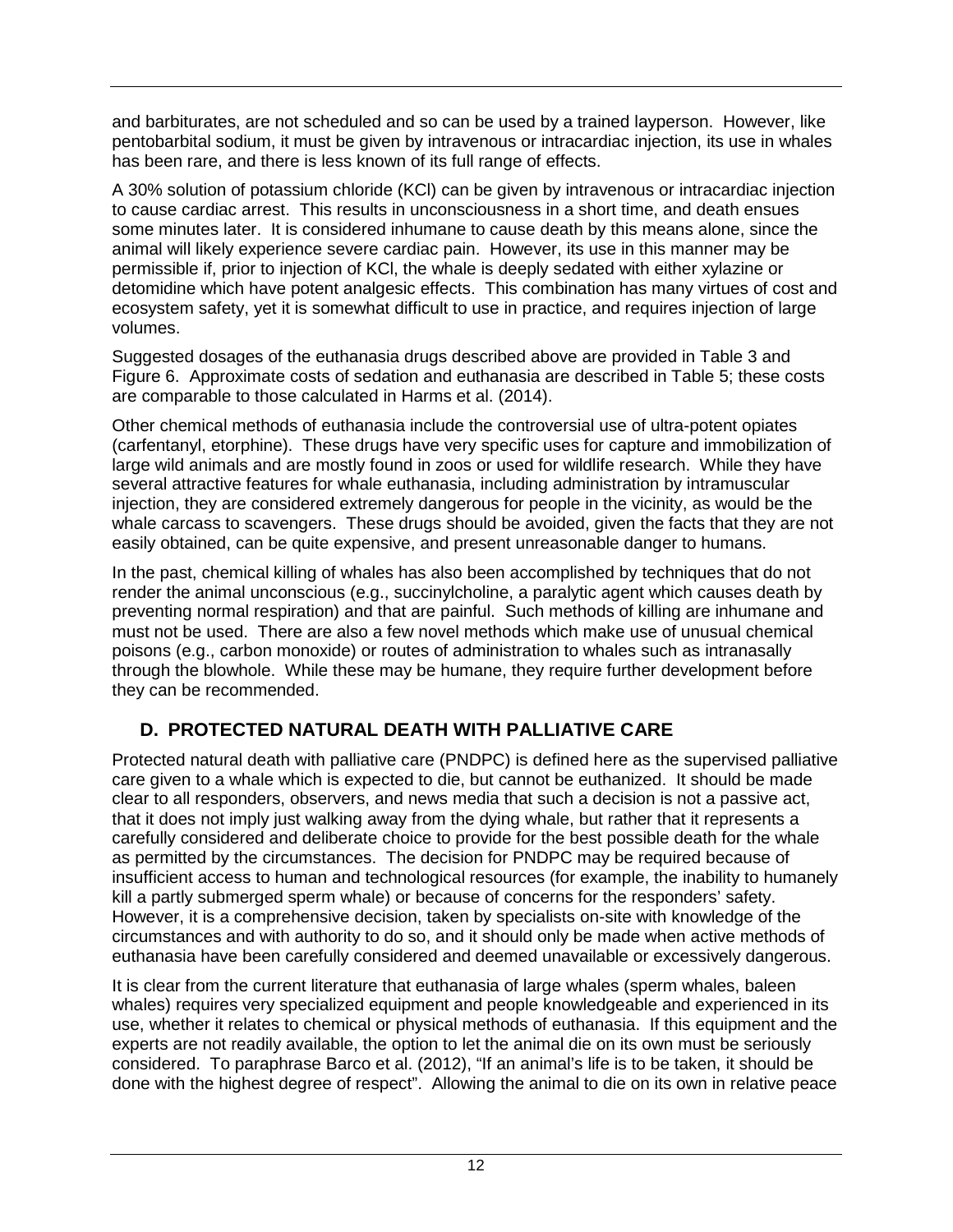is respectful if the alternative is to apply substandard methods of euthanasia that may end up breaching basic principles of animal welfare (Greer et al. 2001; Geraci and Lounsbury 2005).

The possibility of PNDPC has some advantages:

- 1. it is always an option,
- 2. should the circumstances or local conditions and expertise/equipment change suddenly, the responders can always revert to active euthanasia, and
- 3. it prevents the unhappy results of a failed attempt to euthanize the whale.

The decision for PNDPC incurs a whole range of actions aimed at minimizing the animal's discomfort. Human safety remains a paramount factor when attempting to implement these actions. The animal must indeed be protected from scavengers, drowning, harsh weather, and well-meaning but highly intrusive people who just want to touch a whale. Without intervention, small whales are usually moribund or dead 1-2 days after stranding, but large whales may remain alive for several days (Marsh and Bamber 1999). The tendency for larger whales to survive longer may relate to larger absolute muscle oxygen stores and a lower mass-specific metabolic rate (Noren and Williams 2000).

The most important features of PNDPC include:

- keep all people, animals (including potential scavengers), and vehicles (including boats) at a reasonable distance throughout the day and night, except as needed for responders to provide direct palliative care;
- constantly ensure minimal noise and disturbance by people or vehicles;
- help the whale to maintain an upright position;
- keep the whale's blow hole uncovered and unobstructed;
- flush the eyes with water if needed;
- withhold medical treatment that may prolong life;
- dig holes for the flippers, and fill with water in summer;
- in winter, provide protection from wind, cover the dorsal fin and flukes with cloth soaked in vegetable or mineral oil (unless the whale is mostly submerged);
- <span id="page-19-0"></span>in summer, provide shade, cover the body with wet cloth leaving the dorsal fin exposed (unless the whale is mostly submerged).

# **IV. CONFIRMATION OF DEATH**

According to Close et al. (1996) in reference to experimental animals, the only reliable means of confirming death in an animal is the absence of a heartbeat, which can be difficult to assess in a large animal in the field. Even in a small whale, this requires a stethoscope; with a large whale, a portable electrocardiogram is probably necessary. Alternatively, it should be possible for the responders to use a combination of simpler criteria to confirm loss of sensibility and death in a whale, regardless of its size (Barco et al. 2012):

- loss of reflexes (tongue withdrawal, palpebral and corneal, blow hole, anus);
- loss of jaw tone;
- loss of tail movements:
- fixed and dilated pupils;
- protruding penis;
- absence of respiration over an extended period, although this can be hard to assess in animals that normally hold their breath;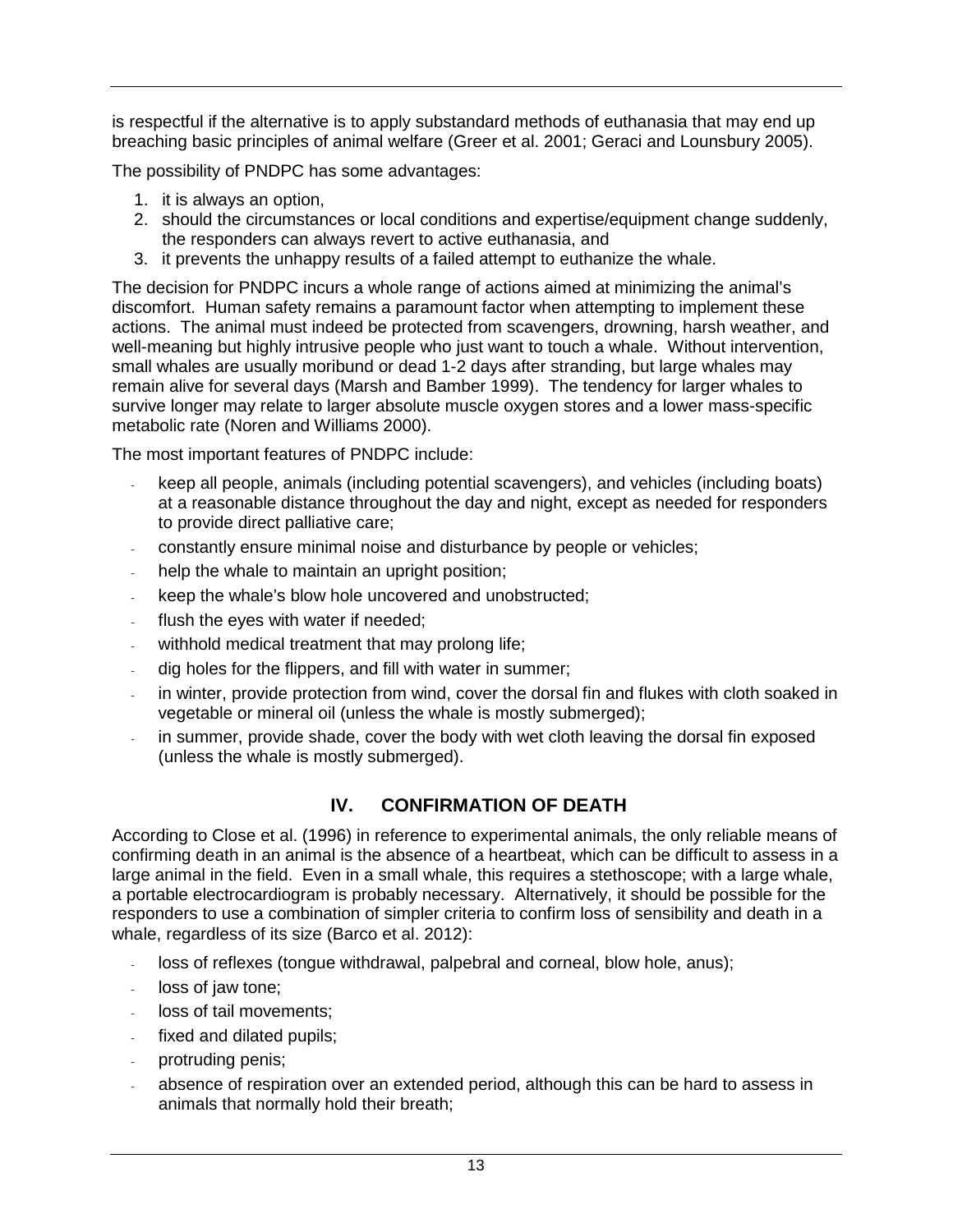no capillary refill on the tongue's surface.

As with any other vertebrate, the immediate moment of death in a whale may be accompanied by so-called post-mortem reflexes such as tremors and forceful tail movements ("flurrying"), analogous to paddling in terrestrial mammals. These reflexes are more likely to occur when using physical methods of euthanasia that target the brain or its base as its destruction stops the normal inhibitory signals travelling from its higher control centres down the spinal cord (Guyton and Hall 2006). Also, because different species may react differently to drugs and because there are few opportunities to learn about the use of sedatives and barbiturates in many species of marine mammals, unexpected terminal reactions may occur when chemical methods of euthanasia are used.

# **V. CARCASS DISPOSAL**

# <span id="page-20-1"></span><span id="page-20-0"></span>**A. INFLUENCE OF METHOD OF EUTHANASIA**

Euthanasia procedures may require a considerable amount of time to prepare and implement. However, their successful completion does not represent the end of the responders' responsibilities, especially if chemical methods have been used, as the presence of sedatives, barbiturates, and/or opiates in the carcass constitutes a source of potential poisoning of animals and humans (Bischoff et al. 2011). Death of wild animals, such as bald eagles, from secondary poisoning following consumption of flesh of animals euthanized by barbiturates is well documented (Barco et al. 2012). Moreover, a dose of sedative, barbiturate, or opiate acquired through scavenging does not need to be directly lethal in order to adversely affect the survival of an animal in the wild.

Methods of disposal of whale carcasses contaminated with drug residues include: incineration (for small carcasses), burial (for small and large carcasses), and composting. Towing the carcass to sea does not resolve the problem of ecotoxicity as far as the marine environment is concerned. Moreover, the carcass stands a good chance of coming back to shore. Pentobarbital has been shown to persist for decades in anoxic groundwater and also to withstand rendering (O'Connor et al. 1985; Eckel et al. 1993), but it may be broken down by composting (Schwartz et al. 2013) or alkaline hydrolysis.

Concern for ecotoxicity stemming from methods of euthanasia is not confined to the use of drugs. Responders must also be aware of the potential for lead poisoning in scavengers if lead ammunition has been used for euthanasia by physical means and if the area of the carcass where the bullet penetrated remains accessible to these animals (Hunt et al. 2006).

# <span id="page-20-2"></span>**B. VALUE OF CARCASS**

The scientific value of performing a necropsy on stranded and subsequently euthanized whales cannot be emphasized strongly enough. Because it is often logistically challenging to study marine mammals in the wild, it is particularly important to maximize the information obtained during stranding events in order to monitor anthropogenic causes of stranding, emerging infectious diseases, and population demographics and genetic makeup (Geraci and Lounsbury 2005).

A necropsy is best led by a veterinary pathologist with expertise in marine mammals. However, this requires some degree of planning. Small whales can be transported to more convenient sites for the actual necropsy and also for disposal of the carcass. The necropsy of large whales is more challenging since it needs to be done at a burial site agreed upon by the authorities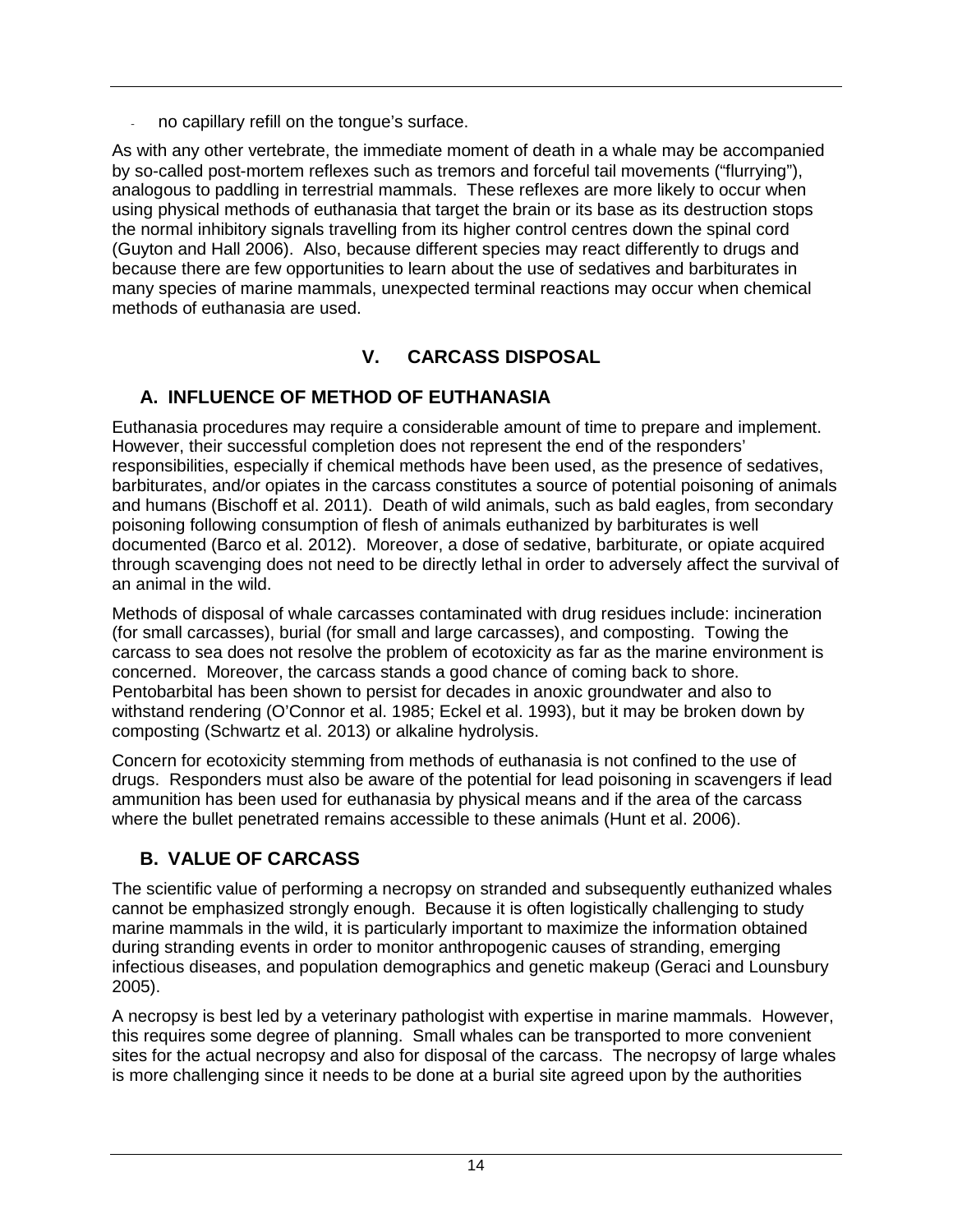responsible for disposal of the carcass and since a team of several people and often heavy machinery are needed to complete this task in a timely manner.

Carcasses of whales that have been euthanized by means other than chemical methods may also be used in some communities for human consumption or to feed dogs.

# **VI. RECOMMENDATIONS FOR WHALE EUTHANASIA IN CANADA**

<span id="page-21-0"></span>For the specific euthanasia protocols listed below (Table 6), the first principle must be: "…when expertise and necessary equipment are available." The methods for each set of animal circumstances are listed in decreasing order of preference, however, this ranking should be the first detail to be discarded when specific circumstances on the beach suggest that a different approach is needed.

## <span id="page-21-1"></span>**A. GENERAL RECOMMENDATIONS**

Both the published literature and direct experience with whale euthanasia make clear that advance preparation will lead to better outcomes. At the national or regional level, such preparation includes:

- 1. identification of the people, specialized equipment, and the consumable supplies needed;
- 2. training of responders and those who will perform euthanasia;
- 3. acquisition of special equipment and supplies, distributed to selected sites, to be held until needed;
- 4. devising the logistics of moving trained people and the needed supplies to the sites of stranding.

A list of supplies sufficient to euthanize six small whales or one large whale includes:

- likely to be available from local sources (but this should be confirmed at each site):
	- o acepromazine, 50 ml, 10 mg/ml;
	- o xylazine, 50 ml, 100 mg/ml;
	- o pentobarbital sodium, 400 ml, 340 mg/ml, or T-61, 800 ml;
	- o conventional syringes, needles, and intravenous tubing used in farm animal veterinary practice;
	- o 12 ga shotgun and slug ammunition;
	- o rifle and expanding or non-expanding ammunition, .222 Remington, 5.56 x 45 NATO, or 7.62 x 39;
	- o rifle and expanding or non-expanding ammunition, .308 Winchester, 30-06, or 7.62 x 51 NATO;
	- o rifle and non-expanding ammunition, .375 or .458;
- not likely to be available from local sources:
	- o potassium chloride, 5 liters of a 30% solution;
	- o specially-built needles for intracardiac injection (obturated or solid-tip with side ports; Luer-fitted; stainless steel; from 30 to 160 cm long).

Sedation and chemical methods of euthanasia require that there be a certainty of control of the carcass until it can be safely disposed of.

Euthanasia by gunshot should be avoided during hours of darkness or whenever the bullet must pass through more than a few centimeters of water.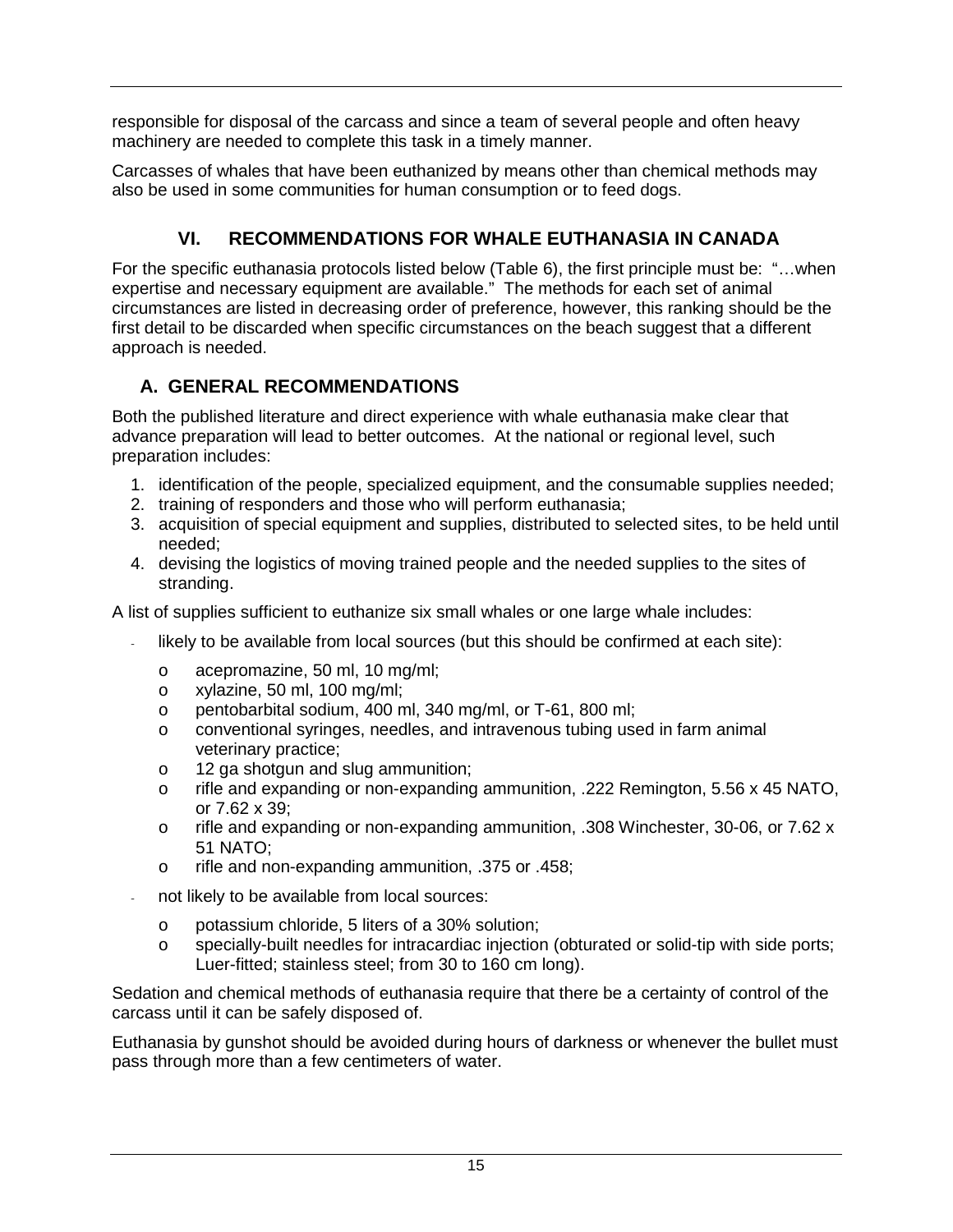### <span id="page-22-0"></span>**B. SPECIFIC TECHNIQUES – BEST PRACTICES IN DECREASING ORDER OF PREFERENCE**

### <span id="page-22-1"></span>**i. Small whales**

One animal: deep sedation by intramuscular injection followed by euthanasia by:

- 1. intravenous injection of a euthanasia drug; or
- 2. intracardiac injection of a euthanasia drug; or
- 3. gunshot to the brain.

Small number of animals: all animals to be euthanized should first be sedated by intramuscular injection, then euthanized by:

- 1. intravenous injection of a euthanasia drug; or
- 2. intracardiac injection of a euthanasia drug; or
- 3. simultaneous gunshot to the brain of as many of the selected animals as possible, and the rest in rapid sequence.

Large number of animals: do nothing until careful planning has been completed, which has as its purpose the selection of those animals requiring euthanasia and the most rapid simultaneous euthanasia of as many of these animals as possible in the shortest possible time. Sedate each animal by intramuscular injection and mark them with white livestock crayon at the same time. If a gunshot to the brain is the selected option, mark aim point on each animal. If a quick, simple, and gentle method of covering the animals' eyes can be found (e.g., towel), do this for all animals. Considering the difficulty of finding large amounts of the appropriate drugs on short notice, the best options in decreasing order of preference are:

- 1. simultaneous gunshot to the brain of as many of the selected animals as possible, and the rest in rapid sequence, while striving to ensure that this process does not cause further stress to those animals that may have a chance for survival; confirm that death has occurred for each animal after all have been shot once; reshoot any animal not dead from the first shot; or
- 2. intravenous injection of a euthanasia drug; or
- 3. intracardiac injection of a euthanasia drug; or
- 4. protected natural death with palliative care for those animals which may not be reached in time for euthanasia.

## <span id="page-22-2"></span>**ii. Large whales**

On shore: deep sedation by intramuscular injection followed by euthanasia by:

- 1. intracardiac injection of a euthanasia drug or KCl or both; or
- 2. explosives; or
- 3. protected natural death with palliative care.

In water: deep sedation by intramuscular injection followed by protected natural death with palliative care.

### <span id="page-22-3"></span>**iii. Sperm whales**

Sperm whales: same as in large whales above, although the very tough and thick blubber of these animals makes injections particularly challenging.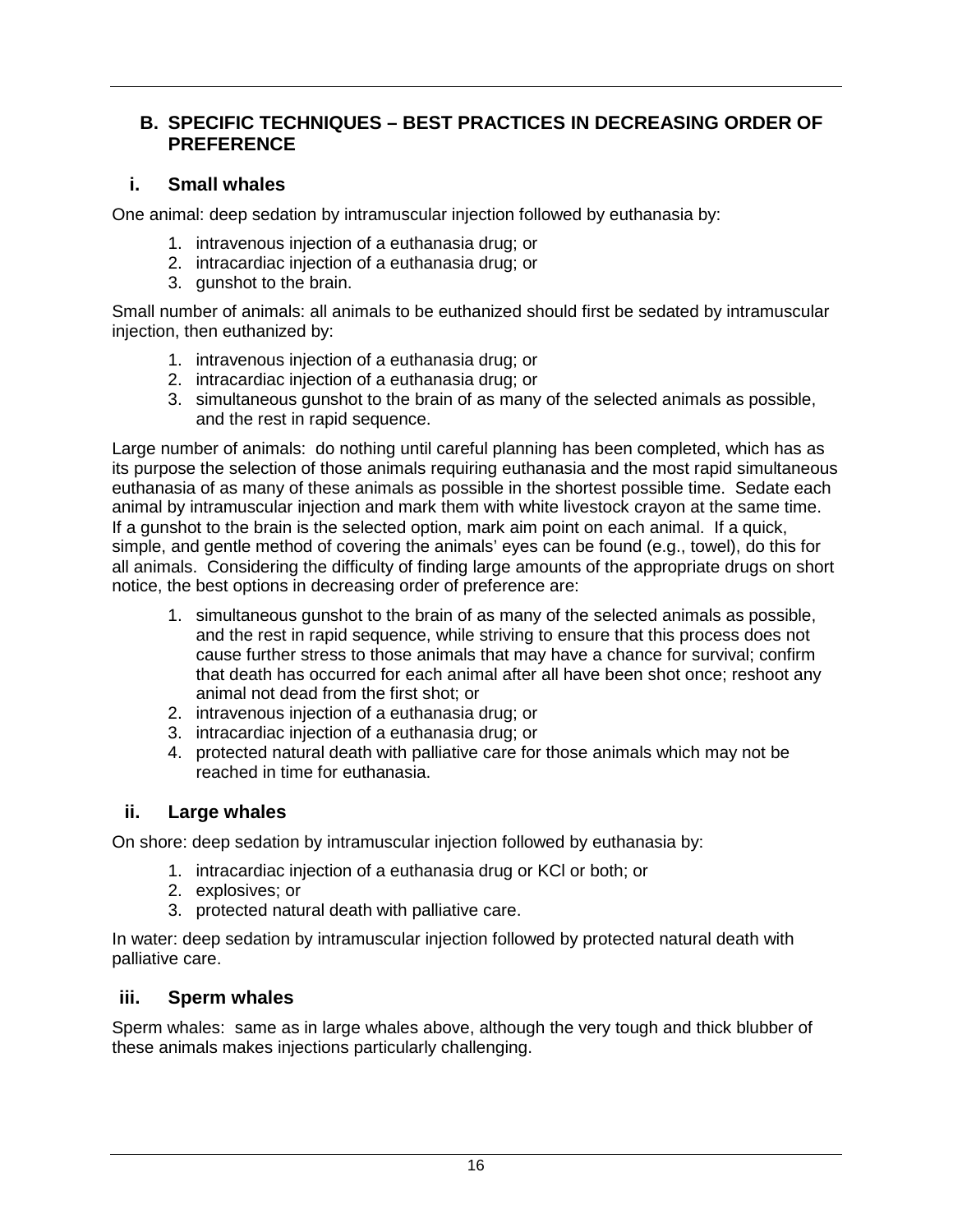## **VII. SUGGESTIONS FOR RESEARCH**

<span id="page-23-0"></span>The need for euthanasia of whales, especially of the larger species, is an uncommon occurrence. Because of this and of the great length of the Canadian coastlines, it is unlikely that, at any given time, more than a few people will have the opportunity to acquire expertise in the euthanasia of more than one or two species. Information obtained from these few occurrences should be recorded, documented, and shared.

A priority area for research is better information on the use of ballistics for euthanasia of whales. This pertains particularly to the anatomical location of the brain and brain stem with respect to standard external landmarks (eyes, blowhole, flippers) and to skull thickness. This needs to be addressed for as many individual species as possible, since it is not clear to what extent, if any, generalizations can be made among species regarding the best aim points for the shot.

For the largest whales, further development of the use of explosives should be investigated. Information needed includes specific charge energies and arrangement, and the standard operating procedures that will assure human safety.

The few reports of combinations of drugs, lethal doses of euthanasia drugs, and particular methods of injection described in the literature for larger whales need to be replicated.

Inhalation methods of chemical euthanasia, using the blowhole for drug administration, hold promise. However, many details of equipment, human safety, and pharmacological properties of the drugs related to their absorption through mucous membranes (Sigurdsson et al. 2013) should be addressed before this approach can be used with good expectations of success.

Although not in the purview of research, training is the essential basis for successful efforts of the kinds described in this document. Conservation officers, veterinarians, and staff of recognized stranding networks should all be included in a training program that would convey the essentials of whale euthanasia. No other effort will be more likely to improve the results of future events on the beach.

## **VIII. CONCLUSIONS**

<span id="page-23-1"></span>Over the past many years of whale euthanasia, and in all of the current literature, the available choices have coalesced equally into two avenues: drug/chemical, and ballistic/explosives. Concurrently, the public has come to favor the use of drugs for euthanasia in a manner that imitates what is normally seen when domestic animals are euthanized. Yet, a more complete view of the circumstances of whale euthanasia suggests that chemical methods have some important disadvantages, such as ecotoxicity, inherent difficulty in performing the necessary tasks (thus requiring a higher level of training on the part of the responders), and actual cost. By comparison, physical methods generally tend to be more accessible and more successful, despite an inherently more unpleasant aesthetic dimension.

In all instances of whale stranding where euthanasia may be considered, the possibility of protected natural death with palliative care must not be ignored if appropriate technical resources and expertise are not available. This is particularly true for large baleen whales and sperm whales.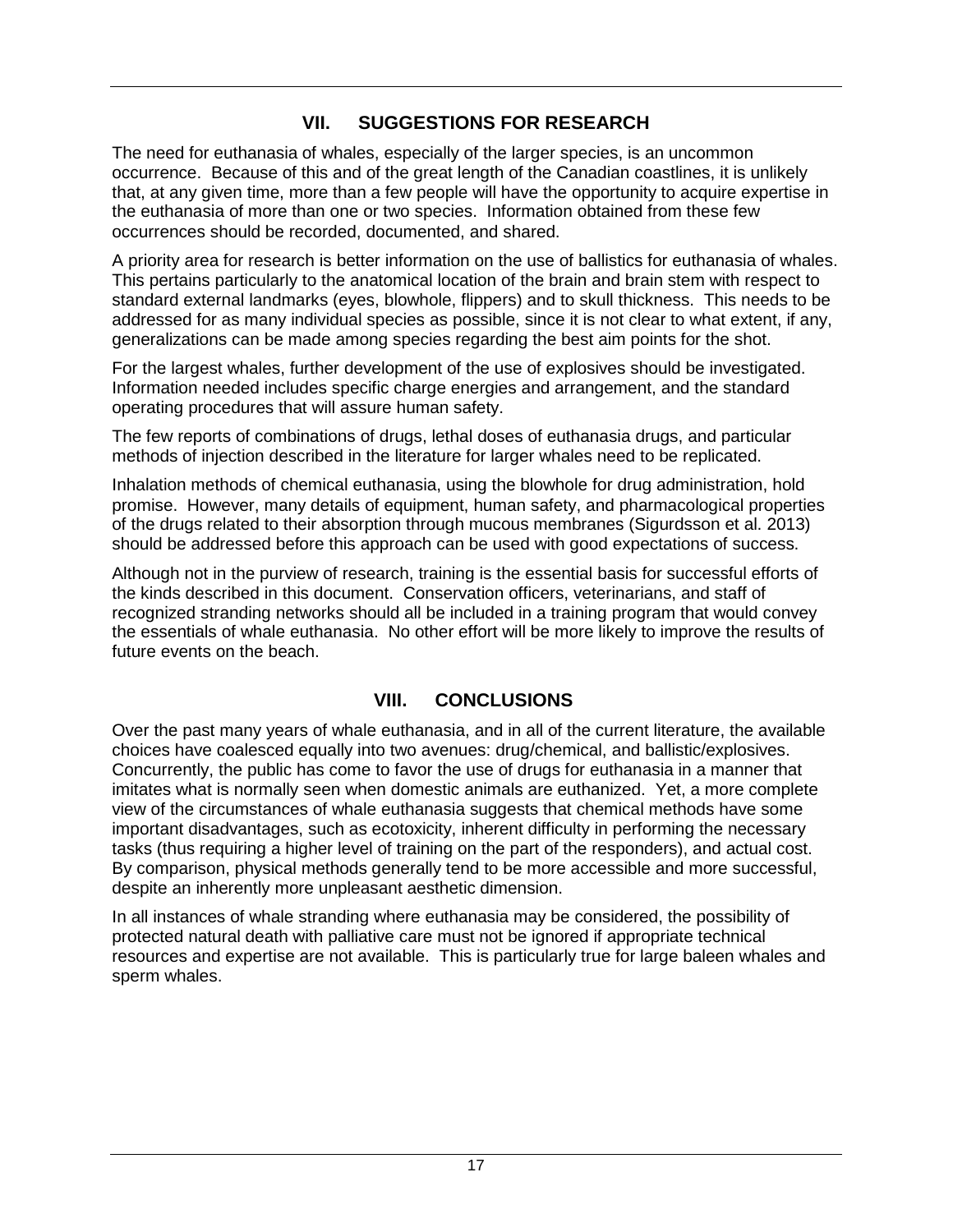### **IX. REFERENCES**

- <span id="page-24-0"></span>American Veterinary Medical Association (AVMA). 2013. AVMA Guidelines for the Euthanasia [of Animals.](https://www.avma.org/KB/Policies/Documents/euthanasia.pdf) 102 p. (PDF document accessed October 6, 2014)
- Barco, S.G., W.J. Walton, C.A. Harms, R.H. George, L.R. D'Eri and W.M. Swingle. 2012. Collaborative development of recommendations for euthanasia of stranded cetaceans. Final Report to NOAA/NMFS for John H. Prescott Award #NA09NMF4390212. VAQF Scientific Report 2012-06. Virginia Beach, VA. 183 p.
- Berman-Kowalewski, M., F.M.D. Gulland, S. Wilkin, J. Calambokidis, B. Mate, J. Cordaro, D. Rotstein, J. St. Leger, P. Collins, K. Fahy and S. Dover. 2010. Association between blue whale (*Balaenoptera musculus*) mortality and ship strikes along the California coast. Aquatic Mammals 36:59-66.
- Bischoff, K., R. Jaeger and J.G. Ebel. 2011. An unusual case of relay pentobarbital toxicosis in a dog. Journal of Medical Toxicology 7:236-239.
- Brodie, P., and A. Paasche. 1985. Thermoregulation and energetics of fin and sei whales based on postmortem, stratified temperature measurements. Canadian Journal of Zoology 63:2267-2269.
- CCAC: Canadian Council on Animal Care, 2010. [CCAC Guidelines on: euthanasia of animals](http://www.ccac.ca/Documents/Standards/Guidelines/Euthanasia.pdf)  [used in science.](http://www.ccac.ca/Documents/Standards/Guidelines/Euthanasia.pdf) 32 p. (PDF document accessed October 6, 2014)
- Close, B., K. Banister, V. Baumans, E.M. Bernoth, N. Bromage, J. Bunyan, W. Erhardt, P. Flecknell, N.G.H. Hackbarth, D. Morton and C. Warwick. 1996. Recommendations for euthanasia of experimental animals: Part 1. Laboratory Animals (London) 30:293-316.
- Coughran, D.K., I. Stiles and P.J. Fuller. 2012. Euthanasia of beached humpback whales using explosives. Journal of Cetacean Research and Management 12:137–144.
- Department of Justice, Government of Canada. 2014. *[Controlled Drugs and Substances Act](http://laws-lois.justice.gc.ca/PDF/C-38.8.pdf)*. (PDF document accessed July 23, 2014)
- Donoghue, M.F. 2006. Euthanasia of stranded cetaceans in New Zealand. International Whaling Commission, IWC/58/WKM&AWI 10.
- Dunn, J.L. 2006. Multiple-agent euthanasia of a juvenile fin whale, *Balanoptera physalus*. Marine Mammal Science 22:1004-1007.
- Eckel, W.P., B. Ross and R.K. Isensee. 1993. Pentobarbital found in ground water. Ground Water 31:801-804.
- Finley, K.J. and E.J. Gibb. 1982. Summer diet of the narwhal (*Monodon monoceros*) in Pond Inlet, northern Baffin Island. Canadian Journal of Zoology 60:3353-3363.
- Geraci, J.R. and V.J. Lounsbury. 2005. Marine Mammals Ashore. A Field Guide for Strandings. National Aquarium in Baltimore, Inc., Baltimore, MD. Second edition, 371 p.
- Greer, L.L. 2006. Marine mammals. In: Guidelines for Euthanasia of Nondomestic Animals. CK Baer (ed.). American Association of Zoo Veterinarians, pp. 65-73.
- Greer, L.L., J. Whaley and T.K. Rowles. 2001. Euthanasia. In: Handbook of Marine Mammal Medicine. LA Dierauf and FMD Gulland (editors). CRC Press, New York, NY. Second edition, pp. 729-738.
- Guyton, A.C. and J.E. Hall. 2006. Textbook of Medical Physiology. Elsevier Inc., Philadelphia, USA. 11<sup>th</sup> edition, 1116 p.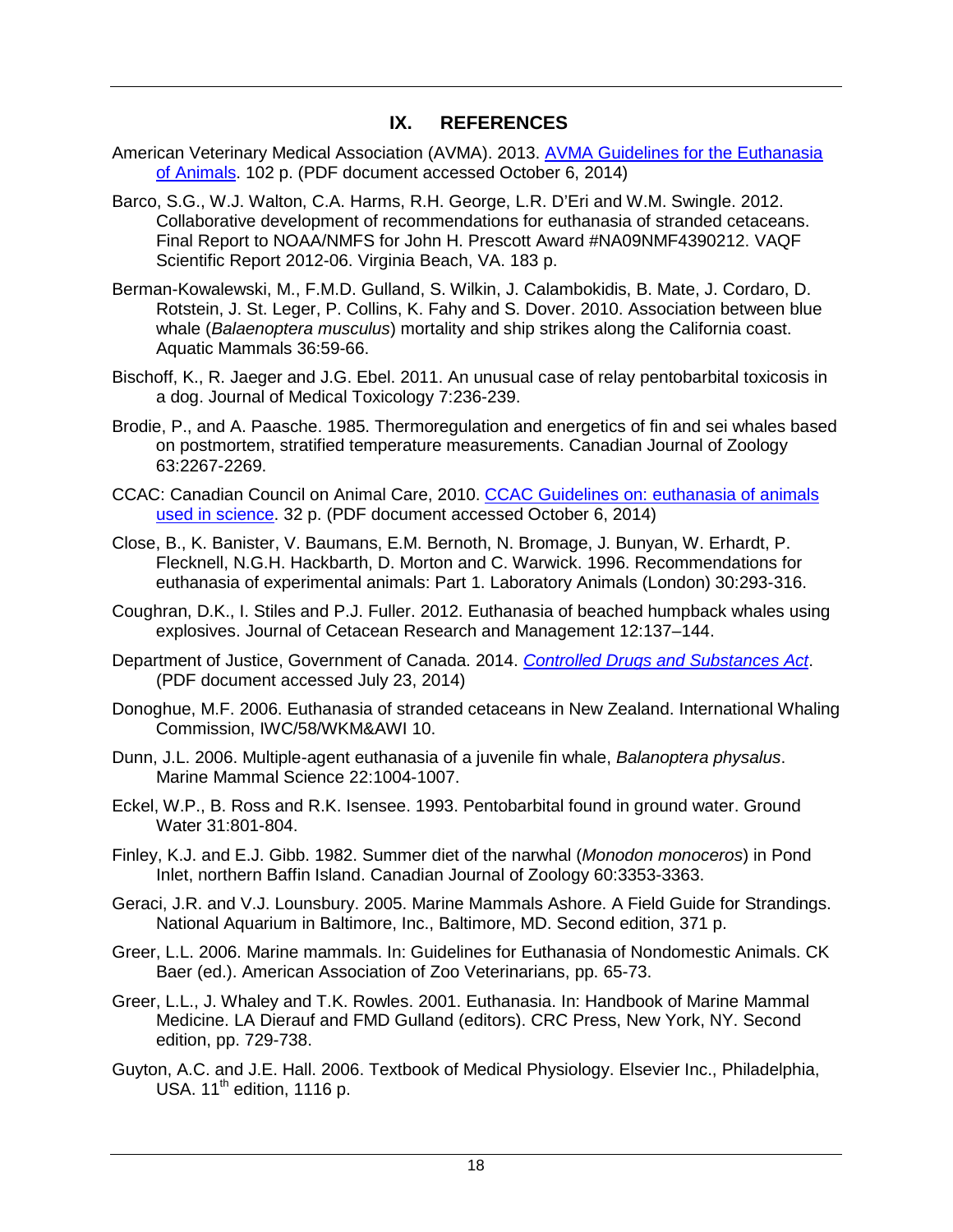- Harms, C.A., W.A. McLellan, M.J. Moore, S.G. Barco, E.O. Clarke, III, V.G. Thayer and T.K. Rowles. 2014. Low-residue euthanasia of stranded mysticetes. Journal or Wildlife Diseases 50:63-73.
- Hunt, W.G., W. Burnham, C.N. Parish, K.K. Burnham, B. Mutch and J.L. Oaks. 2006. Bullet fragments in deer remains: implications for lead exposure in avian scavengers. Wildlife Society Bulletin 34:167-170.
- International Whaling Commission (IWC). 2006. Report of the Workshop on Whale Killing Methods and Associated Welfare Issues. IWC/AnnexD/WKM&AWI 4.
- International Whaling Commission (IWC). 2007. Report on weapons, techniques, and observations in the Alaskan bowhead whale subsistence hunt. International Whaling Commission, IWC/59/WKM&AWI 4.
- International Whaling Commission (IWC). 2014. Report of the IWC Workshop on Euthanasia [Protocols to Optimize Welfare Concerns for Stranded Cetaceans.](http://iwc.int/iwc-report-published-on-stranded-cetaceans-euthana) 31 p. (accessed October 6, 2014)
- Jones, M.L., and S.L. Swartz. 2002. Gray whale. *In:* Encyclopedia of Marine Mammals. WF Perrin, B Würsig, JGM Thewissen (eds.). Academic Press, San Diego. pp. 524-536.
- Knudsen, S.K. 2005. A review of the criteria used to assess insensibility and death in hunted whales compared to other species. The Veterinary Journal 169:42-59.
- Knudsen, S.K., and E.O. Øen. 2003. Blast-induced neurotrauma in whales. Neuroscience Research 46:377-386.
- Kolesnikovas, C.K.M., K.R. Groch, K.R. Groch, A.N. de Moraes, P.A.C. Flores, D.J. Pretto, R.R. Freitas, M.C. Gaidzinski, L.M. de P. Moreira and M.E.C. da Rocha. 2012. Euthanasia of an adult southern right whale (*Eubalaena australis*) in Brazil. Aquatic Mammals 38: 317- 321.
- Lawrence, K. 2003. Euthanasia of stranded whales. [Letter] The Veterinary Record 153:540.
- Lockyer, C., and T. Waters. 1986. Weights and anatomical measurements of northeastern Atlantic fin (*Balaenoptera physalus*, Linnaeus) and sei (*B. borealis*, Lesson) whales. Marine Mammal Science 2:169-185.
- Marsh, N., and C. Bamber. 1999. Development of a specialised round and firearm for the humane euthanasia of stranded sperm whales (*Physeter macrocephalus*) in New Zealand. International Whaling Commission, IWC/51/WK5.
- Marshall, C.D. 2002. Morphology, functional. *In:* Encyclopedia of Marine Mammals. WF Perrin, B Würsig, JGM Thewissen (eds.). Academic Press, San Diego. pp.759-774.
- Miller, C.A., D. Reeb, P.B. Best, A.R. Knowlton, M.W. Brown and M.J. Moore. 2011. Blubber thickness in right whales *Eubalaena glacialis* and *Eubalaena australis* related with reproduction, life history status and prey abundance. Marine Ecology Progress Series 438:267-283.
- Moore, M.J. 2010. Overview of euthanasia of large whales. International Whaling Commission, IWC/A10/E1.
- Noren, S.R., and T.M. Williams. 2000. Body size and skeletal muscle myoglobin of cetaceans: adaptations for maximizing dive duration. Comparative Biochemistry and Physiology A 126:181–191.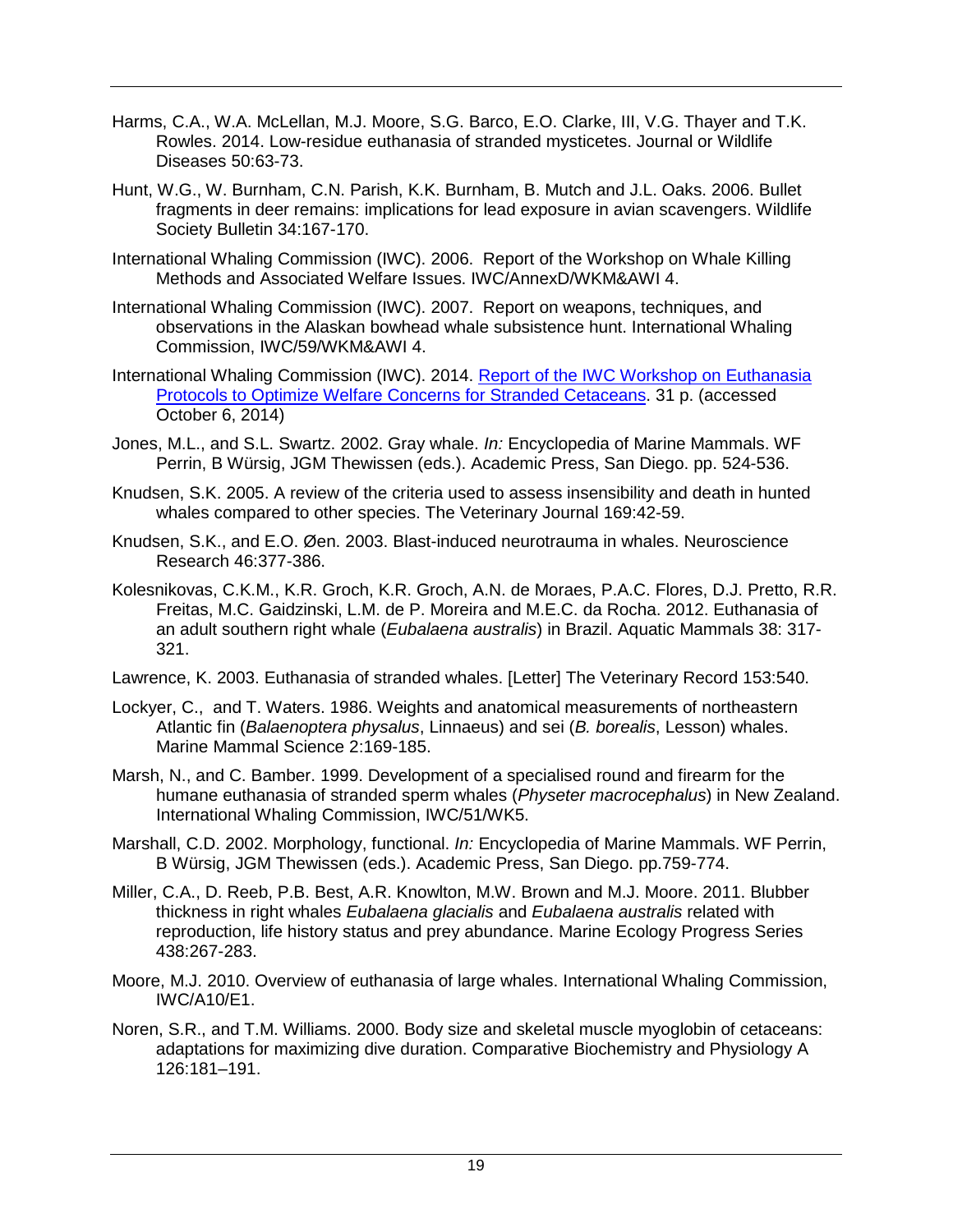- North Atlantic Marine Mammal Commission (NAMMCO). 2011. [Report of the NAMMCO Expert](http://www.nammco.no/webcronize/images/Nammco/970.pdf)  [Group meeting to assess the hunting methods for small cetaceans.](http://www.nammco.no/webcronize/images/Nammco/970.pdf) Copenhagen, Denmark, 40 pages. (PDF document accessed October 6, 2014)
- O'Connor, J.J., C.M. Stowe and R.R. Robinson. 1985. Fate of sodium pentobarbital in rendered products. American Journal of Veterinary Research 46(8):1721-1724.
- O'Corry-Crowe, G.M. 2002. Beluga whale. *In:* Encyclopedia of Marine Mammals. WF Perrin, B Würsig, JGM Thewissen (eds.). Academic Press, San Diego. pp. 94-99.
- Øen, E.O. 1995. A new penthrite grenade compared to the traditional black powder grenade: effectiveness in the Alaskan Eskimos' hunt for bowhead whales. Arctic 48:177-185.
- Øen, E.O. 2012. Euthanasia of a stranded sperm whale with calibre .458 round nosed full-metal jacketed rifle bullets. International Whaling Commission, IWC/55/WK7.
- Øen, E.O., and S.K. Knudsen. 2007. Euthanasia of whales: the effect of .375 and .485 calibre roundnosed, full metal-jacketed rifle bullets on the central nervous system of the common minke whale. Journal of Cetacean Research and Management 9:81–88.
- Rugh, D.J., and K.E.W. Shelden. 2002. Bowhead whale. *In:* Encyclopedia of Marine Mammals. WF Perrin, B Würsig, JGM Thewissen (eds.). Academic Press, San Diego. pp. 129-131.
- Schwartz, M., J. Bonhotal, K. Bischoff and J.G. Ebel, Jr. 2013. Fate of barbiturates and nonsteroidal anti-inflammatory drugs during carcass composting. Trends in Animal & Veterinary Sciences Journal 4:1-12
- Sharma, V., and J.H. McNeill. 2009. To scale or not to scale: the principles of dose extrapolation. British Journal of Pharmacology 157: 907 – 921.
- Sigurdsson, H.H., J. Kirch and C.-M. Lehr. 2013. Mucus as a barrier to lipophilic drugs. International Journal of Pharmaceutics 453:56-64.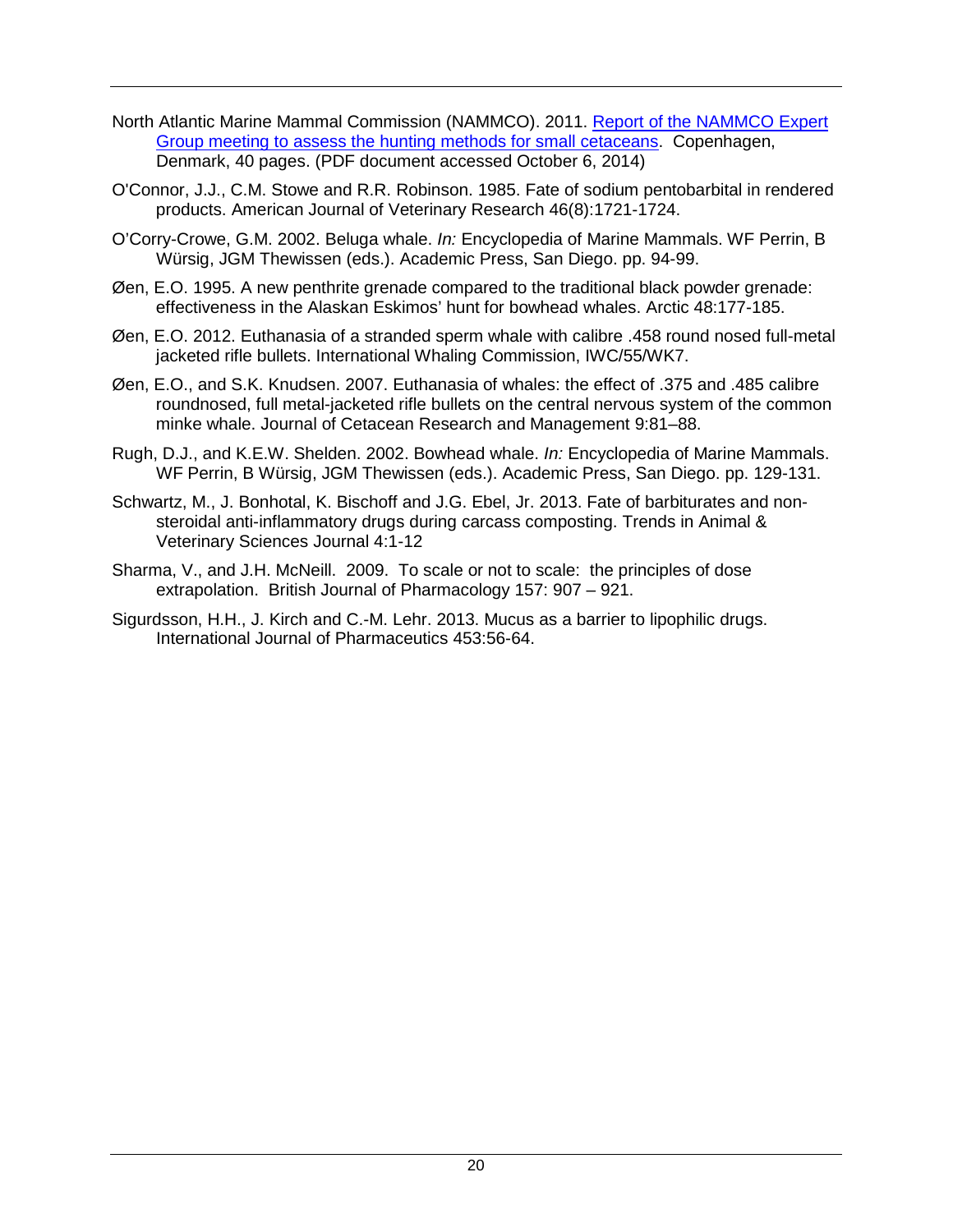### **X. TABLES AND FIGURES**

<span id="page-27-1"></span><span id="page-27-0"></span>*Table 1. Species of whales most likely to be encountered in Canadian waters, including the approximate body length, weight, and blubber thickness (dorso-laterally at level of maximum girth) of normal adult animals. The blubber thickness is provided to ensure appropriate intramuscular injection when needed.*

#### **Toothed whales:**

| <b>Species</b>                                               | Length<br>$(m)^1$ | Weight<br>$(kg)^1$ | <b>Blubber thickness</b><br>(cm) |  |
|--------------------------------------------------------------|-------------------|--------------------|----------------------------------|--|
| Harbour porpoise<br>(Phocoena phocoena)                      | $1.5 - 1.7$       | $60 - 80$          | $1.5 - 2.5^2$                    |  |
| Dall's porpoise<br>(Phocoenoides dalli)                      | $1.8 - 2.2$       | $100 - 200$        | $1.0 - 1.83$                     |  |
| Atlantic white-sided dolphin<br>(Lagenorhynchus acutus)      | $2.2 - 2.7$       | 180 - 235          | $2 - 2.5^2$                      |  |
| Pacific white-sided dolphin<br>(L. obliquidens)              | $2.1 - 2.5$       | $145 - 200$        | $0.6 - 0.8^3$                    |  |
| Long-finned pilot whale<br>(Globicephala melas) <sup>4</sup> | $3.8 - 6$         | $800 - 2000$       | $2.5 - 3.5^2$                    |  |
| Beluga<br>(Delphinapterus leucas) <sup>4</sup>               | $3 - 4.5$         | $500 - 1,400$      | 7 - 10; up to 15 $5$             |  |
| Narwhal<br>(Monodon monoceros)                               | $4.2 - 4.7$       | $1,000 - 1,600$    | $4 - 9^{6}$                      |  |
| Killer whale<br>(Orcinus orca) $4$                           | $7 - 9$           | $4,000 - 8,000$    | $2.0 - 5.6^3$                    |  |
| Sperm whale<br>(Physeter macrocephalus)                      | $9 - 12.5$        | 12,000 - 20,000    | $12 - 15^{2}$                    |  |

<span id="page-27-3"></span><span id="page-27-2"></span><sup>1</sup> Geraci and Lounsbury (2005).<br>
<sup>2</sup> P-Y Daoust, personal observation.<br>
<sup>3</sup> Lisa Spavin (Department of Fisheries and Oceans, British Columbia), personal communication.<br>
<sup>4</sup> Females smaller than males (Geraci and Lounsbury

<span id="page-27-4"></span>

<span id="page-27-6"></span><span id="page-27-5"></span><sup>&</sup>lt;sup>5</sup> Stéphane Lair (Faculté de Médecine Vétérinaire, Université de Montréal), personal communication;<br>O'Corry-Crowe (2002).

<span id="page-27-7"></span> $\frac{6}{100}$  Finley and Gibb (1982) (during summer).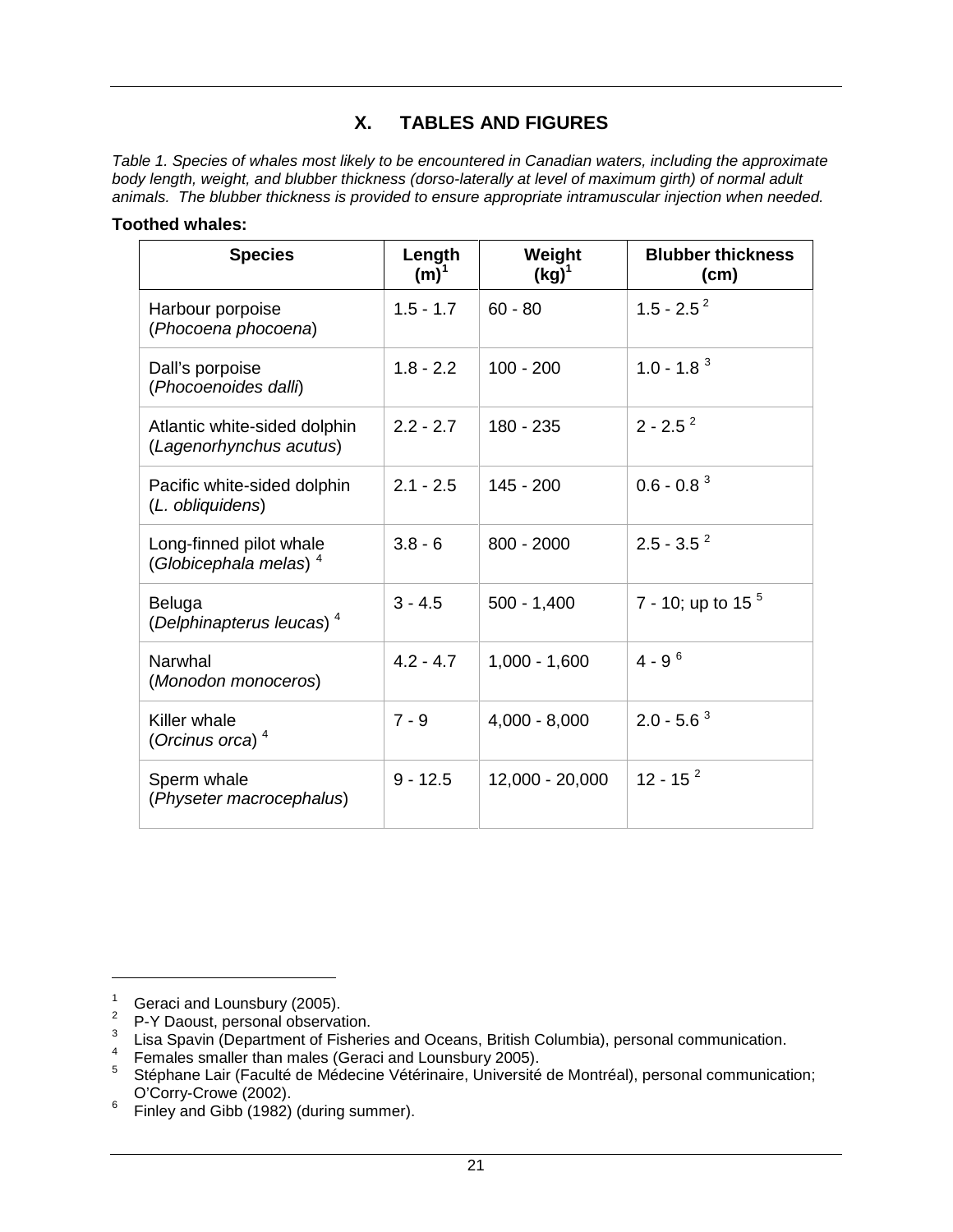#### **Baleen whales:**

| <b>Species</b>                                      | Length<br>$(m)^1$ | Weight<br>$(kg)^1$  | <b>Blubber thickness</b><br>(cm) |
|-----------------------------------------------------|-------------------|---------------------|----------------------------------|
| Minke whale<br>(Balaenoptera acutorostrata)         | $7 - 9$           | $6,000 - 9,000$     | $3 - 4^2$                        |
| Humpback whale<br>(Megaptera novaeangliae)          | $12 - 16$         | $30,000 - 45,000$   | $3.5 - 6^{7}$                    |
| Fin whale<br>(B. physalus)                          | $20 - 24$         | $50,000 - 80,000$   | $6 - 8^{8}$                      |
| North Atlantic right whale<br>(Eubalaena glacialis) | $15 - 17$         | 45,000 - 90,000     | 15 - 30 $9$                      |
| Bowhead whale<br>(Balaena mysticetus)               | 15 - 20           | 70,000 - 100,000    | up to 28 10                      |
| Grey whale<br>(Eschrichtius robustus)               | $11 - 15$         | 16,000 - 35,000     | $15^{11}$                        |
| Blue whale<br>(B. musculus)                         | 12.8 - 16         | $100,000 - 150,000$ | $17^{12}$                        |

<span id="page-28-0"></span><sup>&</sup>lt;sup>7</sup> In smaller (approximately 10 m long) animals, William McLellan (Biological Sciences and Center for Marine Science, University of North Carolina), personal communication.

<span id="page-28-2"></span><span id="page-28-1"></span><sup>&</sup>lt;sup>8</sup><br>Brodie and Paasche (1985); Lockyer and Waters (1986).<br><sup>9</sup><br>Miller et al. (2011).<br><sup>10</sup> Rugh and Shelden (2002).<br><sup>11</sup> Jones and Swartz (2002).<br><sup>12</sup> Berman-Kowalewski et al. (2010).

<span id="page-28-3"></span>

<span id="page-28-4"></span>

<span id="page-28-5"></span>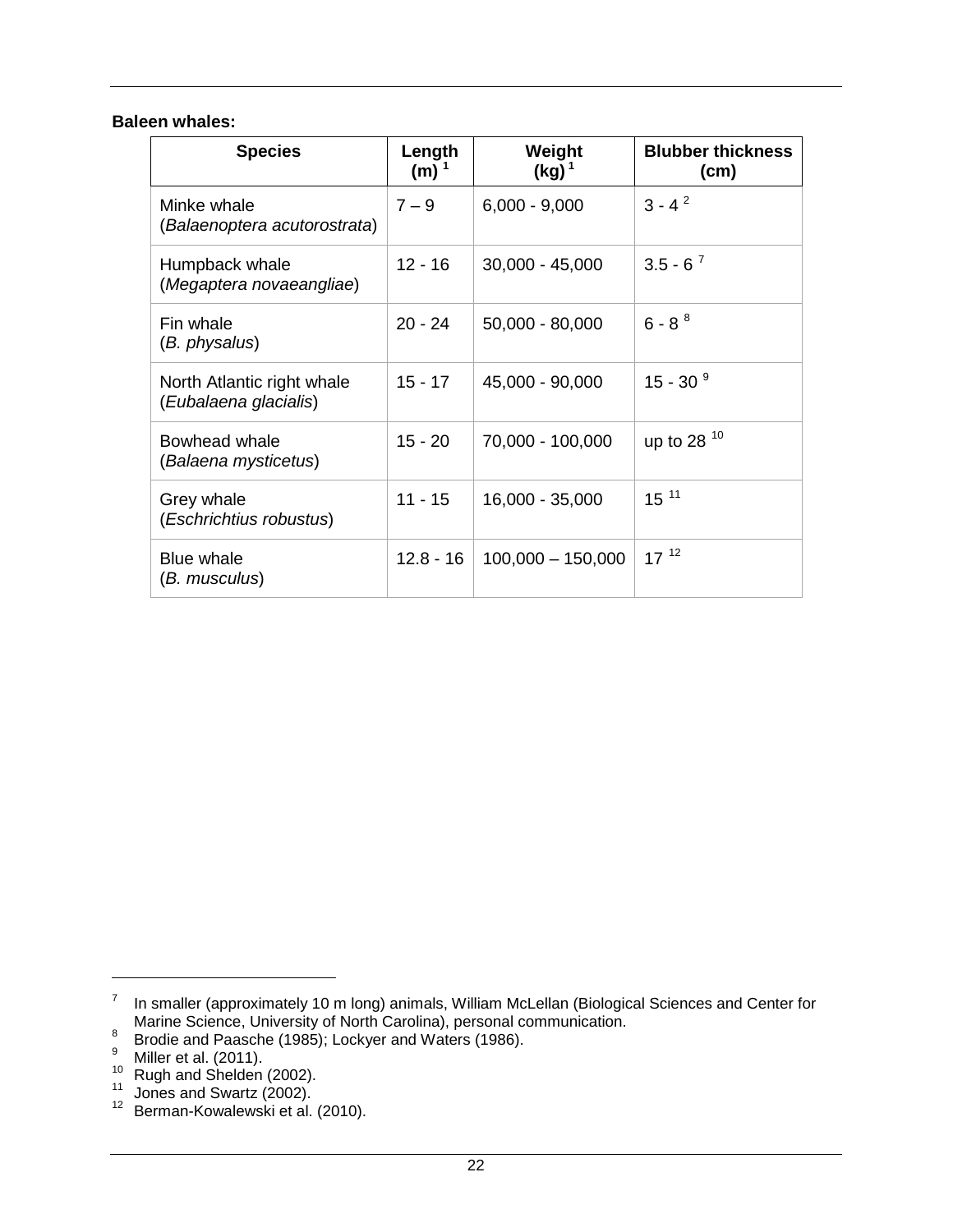**Species Method Whales** < 2 m long - Any rifle calibre equal to, or greater than, .222 Remington, with standard projectiles (minimum muzzle energy of [1](#page-29-1)140 foot-pounds).<sup>1</sup> Cartridges with high muzzle energies and nonexpanding projectiles may easily exit the animal and pose a safety concern. - 12-ga shotgun with slug; dorsal, dorso-lateral, or lateral approach (see text). **Whales** 2-6 m long - Rifle calibre equal to, or greater than, .303, using 150-grain, expanding or non-expanding projectiles (minimum muzzle energy of [2](#page-29-2)400 foot-pounds). $1,2$ - Rifle calibre .308 Winchester, using 150-grain, expanding or non-expanding projectiles; dorsal, dorso-lateral, or lateral approach (see text). $3, 4$  $3, 4$  $3, 4$ **Whales** 6-12 m long Rifle calibre .375, using 300-grain non-expanding, round-nosed projectiles, or caliber .458, using 500-grain non-expanding, round-nosed projectiles (minimum muzzle energy of 4600 foot-pounds).<sup>[5](#page-29-5)</sup>

<span id="page-29-6"></span><span id="page-29-5"></span><span id="page-29-4"></span><span id="page-29-3"></span><span id="page-29-2"></span><span id="page-29-1"></span>*Table 2. Physical methods of euthanasia currently recommended for different sizes of whales: rifle and shotgun ammunition, and explosives.*

 $\overline{a}$ 

<span id="page-29-0"></span>Minke whale | Rifle calibre .375, using 300-grain, non-expanding, round-nosed projectiles, or caliber .458 (11.6 mm), using 500grain, non-expanding, round-nosed projectiles. Shot aimed at the brain, which lies 55-75 cm caudal to the blowhole depending on the size of the minke whale. Also used as secondary weapon during the Norwegian commercial hunt.<sup>[6](#page-29-6)</sup>

<sup>1</sup> Donoghue (2006).<br>
<sup>2</sup> Barco et al. (2012).<br>
<sup>3</sup> Lawrence (2003).<br>
<sup>4</sup> Daoust and Ortenburger (personal observation).<br>
<sup>5</sup> Moore (2010).<br>
<sup>6</sup> Øen and Knudsen (2007).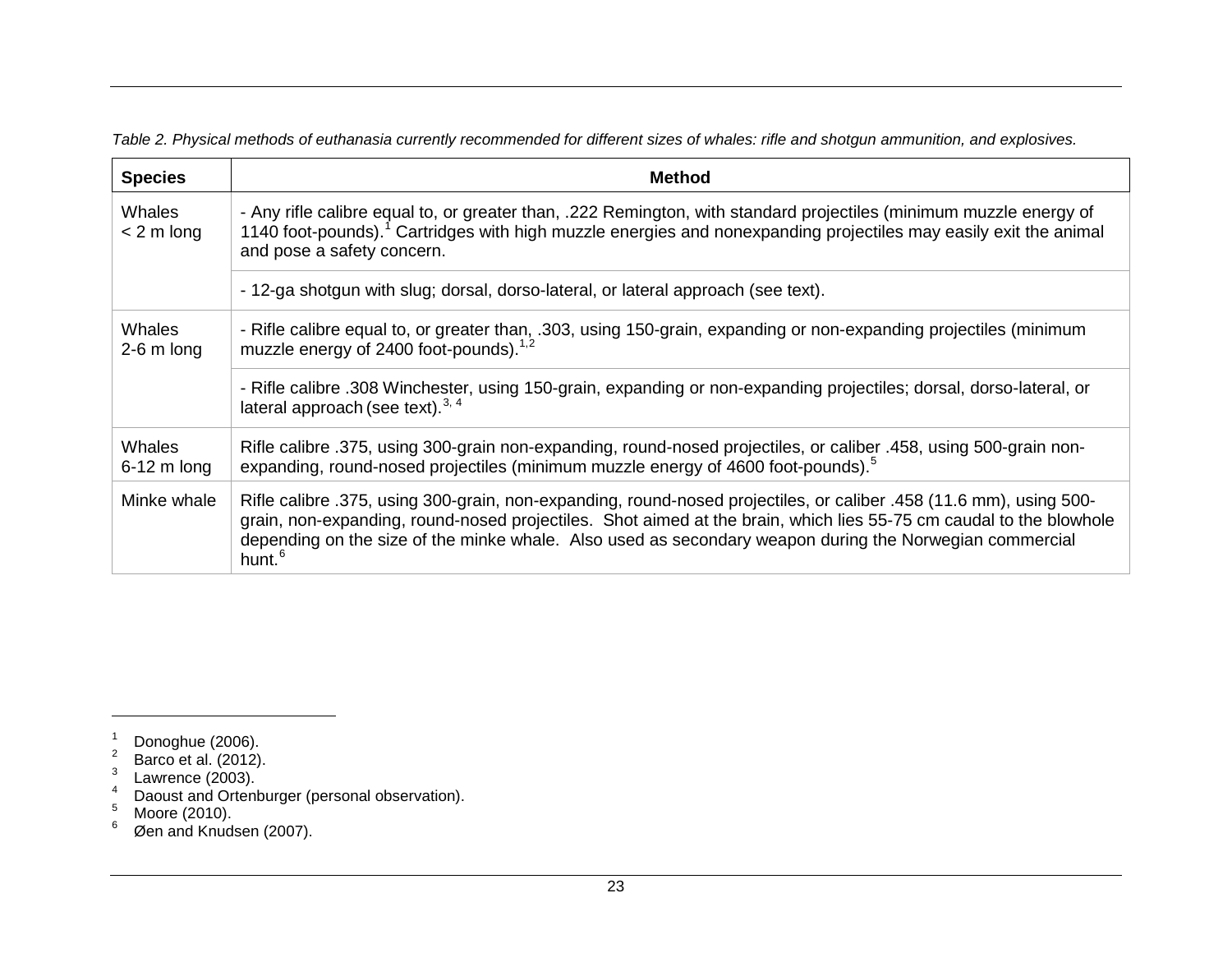<span id="page-30-1"></span><span id="page-30-0"></span>

| <b>Species</b>                                       | <b>Method</b>                                                                                                                                                                                                                                                                                                                                                                                                                                                                               |
|------------------------------------------------------|---------------------------------------------------------------------------------------------------------------------------------------------------------------------------------------------------------------------------------------------------------------------------------------------------------------------------------------------------------------------------------------------------------------------------------------------------------------------------------------------|
| Grey whale                                           | Rifle calibre .50 BMG or .577 T-Rex, using 750-grain, non-expanding, round-nosed projectiles (minimum muzzle<br>energy of 10,000 foot-pounds). Shot aimed near the center of the brain or the cervical (upper) spinal cord, thus<br>requiring a good knowledge of anatomical landmarks. Used in Aboriginal hunts. <sup>5</sup>                                                                                                                                                              |
| Sperm whale                                          | (Single animal, 12.5 m long, Norway) Rifle calibre .458, using 500-grain, non-expanding, round-nosed projectiles (as<br>in the commercial minke whale hunt). Shot aimed at lateral side of the head, approximately 65 cm caudal to the<br>eye, along an imaginary horizontal line drawn from the eye. <sup>7</sup>                                                                                                                                                                          |
| <b>Humpback</b><br>whale,<br>Southern<br>right whale | Explosive charge (4 kg for humpback whale, 6 kg for southern right whale), shaped in a pyramid and sand-bagged<br>to direct the blast down toward the brain, assisted in larger whales by two 50-g compact explosive boosters added<br>on top of the explosive charge (to ensure its optimal detonation and to direct the blast downward). Explosive placed<br>externally just caudal to the blowhole, and ignited by electric detonators or waterproof shock tube initiators. <sup>8</sup> |

 $\frac{7}{1}$ Øen (2012).

 $^8$  Coughran et al. (2012), IWC 2014.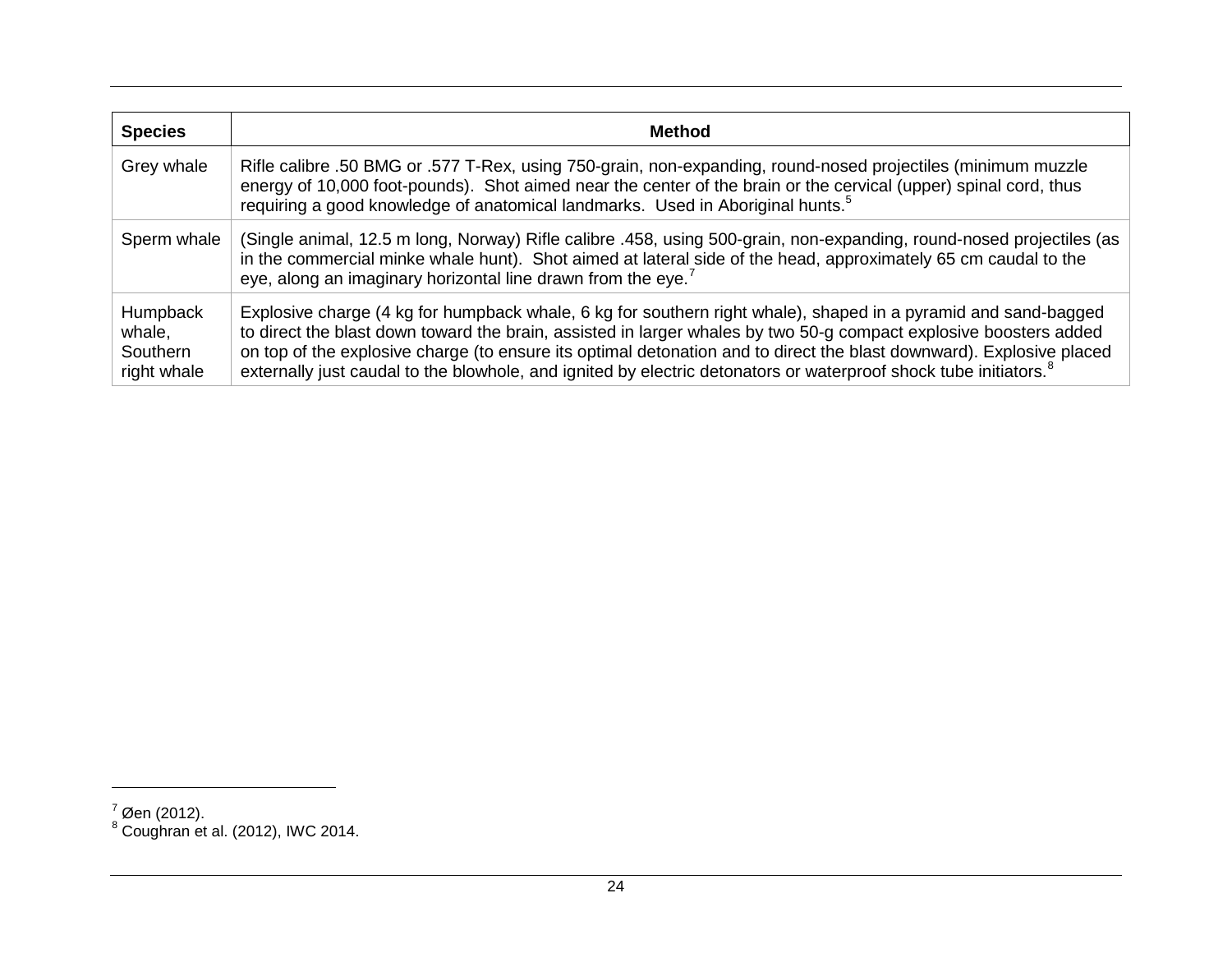<span id="page-31-0"></span>*Table 3. Summary of chemical methods of sedation and euthanasia and injection sites.*

#### **Animal size: small**

| <b>Drug Type</b><br>Drug |               | Dose, mg/kg | Route <sup>1</sup> |  |
|--------------------------|---------------|-------------|--------------------|--|
| Sedative                 | acepromazine  | 0.10        |                    |  |
|                          | xylazine      | 0.40        | $i.v.$ $i.m$       |  |
|                          | detomidine    | 0.02        | $i.v.$ $i.m.$      |  |
|                          | diazepam      | 0.5         | i.v, i.m.          |  |
| Euthanasia               | pentobarbital | $110^{2}$   | i.v. i.c.          |  |
|                          | $T-61$        | $0.3$ ml/kg | i.v. i.c.          |  |

### **Animal size: large**

| <b>Drug Type</b> | Drug                       | Route $1$   |           |
|------------------|----------------------------|-------------|-----------|
| Sedative         | 0.10<br>acepromazine       |             | i.v, i.m. |
|                  | xylazine                   | 0.40        | i.v, i.m. |
|                  | detomidine                 | 0.02        | i.v, i.m. |
|                  | diazepam                   | 0.5         | i.v, i.m. |
| Euthanasia       | $110^{2}$<br>pentobarbital |             | i.v. i.c. |
|                  | T-61                       | $0.3$ ml/kg | i.v. i.c. |

<span id="page-31-2"></span><span id="page-31-1"></span><sup>1</sup> i.v.: intravenous (preferably); i.m.: intramuscular; i.c.: intracardiac.<br><sup>2</sup> 110 mg/kg if the animal has not been sedated; 55 mg/kg if the animal is sedated.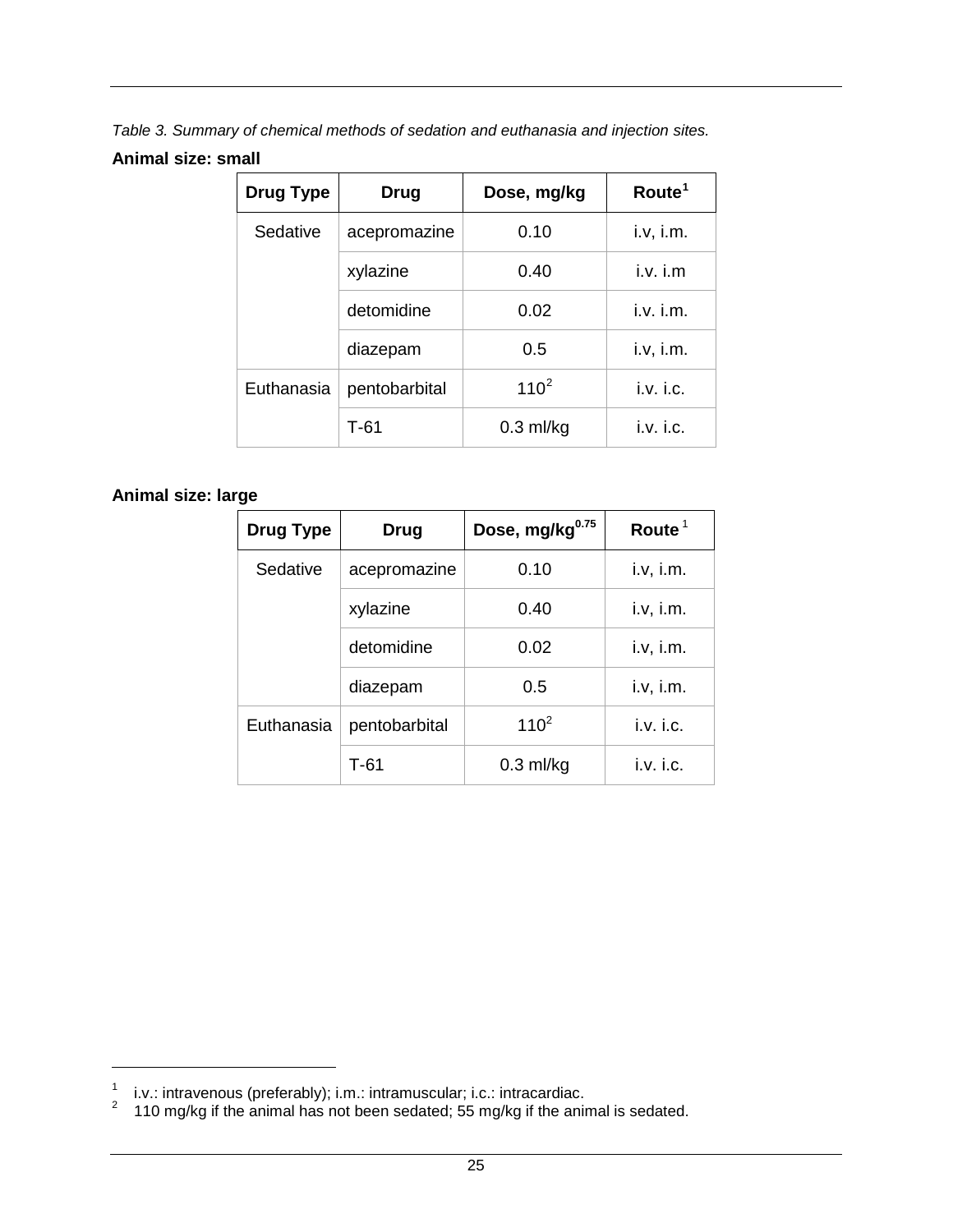<span id="page-32-0"></span>

| Table 4. Some common species of whales, their blubber thickness (in normal adult animals), and sizes of |  |  |  |
|---------------------------------------------------------------------------------------------------------|--|--|--|
| needle required for injection into the epaxial muscle mass.                                             |  |  |  |

| <b>Species</b>               | <b>Blubber</b><br>thickness (cm) | Needle size,<br>length (gauge) |
|------------------------------|----------------------------------|--------------------------------|
| Harbour porpoise             | $1.5 - 2.5$                      | 63 mm x 20                     |
| Atlantic white-sided dolphin | $2 - 2.5$                        | 63 mm x 20                     |
| Beluga / Narwhal             | $4 - 10$                         | 152 mm x 18                    |
| Long-finned Pilot whale      | $2.5 - 3.5$                      | 63 mm x 20                     |
| Minke whale / humpback whale | $3 - 6$                          | 90 mm x 18                     |

<span id="page-32-1"></span>*Table 5. Approximate costs of sedation and euthanasia.* 

| <b>Species</b>                         | <b>Sedation</b><br>(acepromazine)<br>& Euthanasia<br>(Pentobarbital) | <b>Sedation</b><br>(acepromazine) &<br>Euthanasia (T-61) | <b>Euthanasia</b><br>(acepromazine,<br>xylazine, & KCI) | <b>Sedation</b><br>(acepromazine) &<br><b>Euthanasia</b><br>$(gunshot)^1$ |
|----------------------------------------|----------------------------------------------------------------------|----------------------------------------------------------|---------------------------------------------------------|---------------------------------------------------------------------------|
| Adult dolphin<br>(230 kg)              | \$32                                                                 | \$81                                                     | $nr^2$                                                  | \$7                                                                       |
| Adult humpback<br>whale<br>(40,000 kg) | $$199^{3}$                                                           | $$580^3$                                                 | $$350^3$                                                | nr <sup>4</sup>                                                           |

<sup>&</sup>lt;sup>1</sup> Calculations for rifle ammunition assume \$0.20 for a single shot for a dolphin.

<span id="page-32-3"></span><span id="page-32-2"></span> $\frac{2}{3}$  Nr: not recommended.

<span id="page-32-4"></span> $3$  Based on dose scaling relying on metabolic body size. If drug dosages were based on actual body

<span id="page-32-5"></span>size, the estimated cost would be higher by one order of magnitude.<br><sup>4</sup> Based on theoretical calculations, the estimated cost would be \$81.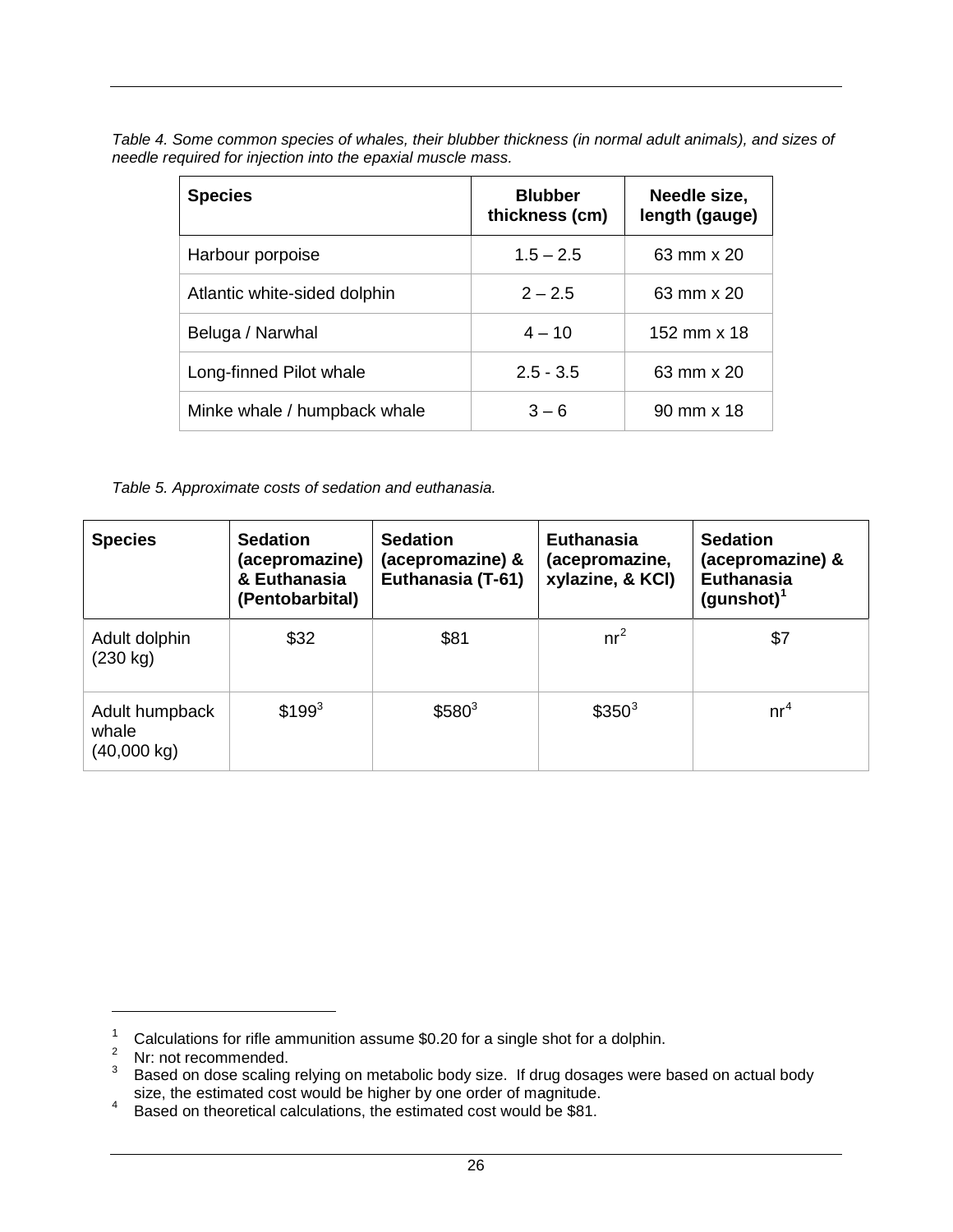<span id="page-33-0"></span>

| Size <sup>1</sup> and<br><b>Number</b> | <b>Gunshot</b><br>(minimum<br>caliber)                                                       | <b>Explosives</b>                                       | <b>Chemical</b>                                                                                      | <b>Protected</b><br>natural death<br>with palliative<br>care | Likelihood<br>of success | <b>Problems</b>                                                                           | <b>Comment</b>                                                                                     |
|----------------------------------------|----------------------------------------------------------------------------------------------|---------------------------------------------------------|------------------------------------------------------------------------------------------------------|--------------------------------------------------------------|--------------------------|-------------------------------------------------------------------------------------------|----------------------------------------------------------------------------------------------------|
| one small<br>whale                     | #2- $^2$ .222 for<br>porpoise, dolphin;<br>.308 for pilot<br>whale; .375 for<br>minke whales | NR <sup>3</sup>                                         | #1- acepromazine or<br>xylazine, 30 minutes,<br>then intravenous or<br>intracardiac<br>pentobarbital | not<br>appropriate                                           | high                     |                                                                                           | chemical methods preferred                                                                         |
| few small<br>whales                    | #2- simultaneous<br>shooting<br>recommended                                                  | <b>NR</b>                                               | #1- sedate all<br>animals first, then<br>euthanize in<br>sequence                                    | not<br>appropriate                                           | high                     | difficult to prevent live<br>animals from seeing<br>death of others or<br>hearing gunfire | chemical methods preferred                                                                         |
| many small<br>whales                   | #1- simultaneous<br>shooting<br>recommended                                                  | <b>NR</b>                                               | deep sedation of<br>most animals may be<br>possible                                                  | may be<br>unavoidable                                        | moderate                 | significant ecotoxicity<br>may result with<br>chemical methods                            | it is best if viable animals can<br>be rescued prior to<br>euthanasia of terminal cases            |
| one large<br>whale                     | #2- only with<br>training and<br>appropriate<br>equipment (e.g.,<br>.458 or .50 BMG)         | #4- only with<br>training and<br>appropriate<br>charges | #1- requires training,<br>special needles, and<br>large quantities of<br>euthanasia drugs            | #3 $\times$ <sup>4</sup>                                     | moderate                 | significant ecotoxicity<br>may result with<br>chemical methods                            | gunshot possible in whales<br>up to 12 m long; requires<br>minimum muzzle energy of<br>4600 ft-lbs |
| few large<br>whales                    | <b>NR</b>                                                                                    | <b>NR</b>                                               | #1- requires training,<br>special needles, and<br>large quantities of<br>euthanasia drugs            | #2 $\checkmark$                                              | low                      | significant ecotoxicity<br>may result with<br>chemical methods                            | human safety may be a<br>consideration with chemical<br>method                                     |
| sperm<br>whale                         | <b>NR</b>                                                                                    | <b>NR</b>                                               | <b>NR</b>                                                                                            | #1 $\checkmark$                                              | not available            | considered the most<br>difficult species to<br>euthanize                                  | chemical methods may be<br>possible; efficacy of shooting<br>has rarely been shown                 |

<span id="page-33-4"></span><span id="page-33-3"></span><span id="page-33-2"></span><span id="page-33-1"></span>*Table 6. Summary of recommendations for euthanasia of whales.*

 $\overline{a}$ 

<sup>&</sup>lt;sup>1</sup> Small whales are defined as less than 6 m long, large whales as more than 6 m long.<br><sup>2</sup> #1-#4: ranking of methods for most likely circumstances, in decreasing order of preference.<br><sup>3</sup> NR: not recommended due to potent

 $4\quad \blacktriangleright$ : recommended at the present time, although euthanasia may be possible where expertise and equipment permit.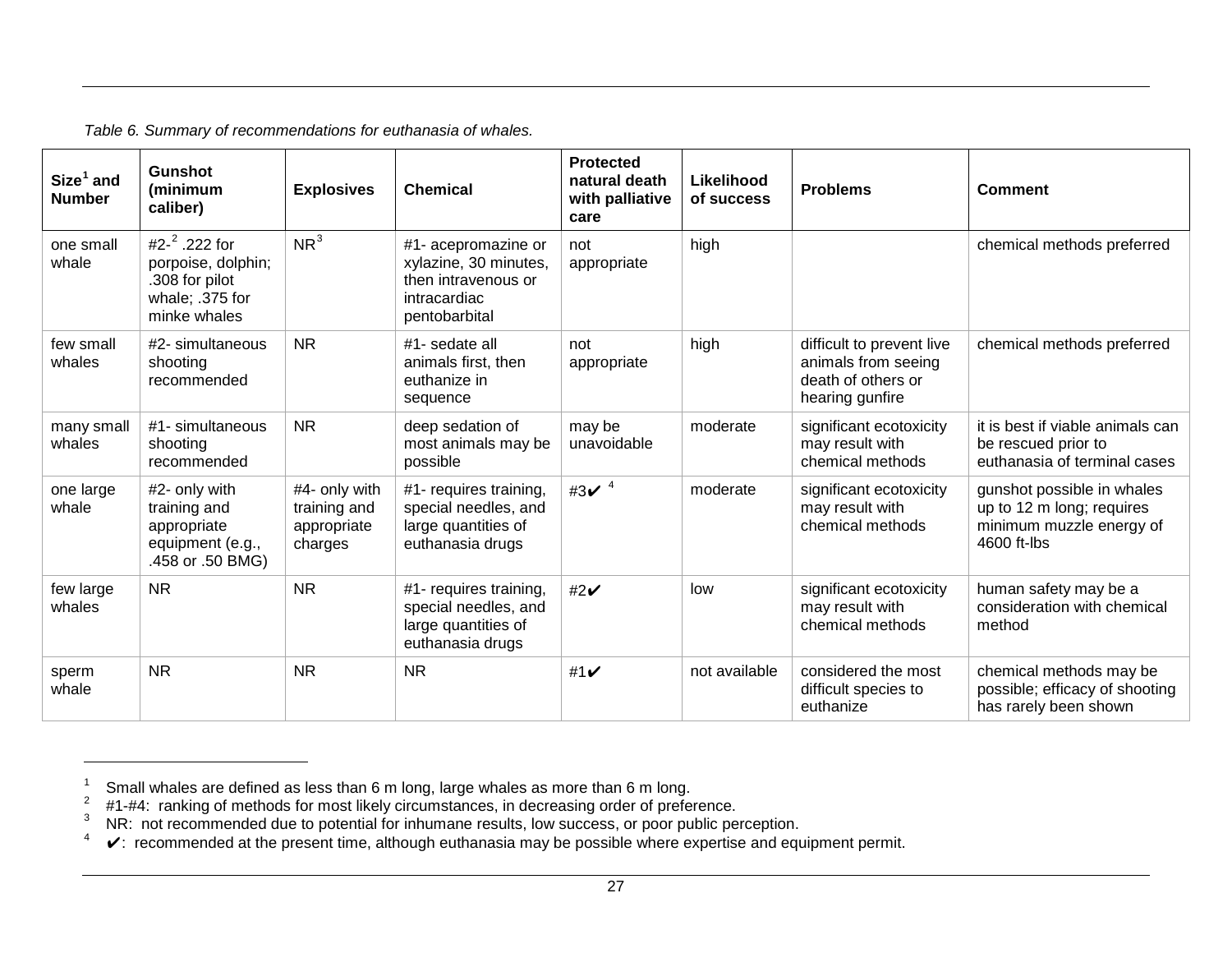

<span id="page-34-0"></span>*Figure 1a. Dorsal point of aim for shooting small whales, based on anatomical landmarks. The shot is aimed at a site slightly caudal to the blow hole and a short distance lateral to the dorsal midline down and back (caudo-ventrally) toward the center of an imaginary line (A-B) drawn between the cranial edges of the flippers. (Illustrated by Daniel Hartwig, Citrus Design, PEI.)*



# Cranial edge of flipper

<span id="page-34-1"></span>*Figure 1b. Radiograph of a harbour porpoise shot with .223 soft-point ammunition according to the anatomic landmarks shown in Figure 1a. There was extensive destruction of the calvarium and brain. Numerous bullet fragments (bright white particles) are visible in the caudal region of the skull, including the brain cavity.*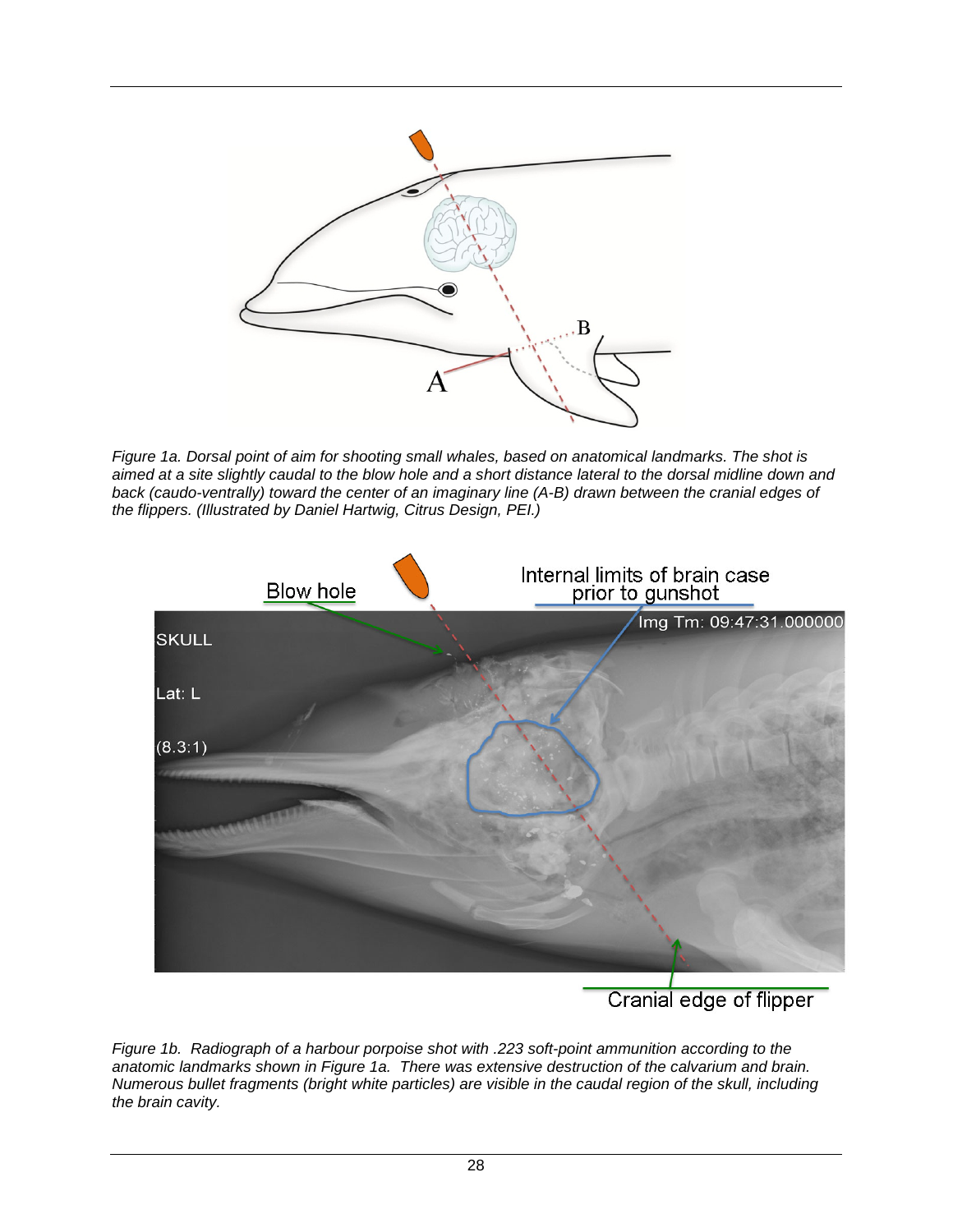

*Figure 2. Lateral point of aim for shooting small whales, based on anatomical landmarks. The shot is aimed at the lateral side of the head, between one-third and halfway (red) along an imaginary horizontal line drawn between the eye and the cranial edge of the flipper. With this approach, the projectile is expected to hit the base of the brain or the brain stem near the occipital condyles.*

<span id="page-35-0"></span>

<span id="page-35-1"></span>*Figure 3. Diagram of the transverse section of the head of a small whale showing the dorso-lateral point of aim (large red arrow) for shooting. As in Figure 2, the shot is taken between one-third and halfway caudal to the eye along an imaginary horizontal line between the eye and the cranial edge of the flipper, but at a 30-45° angle laterally from the dorsal midline of the head and perpendicularly to the skin surface. The calvarium along the dorsal midline (A) and laterally (C) is much thicker than along the dorsolateral aspect (B). Bl, skin and blubber. Br, brain. Ma, mandible. Mu, muscle tissue. (Illustrated by Daniel Hartwig, Citrus Design, PEI.)*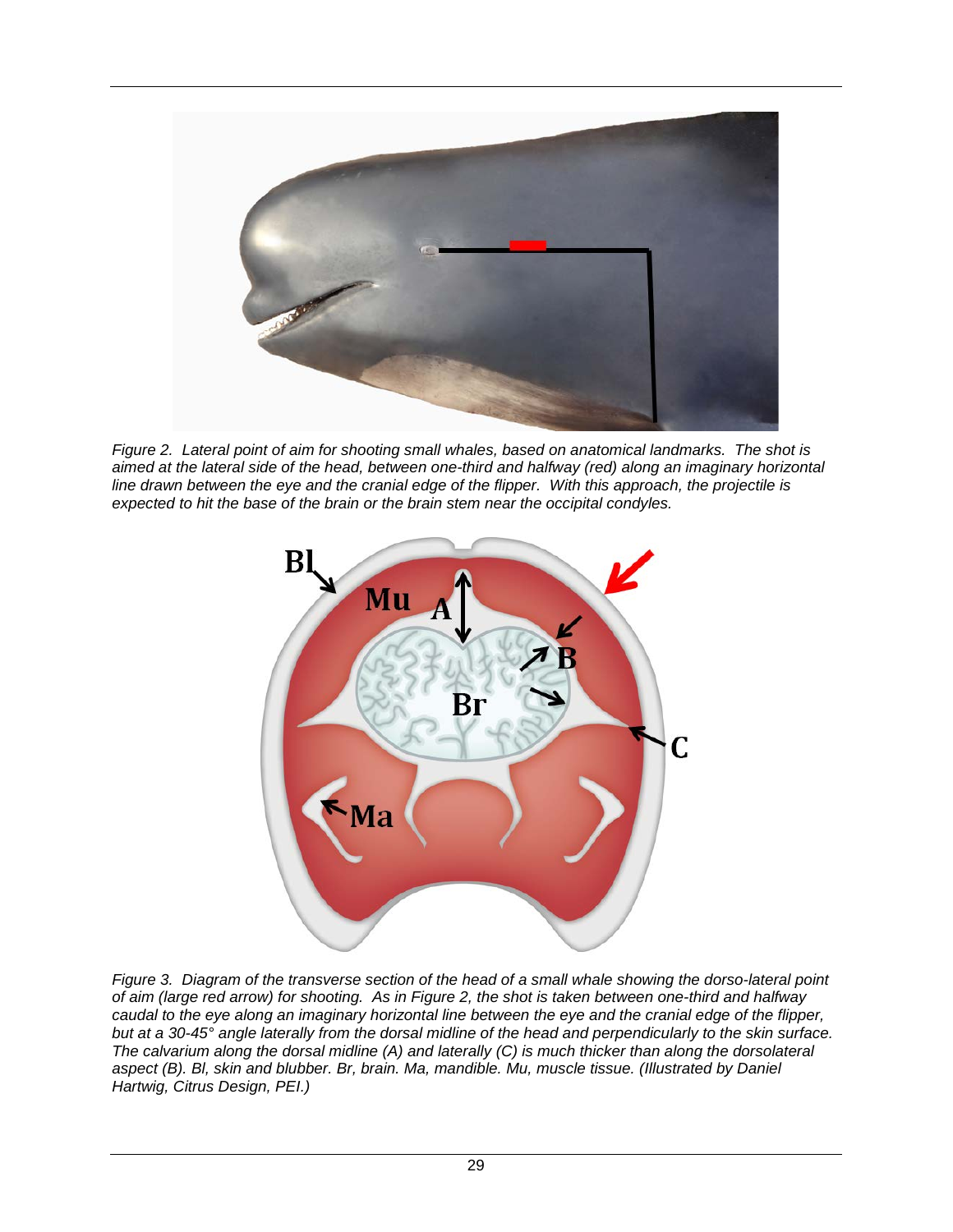

<span id="page-36-0"></span>*Figure 4. Point of aim for shooting an adult minke whale, based on anatomical landmarks. The thinnest*  part (X) of the calvarium in this species is approximately 5-10 cm on either side of the dorsal midline, *close to the occipital condyles. This indicates that the shot should be directed perpendicularly to the skin surface at a point located slightly lateral to the dorsal midline. At a distance 55-75 cm behind the blowhole (depending on the size of the whale), the projectile should go either through the brain cavity or the junction between brain and spinal cord (\*). (Illustrated by Daniel Hartwig, Citrus Design, PEI.)*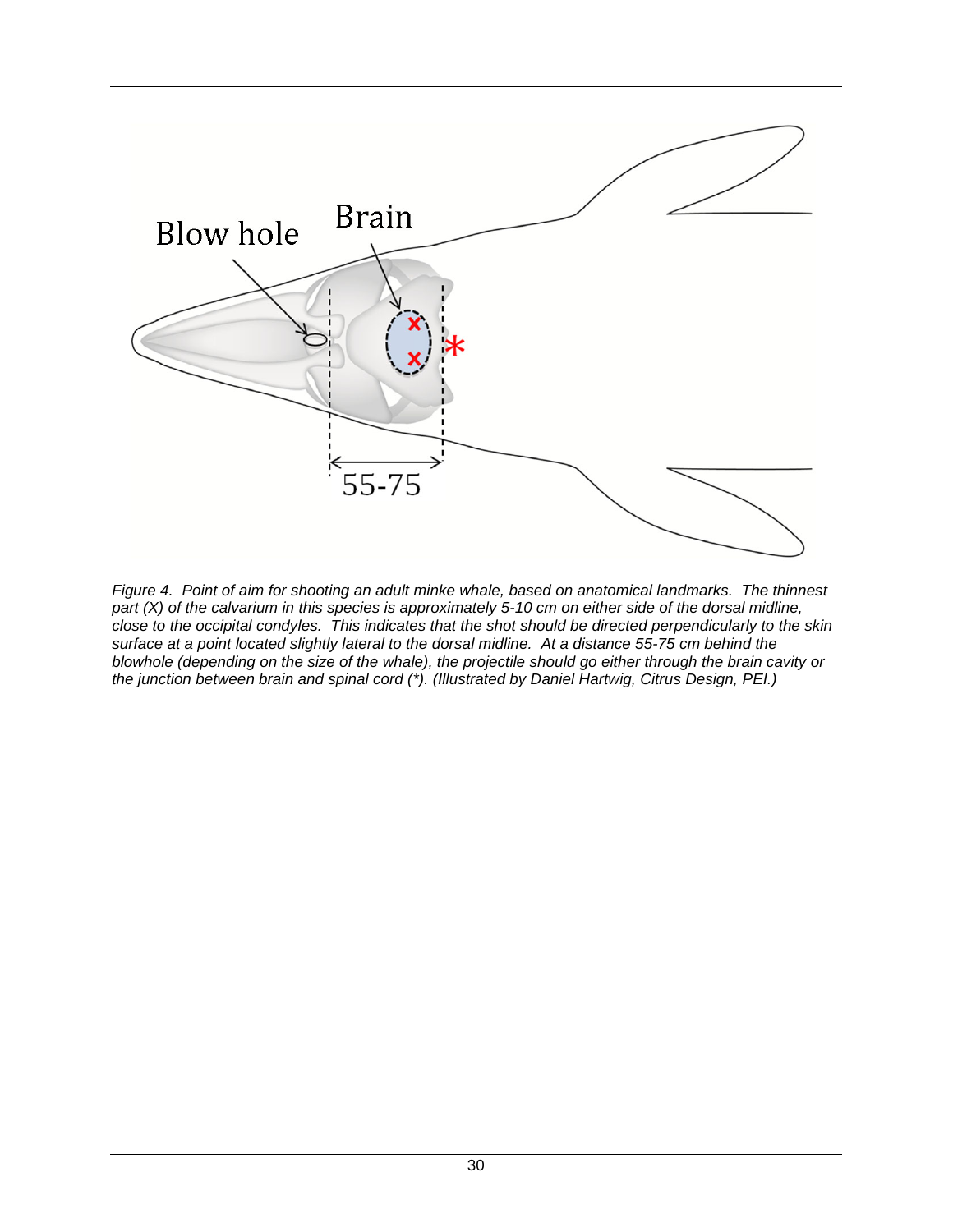

<span id="page-37-0"></span>*Figure 5. Sedative drug doses for whales. All drug dosages from the graph above are suggestions based on broad experience with these drugs in terrestrial mammals, and in some cases with Cetaceans. They are based on doses which have not been validated or approved by any regulatory, clinical, or scientific agency. All sedative doses assume either an intravenous or intramuscular route of administration. For intramuscular use, a maximum total volume of 10 ml per site should be injected. The extreme range of Cetacean body mass (encompassing 4 orders of magnitude) requires dose scaling for drug dosages. Scaling begins at a body length of 5 meters and stabilizes at 10 meters; scaling is calculated from: dosage = dose x*  $(BW_{kg}^{0.9-0.75})$ *.*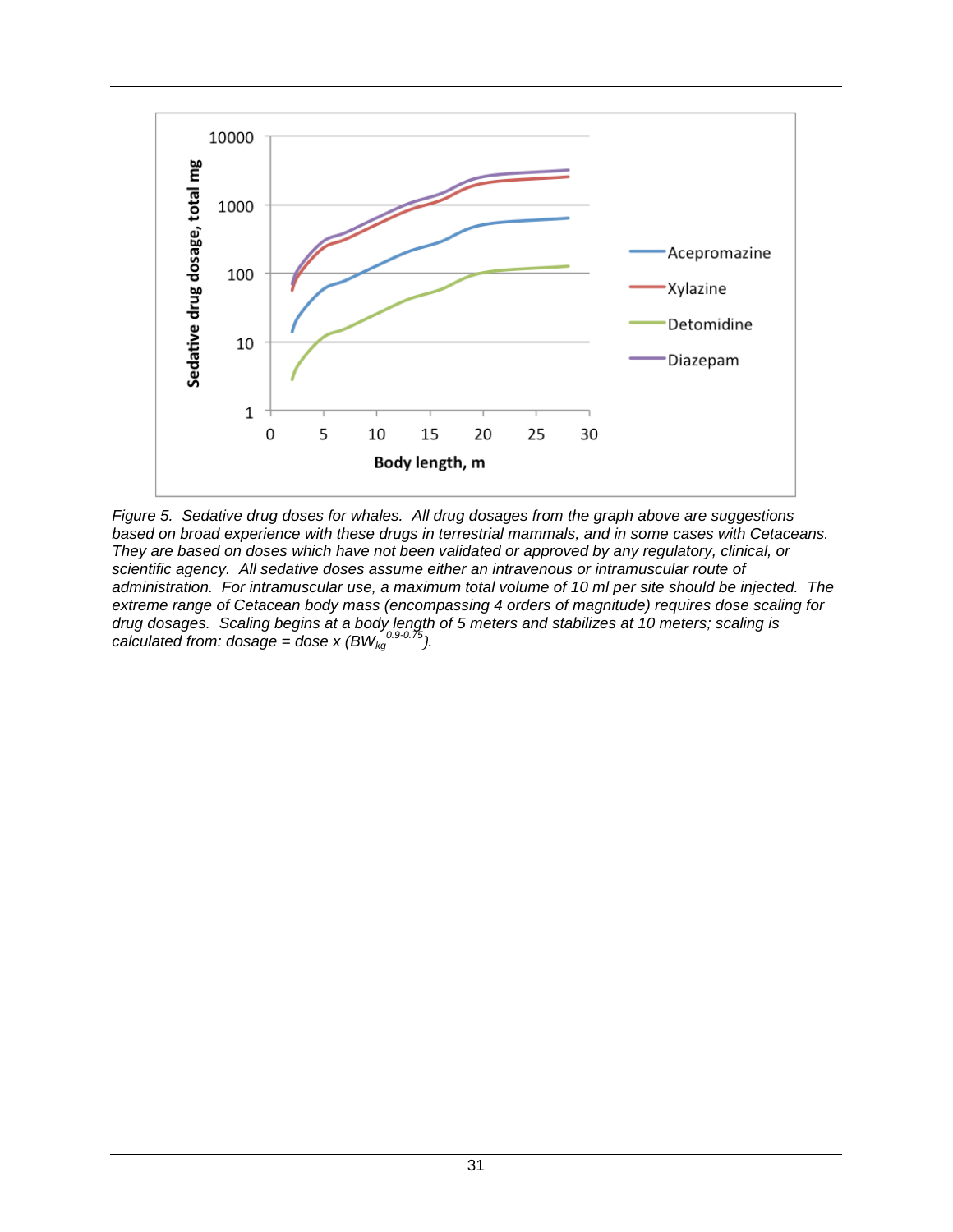

<span id="page-38-0"></span>*Figure 6. Euthanasia drug doses for whales. PB, pentobarbital sodium. All drug dosages from the graph above are based on broad experience with these drugs in terrestrial mammals, and in some cases with Cetaceans. They have not been validated or approved by any regulatory, clinical, or scientific agency. All euthanasia drug doses assume an intravenous or intracardiac (preferred) route of administration; other routes of administration are not recommended. All euthanasia drug dosages in the graph above assume that the animal has been sedated. If this cannot be accomplished, the dosages shown in the graph should be doubled. The extreme range of Cetacean body mass (encompassing 4 orders of magnitude) requires dose scaling for drug dosages. Scaling begins at a body length of 5 meters and stabilizes at 10*  meters; scaling is calculated from: dosage = dose x (BW<sub>kg</sub><sup>0.9-0.75</sup>).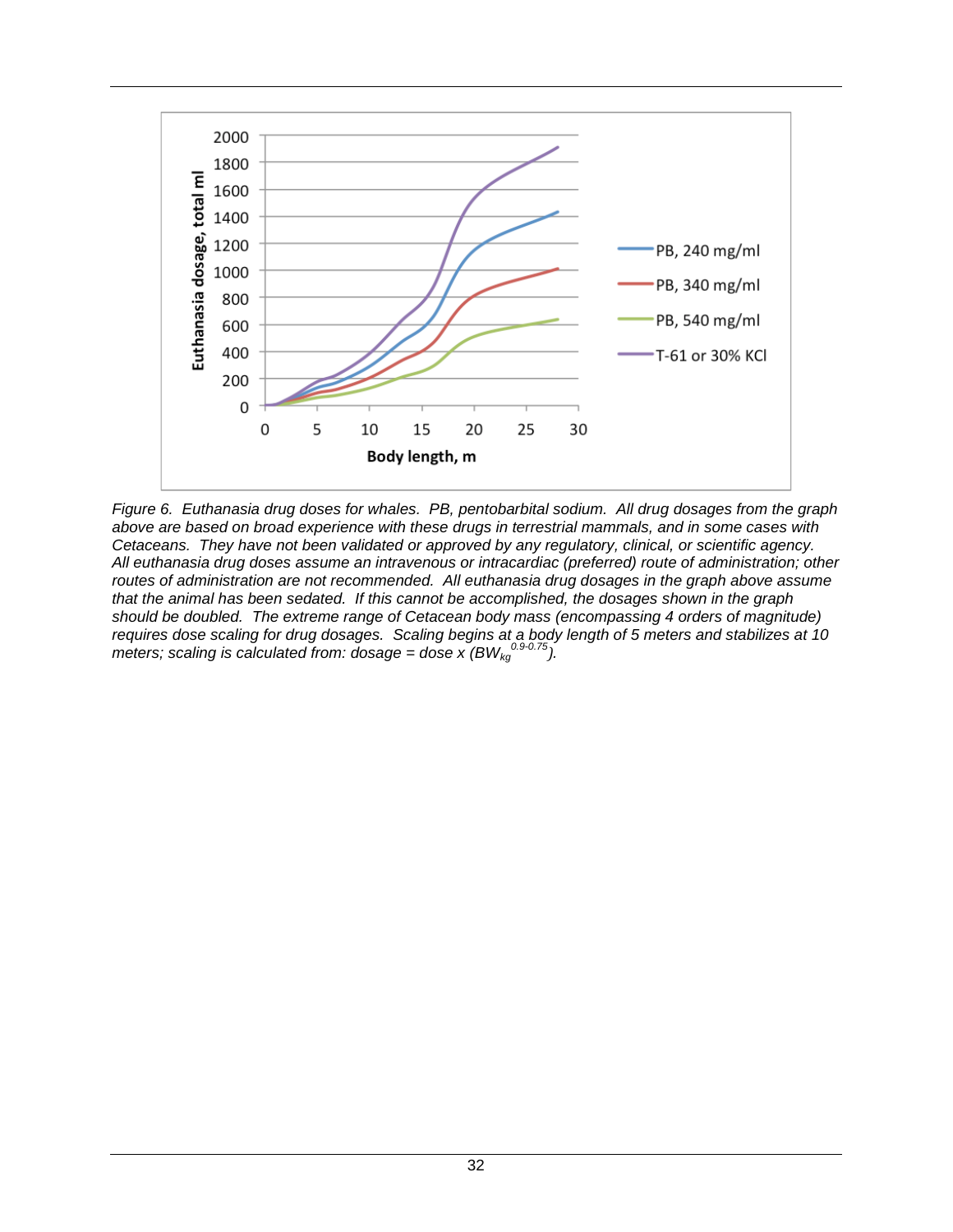

*Figure 7a. Common sites for drug injection in whales: intramuscular (within the epaxial muscle mass [green]) or intravenous (within the veins of the mid-ventral groove of the tail peduncle or the median or cephalic veins of the flipper [red]). (Illustrated by Daniel Hartwig, Citrus Design, PEI.)*

<span id="page-39-1"></span><span id="page-39-0"></span>

*Figure 7b. Intramuscular injection site in epaxial muscle mass (green area). (Modified from: [Marine](http://www.marinemammalradiology.com/?_escaped_fragment_=marine-mammal-radiology/zoom/mainPage/image11fn)  [Mammal Radiology slide show: dolphin CT, dolphin ultrasound, whale fracture, whale CT.](http://www.marinemammalradiology.com/?_escaped_fragment_=marine-mammal-radiology/zoom/mainPage/image11fn))*